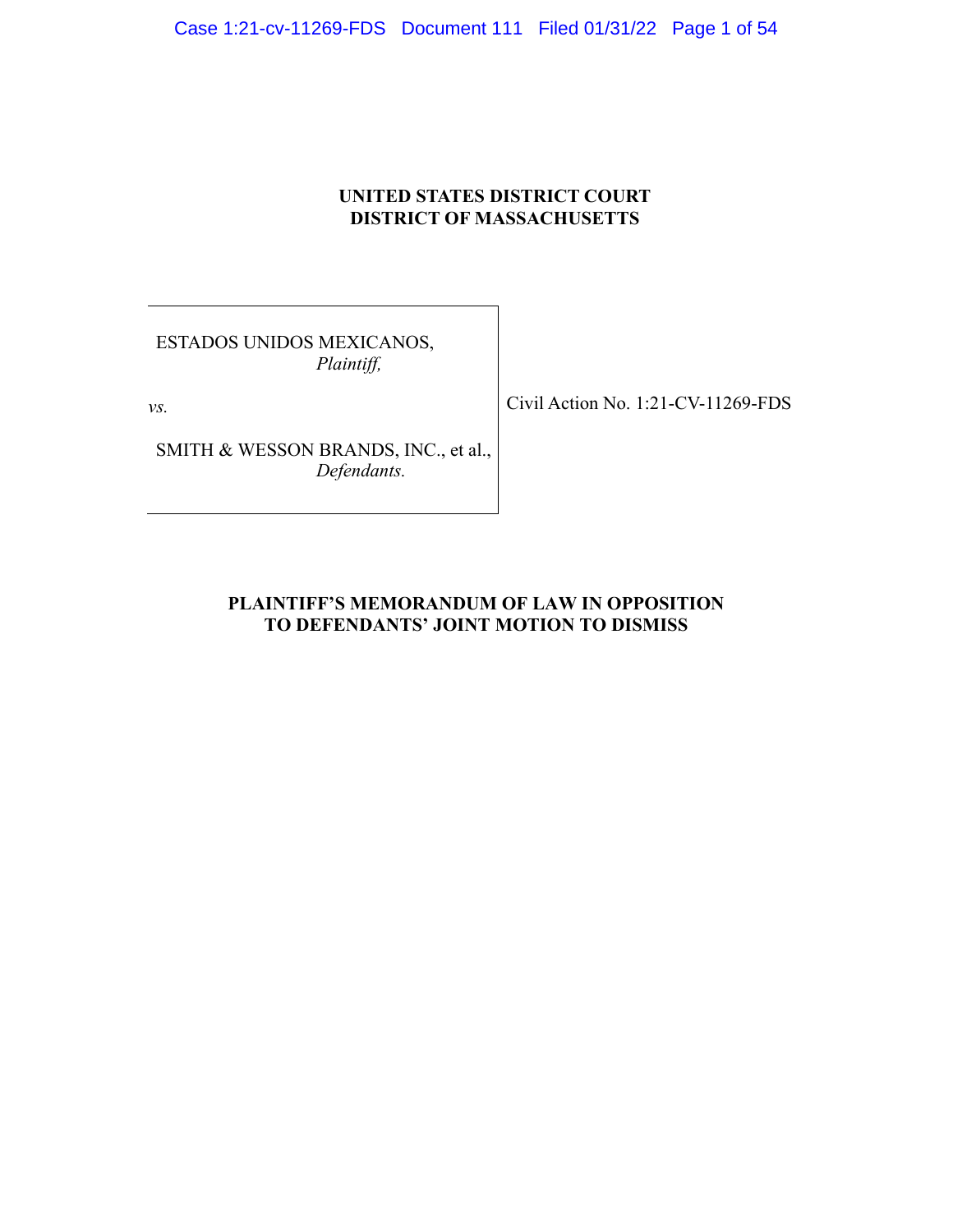# **TABLE OF CONTENTS**

| I.   | THE SUBSTANTIVE LAW OF MEXICO APPLIES TO THE                                                        |                                                         |                                                                                              |     |  |
|------|-----------------------------------------------------------------------------------------------------|---------------------------------------------------------|----------------------------------------------------------------------------------------------|-----|--|
| II.  | PLCAA DOES NOT PRECLUDE THE GOVERNMENT'S CLAIMS<br>BECAUSE IT IS INJURED IN MEXICO BY GUN MISUSE IN |                                                         |                                                                                              |     |  |
|      | A.                                                                                                  | PLCAA Does Not Preclude Claims When the Gun Misuse Is   |                                                                                              |     |  |
|      | <b>B.</b>                                                                                           | PLCAA Does Not Preclude Claims of Foreign Governments13 |                                                                                              |     |  |
|      | C.                                                                                                  | PLCAA Does Not Preclude Claims When the Injury Occurs   |                                                                                              |     |  |
|      | D.                                                                                                  |                                                         |                                                                                              |     |  |
|      |                                                                                                     | 1.                                                      |                                                                                              |     |  |
|      |                                                                                                     | 2.                                                      | Regardless of "Focus," § 7903(5)(A) Refers to U.S.                                           |     |  |
| III. | THE GOVERNMENT'S CLAIMS ARE WITHIN PLCAA'S                                                          |                                                         |                                                                                              |     |  |
|      | A.<br>The Government's Action Is Within the Predicate-Violation                                     |                                                         |                                                                                              |     |  |
|      |                                                                                                     | 1.                                                      | The Complaint Plausibly Alleges that Defendants                                              |     |  |
|      |                                                                                                     | 2.                                                      | The Complaint Plausibly Alleges that Defendants Violated                                     |     |  |
|      | <b>B.</b>                                                                                           |                                                         | The Government's Claims Are Within the Negligence Per Se                                     | .28 |  |
| IV.  |                                                                                                     |                                                         | THE COMPLAINT PLAUSIBLY ALLEGES THAT DEFENDANTS'<br>WRONGFUL CONDUCT CAUSED THE GOVERNMENT'S |     |  |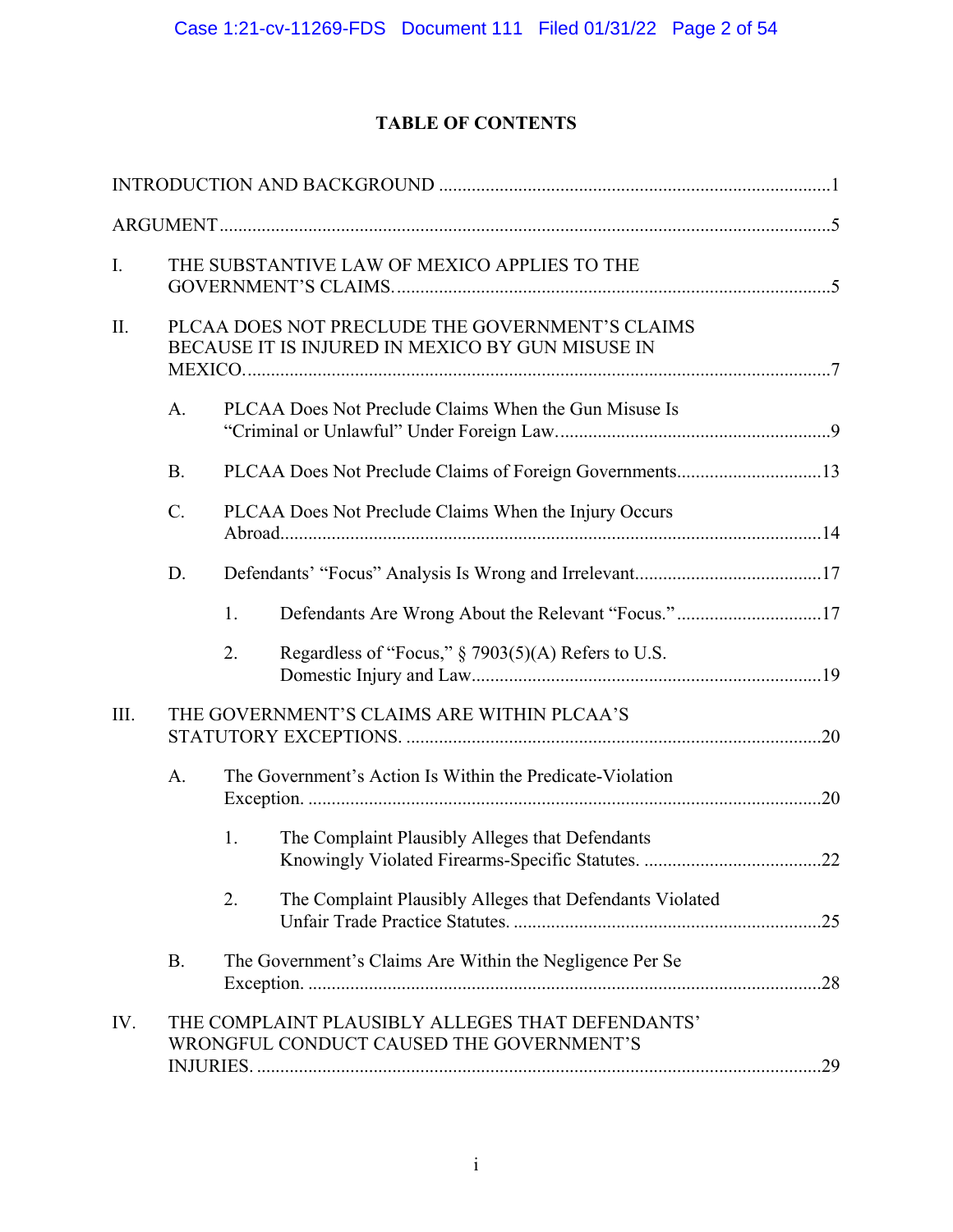# Case 1:21-cv-11269-FDS Document 111 Filed 01/31/22 Page 3 of 54

| The Complaint Plausibly Alleges Causation Sufficient to Confer                                     |  |
|----------------------------------------------------------------------------------------------------|--|
| <b>B.</b>                                                                                          |  |
| 1.<br>The Number of Steps in the Causal Chain Does Not                                             |  |
| Foreseeable Criminal Acts Are Not a Superseding Cause36<br>2.                                      |  |
| The Government's Injuries Are Not Solely "Derivative."38<br>3.                                     |  |
| $C$ .<br>The Question of How to Apportion Damages Is Not Grounds for                               |  |
| V.<br>THE COMPLAINT ADEQUATELY ALLEGES THAT DEFENDANTS                                             |  |
| VI.<br>THE COMPLAINT ADEQUATELY ALLEGES THAT DEFENDANTS                                            |  |
| VII.<br>DEFENDANTS' PROFFERED PRINCIPLES OF INTERNATIONAL<br>AND CONSTITUTIONAL LAW DO NOT BAR THE |  |
|                                                                                                    |  |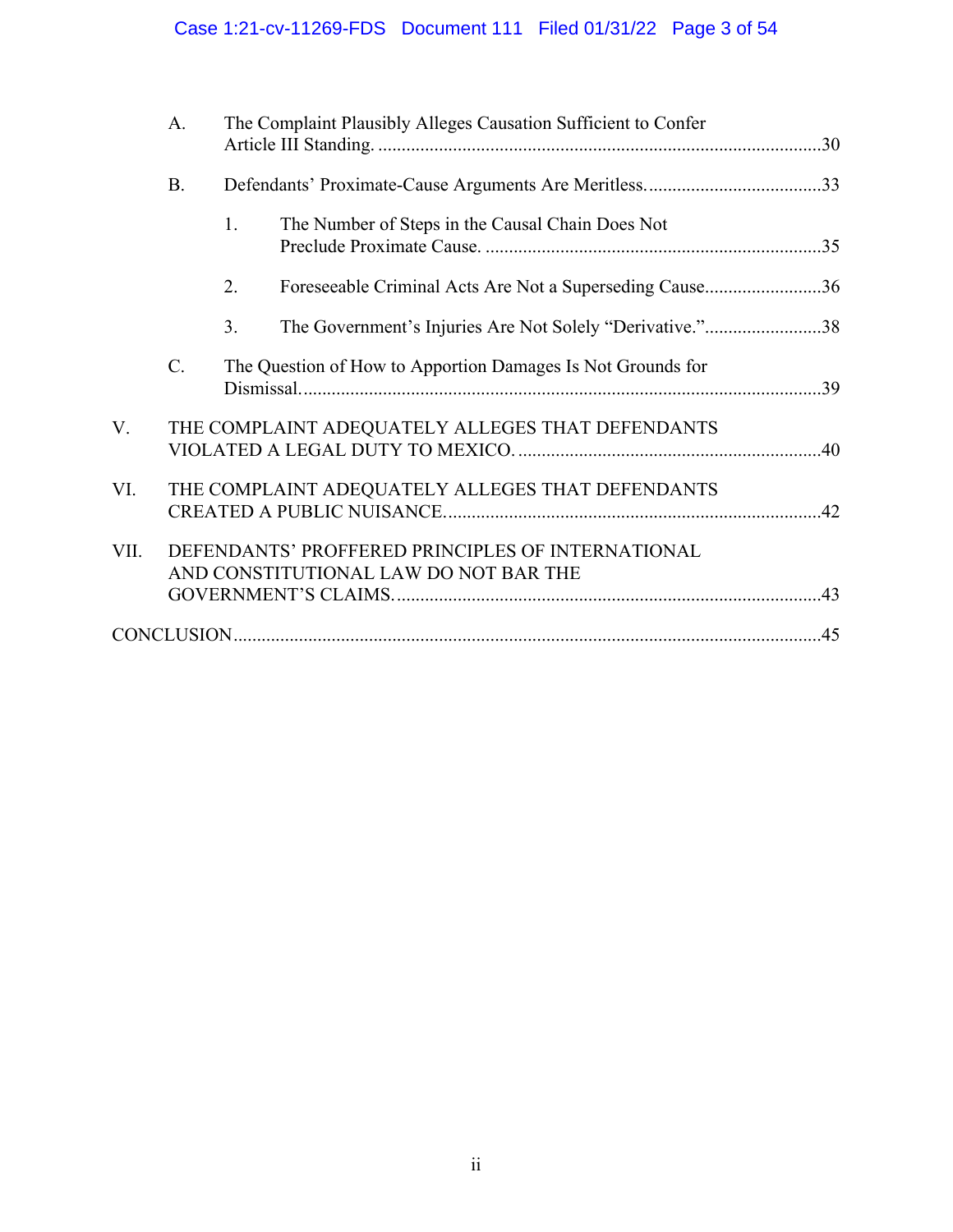# **TABLE OF AUTHORITIES**

# **Cases**

| Boston Alliance of Gay, Lesbian, Bisexual and Transgender Youth (BAGLY)<br>v. U.S. Dept. of Health and Human Services, No. 20-11297-PBS, |
|------------------------------------------------------------------------------------------------------------------------------------------|
| Camden Cnty. Bd. of Chosen Freeholders v. Beretta U.S.A. Corp.,                                                                          |
|                                                                                                                                          |
| Chiapperini v. Gander Mountain Co., Inc., 13 N.Y.S.3d 777 (N.Y. Sup. Ct. 2014)  22                                                       |
|                                                                                                                                          |
| City and County of San Francisco v. Purdue Pharma L.P., 491 F. Supp. 3d 610 (N.D. Cal. 2020)                                             |
| City of Boston v. Purdue Pharm, L.P., No. 1884CV02860, 2020 WL 977056 (Mass. Super. Jan.                                                 |
| City of Boston v. Smith & Wesson Corp., No. 199902590, 2000 WL 1473568 (Mass. Sup. Ct.                                                   |
| City of Chicago v. Purdue Pharma L.P., No. 14 CV 4361, 2021 WL 1208971 (N.D. Ill. Mar. 31,                                               |
|                                                                                                                                          |
| City of Gary v. Smith & Wesson Corp., 126 N.E.3d 813 (Ind. App. 2019) 25, 36                                                             |
|                                                                                                                                          |
|                                                                                                                                          |
| Clean Water Action v. Searles Auto Recycling Corp., 268 F. Supp 3d 276 (D. Mass. 2017)  32                                               |
|                                                                                                                                          |
|                                                                                                                                          |
| Coxie v. Academy, Ltd., No. 2018-CP-42-04297 (S.C. Ct. Cmmn. Pl. Jul. 29, 2019)  22                                                      |
|                                                                                                                                          |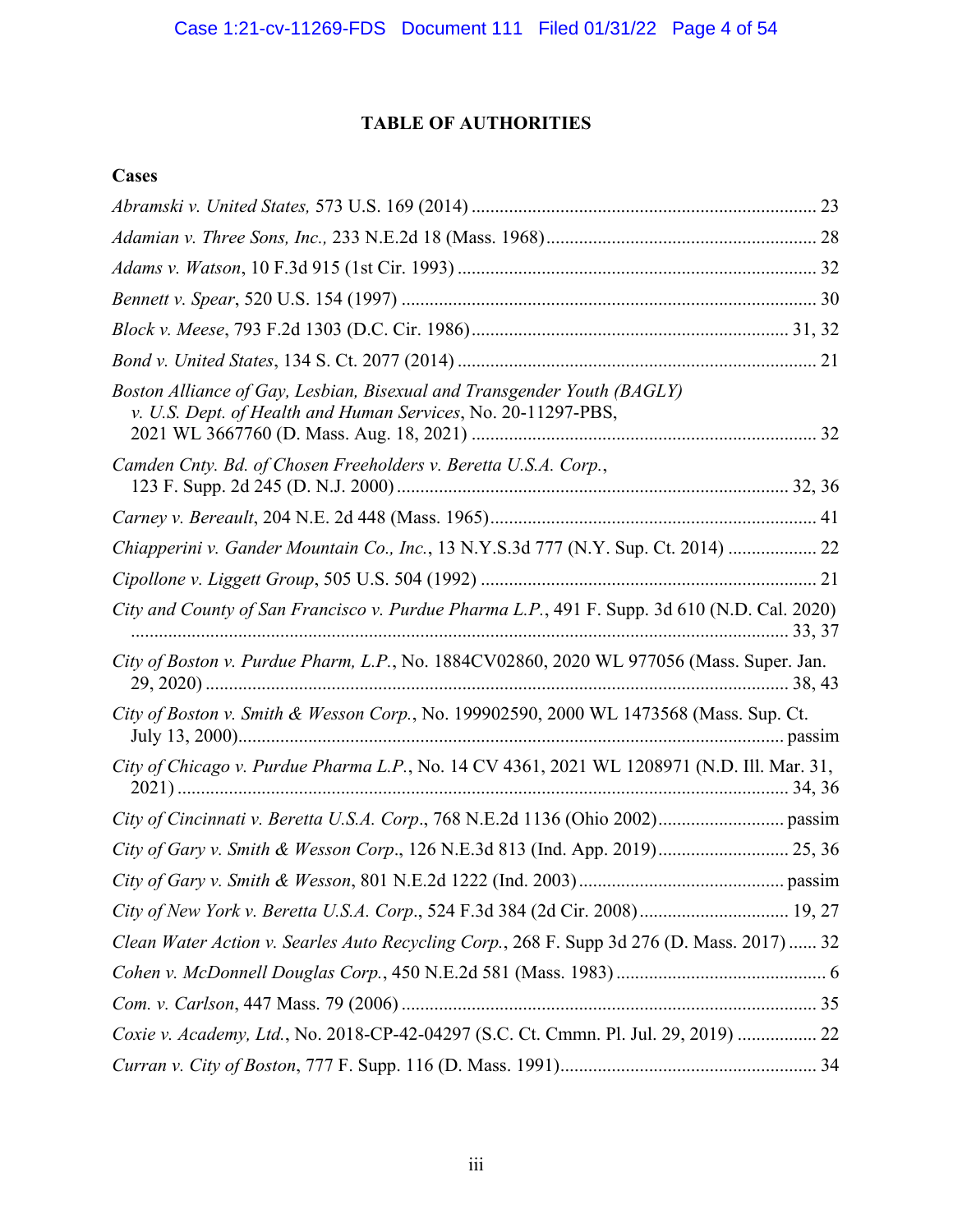| Dantzler, Inc. v. Empresas Berrios Inventory and Operations, Inc., 958 F. 3d 38                       |
|-------------------------------------------------------------------------------------------------------|
| Davis v. Protection One Alarm Monitoring, Inc., 456 F. Supp. 2d 243 (D. Mass. 2006)  34, 37           |
|                                                                                                       |
|                                                                                                       |
|                                                                                                       |
|                                                                                                       |
|                                                                                                       |
|                                                                                                       |
|                                                                                                       |
| Evans v. Lorillard Tobacco Co., No. CIV. A. 04-2840A 2007 WL 796175 (Mass. Sup. Ct. Feb.              |
|                                                                                                       |
| F. Hoffmann-La Roche Ltd. v. Empagran S.A., 542 U.S. 155 (2004)  4, 16, 20                            |
|                                                                                                       |
|                                                                                                       |
| Fox v. L&J Supply, LLC, No. 2014-24619, 1 n.1 (Pa. Ct. Cmmn. Pl. Nov. 26, 2018) 22                    |
|                                                                                                       |
| Goldstein v. Earnest, No. 37-2020-00016638-CU-PO-CTL (Ca. Super. Ct. Jul. 2, 2021)  22, 23,<br>26, 38 |
|                                                                                                       |
|                                                                                                       |
| In re Picard, Trustee for Liquidation of Bernard L. Madoff Investment Securities LLC, 917 F.3d        |
| In re: Juul Labs, Inc., Marketing Sales Practices, and Products Liability Litig., 497 F. Supp. 3d.    |
|                                                                                                       |
|                                                                                                       |
|                                                                                                       |
|                                                                                                       |
|                                                                                                       |
|                                                                                                       |
|                                                                                                       |
|                                                                                                       |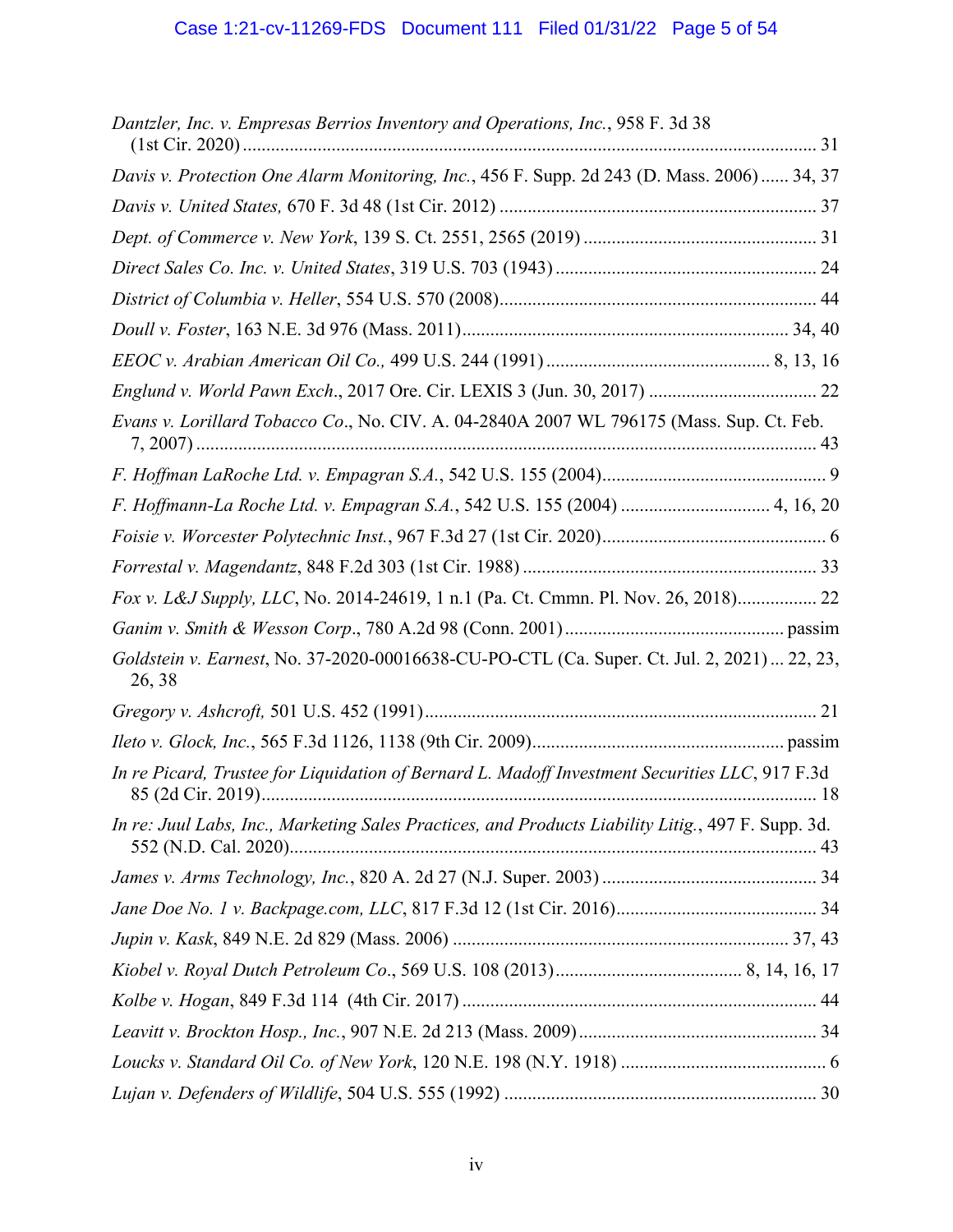| Massachusetts v. U.S. Dep't of Health and Human Services, 923 F. 3d 209 (1st Cir. 2019) 30 |
|--------------------------------------------------------------------------------------------|
|                                                                                            |
|                                                                                            |
|                                                                                            |
|                                                                                            |
|                                                                                            |
| National Prescription Opiate Litig., MDL No. 2804, 2018 WL 6628898 (N.D. Ohio Dec. 19,     |
| Norberg v. Badger Guns, Inc., Case No. 10-cv-20655 (Wis. Cir. Ct. Jun. 9, 2011)  22        |
| Parsons v. Colt's Manufacturing Company, LLC, No. 2:19-cv-01189-APG-April 10, 2020) 23     |
|                                                                                            |
|                                                                                            |
| Prescott v. Slide Fire Solutions, LP, 410 F. Supp. 3d 1123 (D. Nev. 2019)  22, 26          |
|                                                                                            |
| Republic of Venezuela v. Philip Morris Cos., 827 So. 2d 339 (Fla. Dist. Ct. App. 2002) 41  |
|                                                                                            |
|                                                                                            |
|                                                                                            |
|                                                                                            |
|                                                                                            |
|                                                                                            |
|                                                                                            |
|                                                                                            |
| Soto v. Bushmaster Firearms Int'l, LLC, 202 A.3d 262 (Conn. 2019) 4, 21, 22, 26            |
|                                                                                            |
|                                                                                            |
| State of Sao Paulo of Federative Republic of Brazil v. American Tobacco Co., 919 A.2d 1116 |
| Sterling Suffolk Racecourse, LLC v. Wynn Resorts, Ltd., 990 F.3d 31 (1st Cir. 2021) 39     |
| Szulik v. State Street Bank and Trust Co., 935 F. Supp. 2d 240 (D. Mass. 2013)  34         |
|                                                                                            |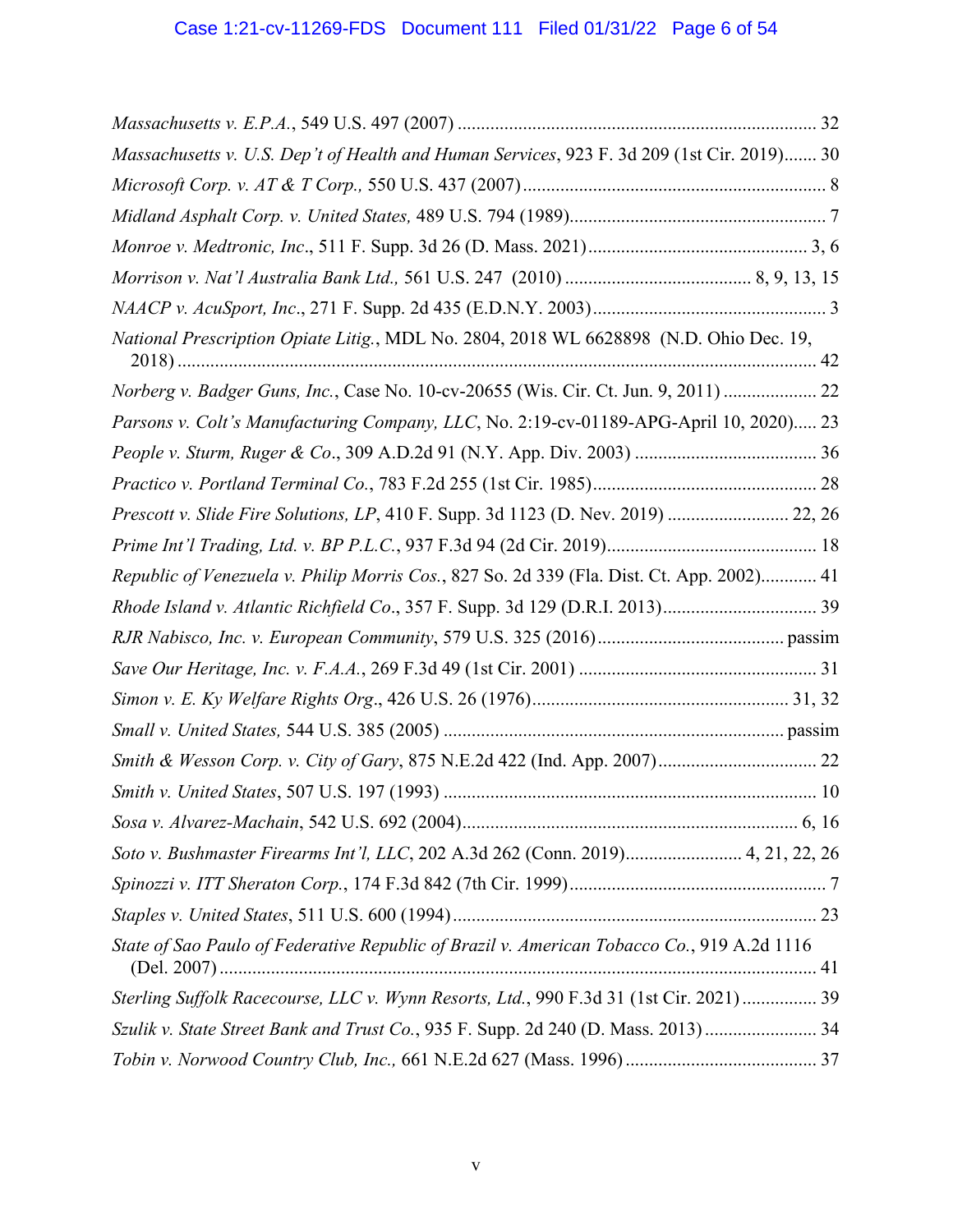| Town of Plainville v. Almost Home Animal Rescue & Shelter, Inc., 187 A.3d 1174 (Conn. App.                                                                                                  |
|---------------------------------------------------------------------------------------------------------------------------------------------------------------------------------------------|
|                                                                                                                                                                                             |
|                                                                                                                                                                                             |
|                                                                                                                                                                                             |
|                                                                                                                                                                                             |
|                                                                                                                                                                                             |
| United States v. Students Challenging Regulatory Agency Procedures,                                                                                                                         |
|                                                                                                                                                                                             |
|                                                                                                                                                                                             |
| WesternGeco LLC v. ION Geophysical Corp., 138 S. Ct. 2129 (2018)  17, 18, 19                                                                                                                |
|                                                                                                                                                                                             |
|                                                                                                                                                                                             |
| <b>Statutes</b>                                                                                                                                                                             |
|                                                                                                                                                                                             |
|                                                                                                                                                                                             |
|                                                                                                                                                                                             |
|                                                                                                                                                                                             |
|                                                                                                                                                                                             |
|                                                                                                                                                                                             |
| <b>Other Authorities</b>                                                                                                                                                                    |
|                                                                                                                                                                                             |
|                                                                                                                                                                                             |
|                                                                                                                                                                                             |
|                                                                                                                                                                                             |
|                                                                                                                                                                                             |
| Franklin A. Gevurtz, Building a Wall Against Private Actions for Overseas Injuries: The Impact<br>of RJR Nabisco v. European Community, 23 U.C. Davis J. Int'l L. & Pol'y 1 (2016)  17      |
|                                                                                                                                                                                             |
| N. Korea Enacts Rules on Regulating Firearms, Korea Times/Yonhap, 6 August 2012  11                                                                                                         |
| National Report of Eritrea on its Implementation of the United Nations Programme of Action to<br>Prevent, Combat and Eradicate the Illicit Trade in Small Arms and Light Weapons in All Its |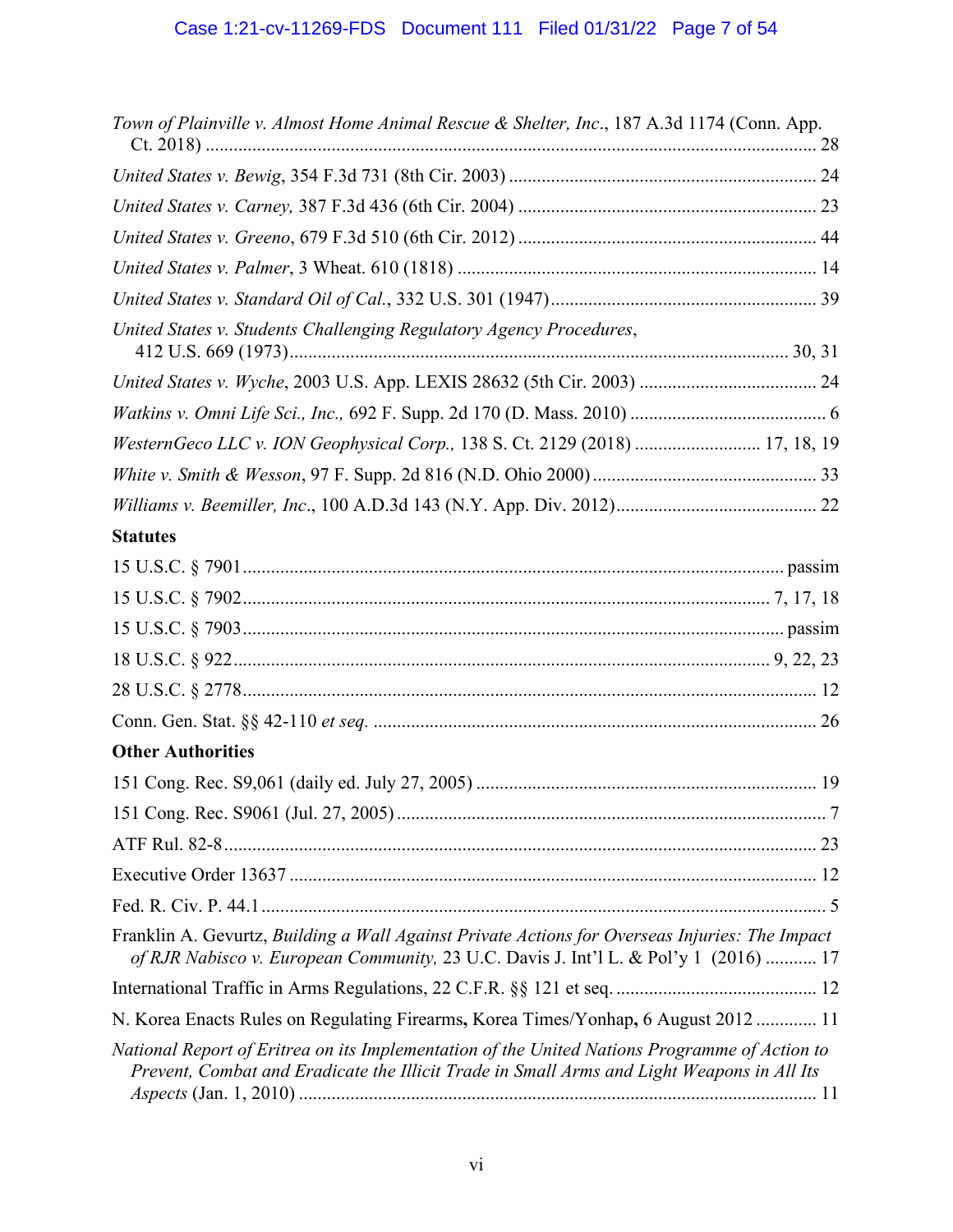# Case 1:21-cv-11269-FDS Document 111 Filed 01/31/22 Page 8 of 54

| Symeon C. Symeonides, Choice of Law in Cross-Border Torts: Why Plaintiffs Win and Should,                                                                                   |  |
|-----------------------------------------------------------------------------------------------------------------------------------------------------------------------------|--|
| Symeon C. Symeonides, Codifying Choice of Law Around the World: An International                                                                                            |  |
| Tim Weiner and Ginger Thompson, U.S. Guns Smuggled Into Mexico Feed Drug War, N.Y.<br>Times (May 19, 2001), https://www.nytimes.com/2001/05/19/world/us-guns-smuggled-into- |  |
| U.S. Department of Justice, Gun Violence Reduction: National Integrated Firearms Violence                                                                                   |  |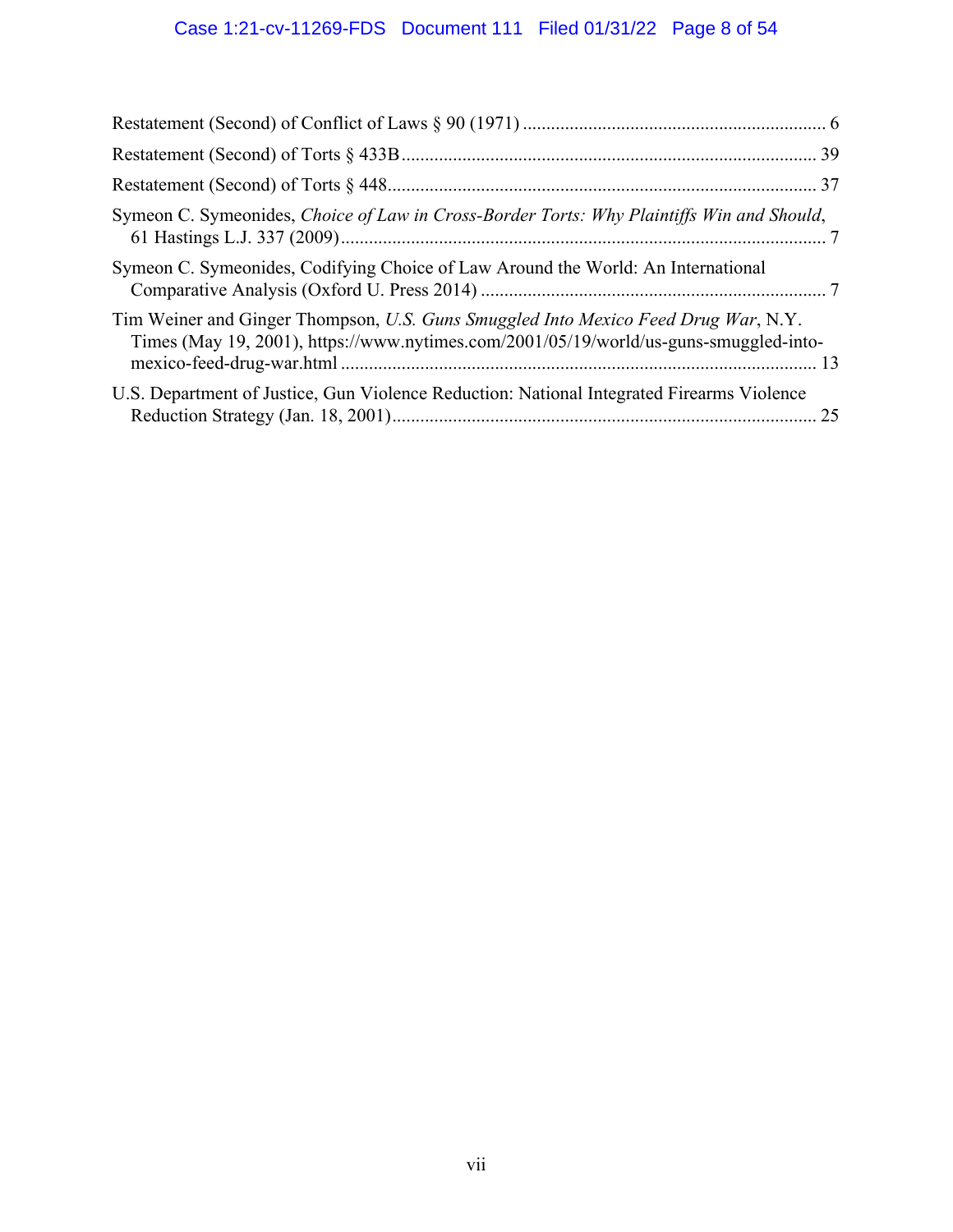#### **INTRODUCTION AND BACKGROUND**

Defendants design and manufacture weapons of war,<sup>1</sup> then market and sell them in ways they know routinely arm the drug cartels in Mexico.2 They make and sell .50 caliber sniper rifles that can shoot down helicopters and penetrate lightly armored vehicles and bullet-proof glass.<sup>3</sup> They design semi-automatic rifles to be easily convertible into fully automatic machineguns.<sup>4</sup> They know that their distributors and dealers sell these military weapons in bulk, with no restrictions—clearly intended for traffickers.<sup>5</sup> They know that the cartels use these weapons to cause devastating injuries to the Government of Mexico (the "Government") and its citizens.<sup>6</sup> They defy calls from the United States to monitor and discipline their distribution systems,<sup>7</sup> and challenge law enforcement efforts to stop trafficking to Mexico.<sup>8</sup> They violate the tort law and import statutes of Mexico, U.S. federal statutes, U.S. state business practices laws, and common law standards of care.

Defendants' motion to dismiss the Complaint seeks impunity for this conduct. They deny that they help move their guns into Mexico, and they contend that, even if they do, the Protection of Lawful Commerce in Arms Act ("PLCAA") precludes this lawsuit.<sup>9</sup> They are wrong on the

- <sup>3</sup> *Id*. ¶¶ 292-99.
- <sup>4</sup> *Id*. ¶¶ 300-13.

<sup>1</sup> Complaint, ECF No. 1 ("Compl.") ¶¶ 278-332.

 $^{2}$  *Id*.  $\P$  3.

<sup>5</sup> *Id*. ¶¶ 115-277, 230.

<sup>6</sup> *Id*. ¶ 336, 434-505.

<sup>7</sup> *Id*. ¶¶ 89-96, 372.

<sup>8</sup> *Id*. ¶¶ 140-42.

<sup>&</sup>lt;sup>9</sup> Joint Memorandum of Law in Support of Defendants' Motions to Dismiss, ECF No. 67 ("Jnt. Mem.").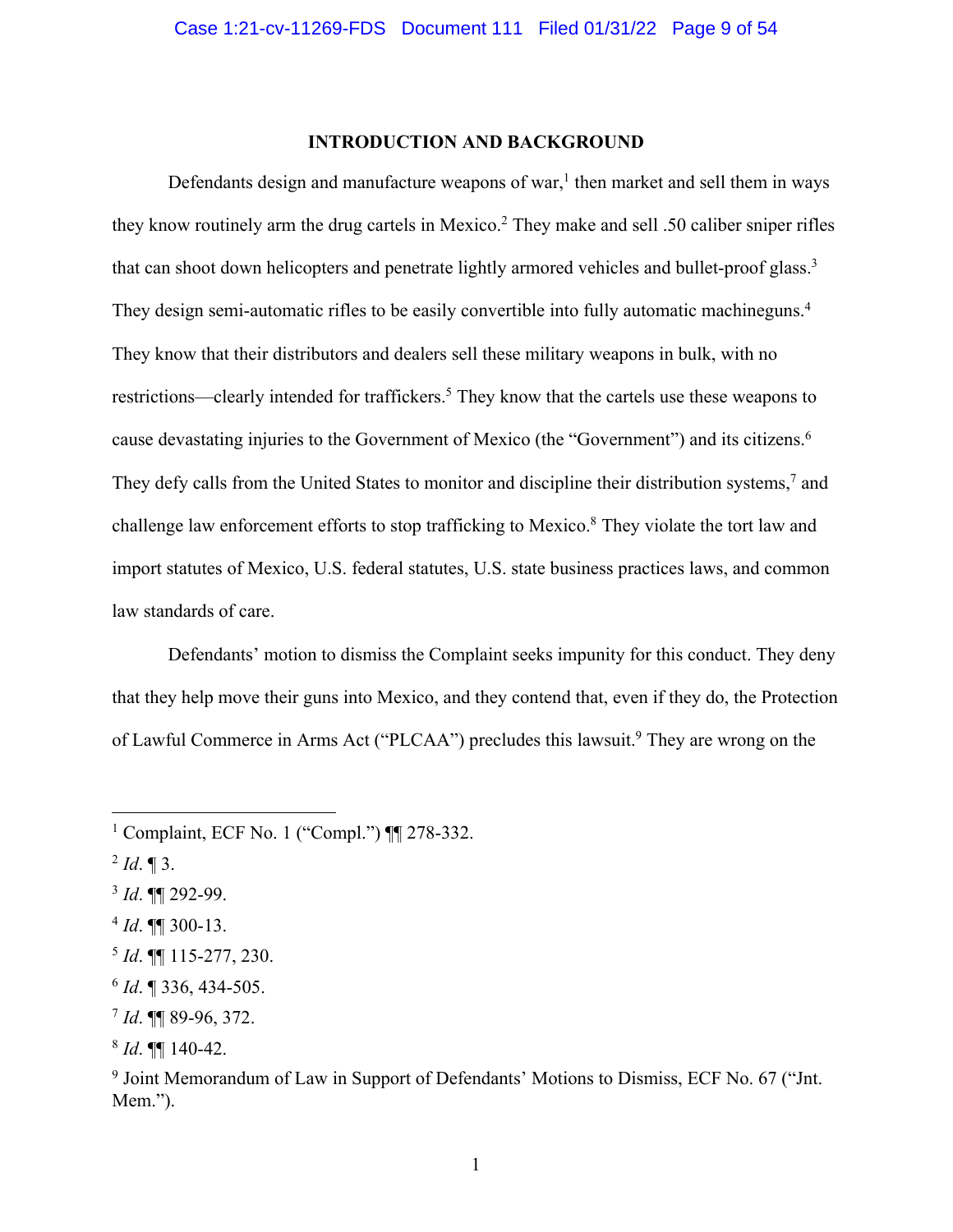#### Case 1:21-cv-11269-FDS Document 111 Filed 01/31/22 Page 10 of 54

facts—the Complaint plausibly alleges that Defendants "actively facilitate[] the unlawful trafficking of their guns to drug cartels and other criminals in Mexico."10 And they are wrong on the law—PLCAA precludes only specifically identified lawsuits asserting injuries that occur in the United States resulting from the misuse of guns that is criminal under U.S. law, and in any event does not shield gun companies where, as here, they knowingly violate domestic statutes applicable to gun sales.

Defendants' blithe (and, on this motion, improper) denial of the Complaint's allegations echoes the very head-in-the-sand approach that characterizes their gun sales. The Complaint explains the sales practices that put guns into the cartels' hands, including straw purchases, bulk sales, and repeat sales.<sup>11</sup> More than 80 paragraphs of the Complaint detail Defendants' notice and facilitation of these practices—they are instrumental in trafficking their guns into Mexico.<sup>12</sup> Defendants magnify their distribution policies' menace by designing and marketing their guns as military weapons that can be used by unauthorized persons and without being traceable.<sup>13</sup> They do so "heedless of the shattering consequences to the Government and its citizens."14

The U.S. Department of Justice told Defendants to take readily available measures to reduce trafficking within the United States.<sup>15</sup> Judge Weinstein urged Defendants to take similar

- <sup>14</sup> *Id.* ¶ 16.
- <sup>15</sup> *Id.* ¶¶ 89-92, 372.

 $10$  Compl.  $\P$  1.

<sup>11</sup> *Id.* ¶¶ 247, 250, 254-55, 262-63, 266-67, 272-80, 331, 335.

<sup>12</sup> *Id.* ¶¶ 122-204.

<sup>13</sup> *Id.* ¶¶ 363-66.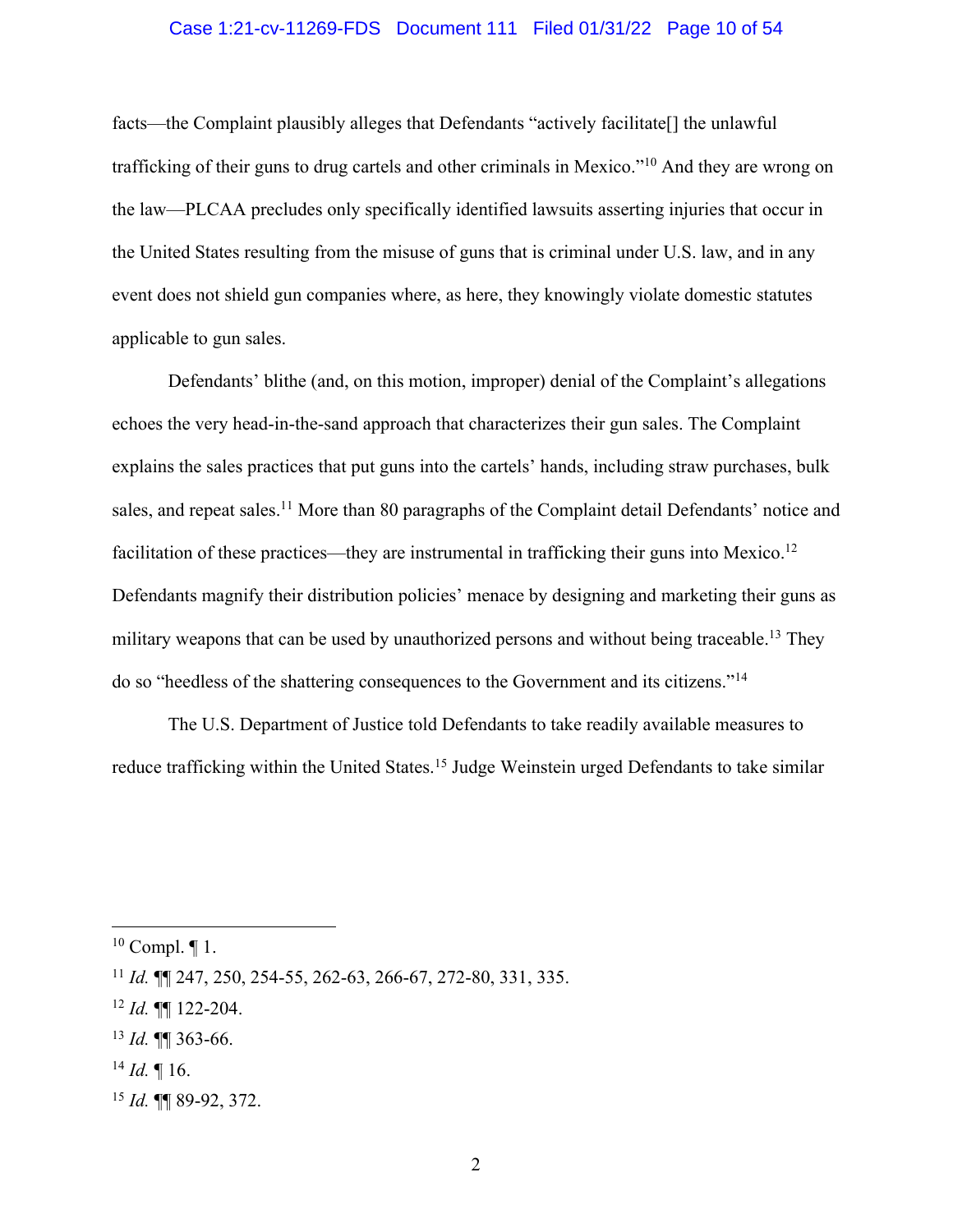#### Case 1:21-cv-11269-FDS Document 111 Filed 01/31/22 Page 11 of 54

measures, concluding that many of these Defendants "have failed to take minimum circumspect steps to limit leakage of their guns into criminal hands."<sup>16</sup> They have refused all entreaties.<sup>17</sup>

Far from presenting "a clash of national values,"18 this lawsuit reflects the *coordination of*, and *mutual respect for*, each sovereign's rights, values, and responsibilities within its own jurisdiction. First, the choice-of-law rules of Massachusetts provide that the substantive law of Mexico applies to the Government's claims. "[T]ort claims are governed by the law of the state where the injury occurred unless another state has a more significant relationship to the underlying cause of action."19 The gun misuse and resulting injuries occurred in Mexico, so the United States does not have a "more significant" relationship to these claims.

Second, by its terms PLCAA does not bar these claims. It precludes certain lawsuits for the "[damages] resulting from"—the "harm caused by"—the "criminal or unlawful misuse" of guns.<sup>20</sup> The Supreme Court has held that, in similar statutes, the terms "injury"<sup>21</sup> and "criminal conviction"22 must be construed to mean injury *in the United States* and conviction *under U.S. law* unless Congress expressly provides otherwise. Those constructions are required because Congress is presumed to legislate with only domestic concerns in mind, and because interpretations that would reach injuries abroad or gun misuse that is criminal under foreign law would risk "upsetting a balance of competing considerations that [foreign sovereigns'] own

<sup>16</sup> *Id.* ¶ 374 (quoting *NAACP v. AcuSport, Inc*., 271 F. Supp. 2d 435, 453 (E.D.N.Y. 2003)).

<sup>17</sup> Compl*.* ¶¶ 89-96, 372.

<sup>18</sup>Jnt. Mem. 3.

<sup>19</sup> *Monroe v. Medtronic, Inc*., 511 F. Supp. 3d 26, 33 (D. Mass. 2021).

<sup>20</sup> 15 U.S.C. § 7903(5)(A); *id*. § 7901(a)(3), (5), (6).

<sup>21</sup> *RJR Nabisco, Inc. v. European Community*, 579 U.S. 325, 346 (2016).

<sup>22</sup> *Small v. United States,* 544 U.S. 385, 389 (2005).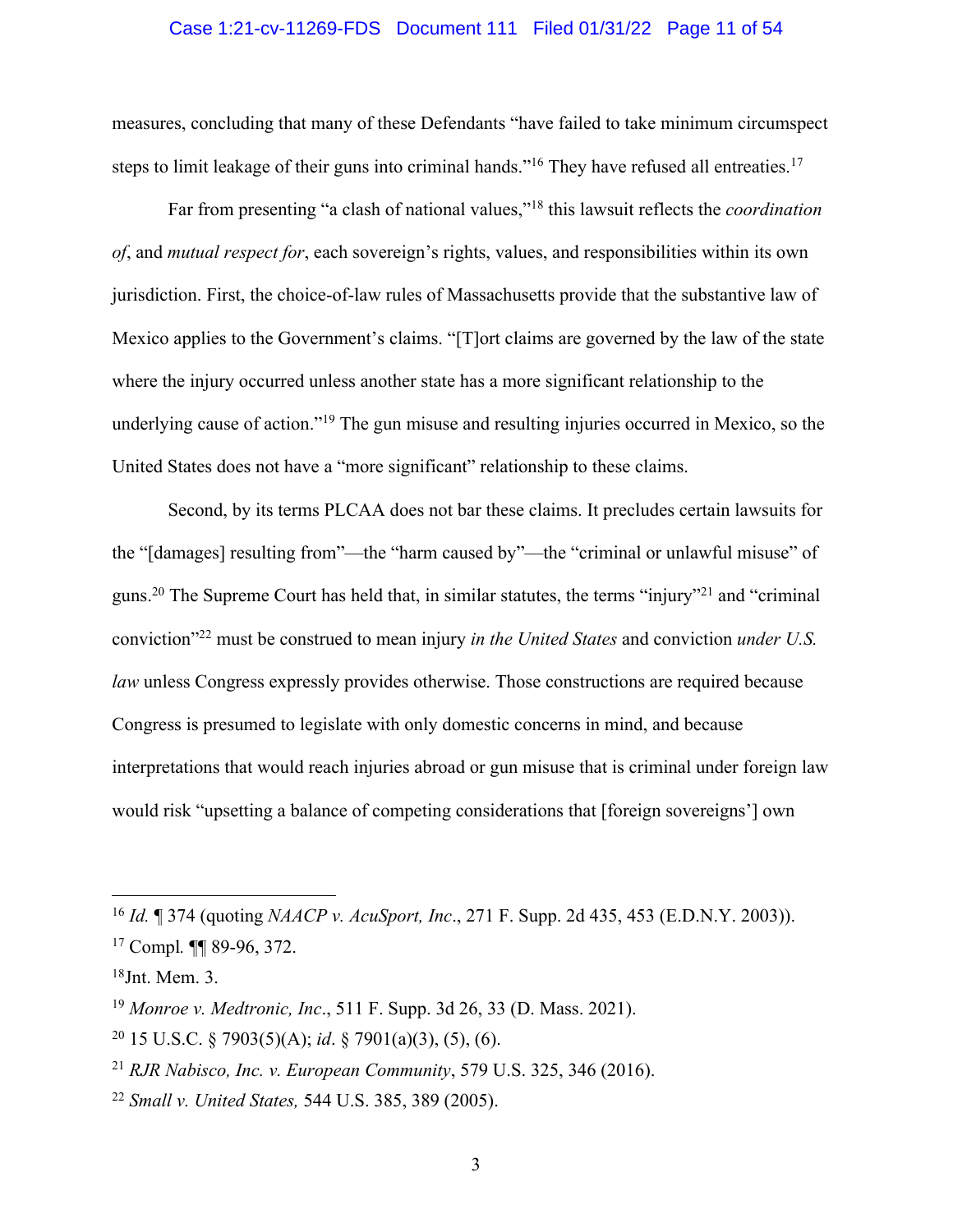#### Case 1:21-cv-11269-FDS Document 111 Filed 01/31/22 Page 12 of 54

domestic ... laws embody"<sup>23</sup> and "offend[ing] the sovereign interests of foreign nations."<sup>24</sup> PLCAA does not preclude a claim that the substantive law of Mexico provides to the Government of Mexico, for injuries incurred in Mexico, resulting from gun misuse in Mexico.

Third, even if PLCAA reached these claims, it would not support dismissing them. PLCAA provides no protections where, as here, Defendants knowingly violate U.S. federal and state statutes applicable to the sale or marketing of guns.<sup>25</sup> The Complaint alleges in detail that Defendants knowingly violate, either directly or as abettors and conspirators, federal statutes on gun exports,  $2^6$  straw purchases,  $2^7$  and the bans on selling machineguns<sup>28</sup> and selling without a license,<sup>29</sup> as well as state statutes prohibiting the marketing and promotion of military-style weapons to consumers.<sup>30</sup>

Fourth, Defendants' arguments on proximate cause, including those challenging Article III standing, again disregard rather than overcome the Complaint's plausible allegations. It alleges that Defendants foresee—indeed, they know and intend—that hundreds of thousands of their guns annually are trafficked into Mexico; <sup>31</sup> they *could* stem the unlawful tide of crime guns into Mexico but instead choose to facilitate it; <sup>32</sup> and the result is systematic, repeated, and

<sup>31</sup> *See, e.g*., Compl. ¶¶ 377-395.

<sup>32</sup> *See, e.g*., Compl. ¶¶ 116, 115-226, 227, 247, 447-74.

<sup>23</sup> *RJR Nabisco*, 579 U.S. at 347 (quoting *F. Hoffmann-La Roche Ltd. v. Empagran S.A.*, 542 U.S. 155, 167 (2004)).

<sup>&</sup>lt;sup>24</sup> *Id.* at 2107 (citation omitted).

<sup>&</sup>lt;sup>25</sup> 15 U.S.C. § 7903(5)(A)(iii).

 $26$  Compl. **[1]** 63-65.

<sup>27</sup> *Id.* ¶ 69, 248-50.

<sup>28</sup> *Id.* ¶ 68, 70-72, 301-13.

<sup>29</sup> *Id.* ¶ 67.

<sup>30</sup> *See Soto v. Bushmaster Firearms Int'l, LLC*, 202 A.3d 262 (Conn. 2019), *cert denied sub nom. Remington Arms Co., LLC v. Soto,* 140 S. Ct. 513 (2019); *see, e.g.*, Compl. *¶¶* 73-76, 342-52.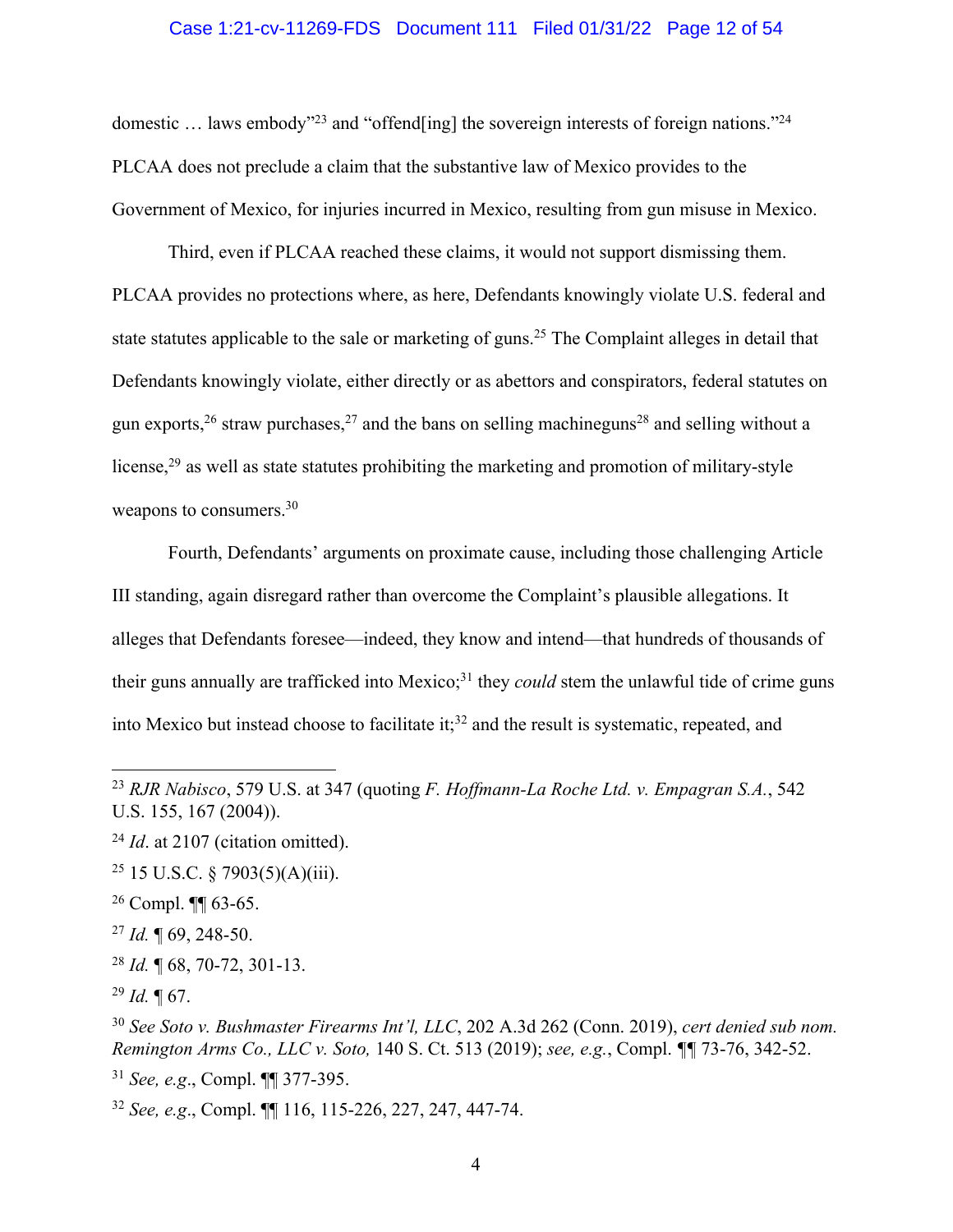#### Case 1:21-cv-11269-FDS Document 111 Filed 01/31/22 Page 13 of 54

massive injuries to the Government, including the murder of its citizens, employees, judges, police, and soldiers. 33

Defendants' grab-bag motion asserts there is a "diplomatic dispute" between the United States and the Government of Mexico over gun trafficking.<sup>34</sup> But even the press release they cite reflects mutual concern about, and joint efforts to stop, the trafficking. The missing element in efforts to stop the trafficking is reasonable and responsible conduct by the private commercial entities that are the Defendants in this lawsuit.

The tort law of Mexico holds Defendants accountable and requires them to stop flooding crime guns into Mexico. Massachusetts's choice-of-law rule selects Mexico's tort law, and PLCAA does not bar the claims because the injury and gun misuse occur in Mexico. The result would not be any different under Massachusetts' substantive law, and PLCAA again would not bar the claims because Defendants violate U.S. federal and state statutes applicable to gun sales. The Court should deny Defendants' motion.

#### **ARGUMENT**

# **I. THE SUBSTANTIVE LAW OF MEXICO APPLIES TO THE GOVERNMENT'S CLAIMS.**

The Complaint alleges that the Government's claims are governed by "the substantive law of Mexico, including its tort law."<sup>35</sup> Defendants have not provided any choice-of-law analysis to the contrary. For good reason: the principles and result are clear.

<sup>33</sup> Compl. ¶ 15.

<sup>34</sup> Jnt. Mem. 4.

<sup>35</sup> Compl. ¶ 21; *see also id*. ¶¶ 22, 29, 60-62; Fed. R. Civ. P. 44.1.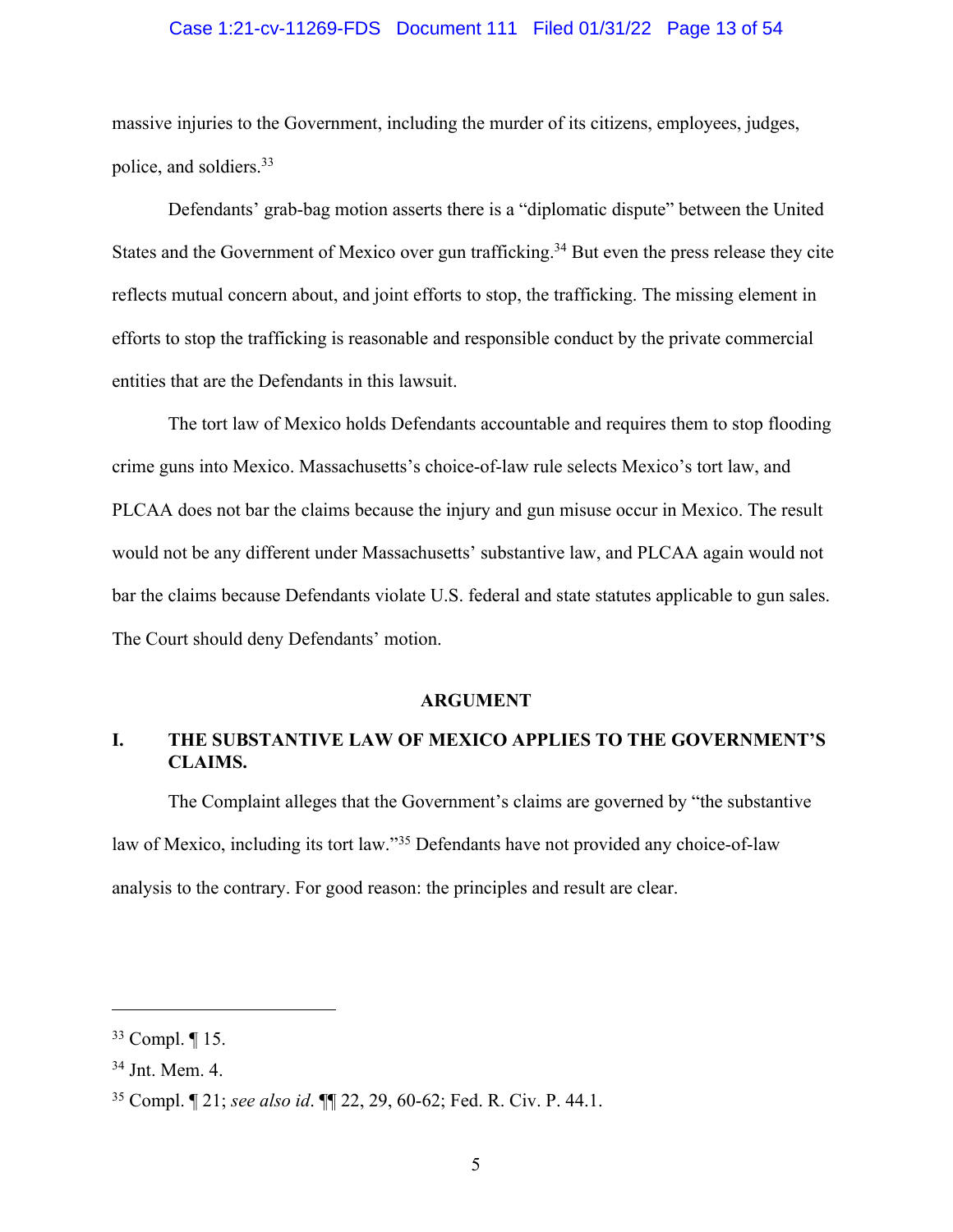## Case 1:21-cv-11269-FDS Document 111 Filed 01/31/22 Page 14 of 54

In diversity cases such as this, courts "employ the choice-of-law principles of the forum state (here, Massachusetts)."36 Those principles provide that "tort claims are governed by the law of the state where the injury occurred unless another state has a more significant relationship to the underlying cause of action."37 The United States does not have any interest here superior to Mexico's. Defendants arm the cartels in Mexico;<sup>38</sup> the gun misuse and injuries occur in Mexico; regulating the flow of firearms into a jurisdiction is a traditional governmental function; Mexico regulates gun sales within Mexico; and the plaintiff is the Government of Mexico.<sup>39</sup>

The Supreme Court has twice concluded that "a court will ordinarily 'apply *foreign* law to determine the tortfeasor's liability' to 'a plaintiff injured in a foreign country.'"40 As examples of this "default rule," the Court points to cases in which artillery manufactured in the United States exploded in Cambodia, and a Howitzer negligently designed in the United States caused death in Germany.41 The rationale is straightforward: the law of the place of injury can be

<sup>36</sup> *Foisie v. Worcester Polytechnic Inst.*, 967 F.3d 27, 41 (1st Cir. 2020).

<sup>37</sup> *Monroe v. Medtronic, Inc*., 511 F. Supp. 3d 26, 33 (D. Mass. 2021) (citing *Watkins v. Omni Life Sci., Inc.,* 692 F. Supp. 2d 170, 174 (D. Mass. 2010)); *see also Cohen v. McDonnell Douglas Corp.*, 450 N.E.2d 581, 585 (Mass. 1983).

<sup>&</sup>lt;sup>38</sup> For ease of reference, this brief refers to the drug cartels, but the Complaint alleges broadly that Defendants facilitate the trafficking of their guns to criminals in Mexico.

<sup>&</sup>lt;sup>39</sup> Defendants have not attempted to satisfy the requirements for the "public policy exception" that can apply where foreign law "'would violate some fundamental principle of justice, some prevalent conception of morals, some deep-seated tradition of the commonwealth.'" Restatement (Second) of Conflict of Laws § 90 (1971) cmt. c (quoting *Loucks v. Standard Oil Co. of New York*, 120 N.E. 198, 202 (N.Y. 1918) (Cardozo, J.)).

<sup>40</sup> *RJR Nabisco, Inc. v. European Community*, 579 U.S. 325, 351 (2016) (quoting *Sosa v. Alvarez-Machain*, 542 U.S. 692, 706 (2004)) (emphasis in *RJR Nabisco*).

<sup>41</sup> *Sosa*, 542 U.S. at 706.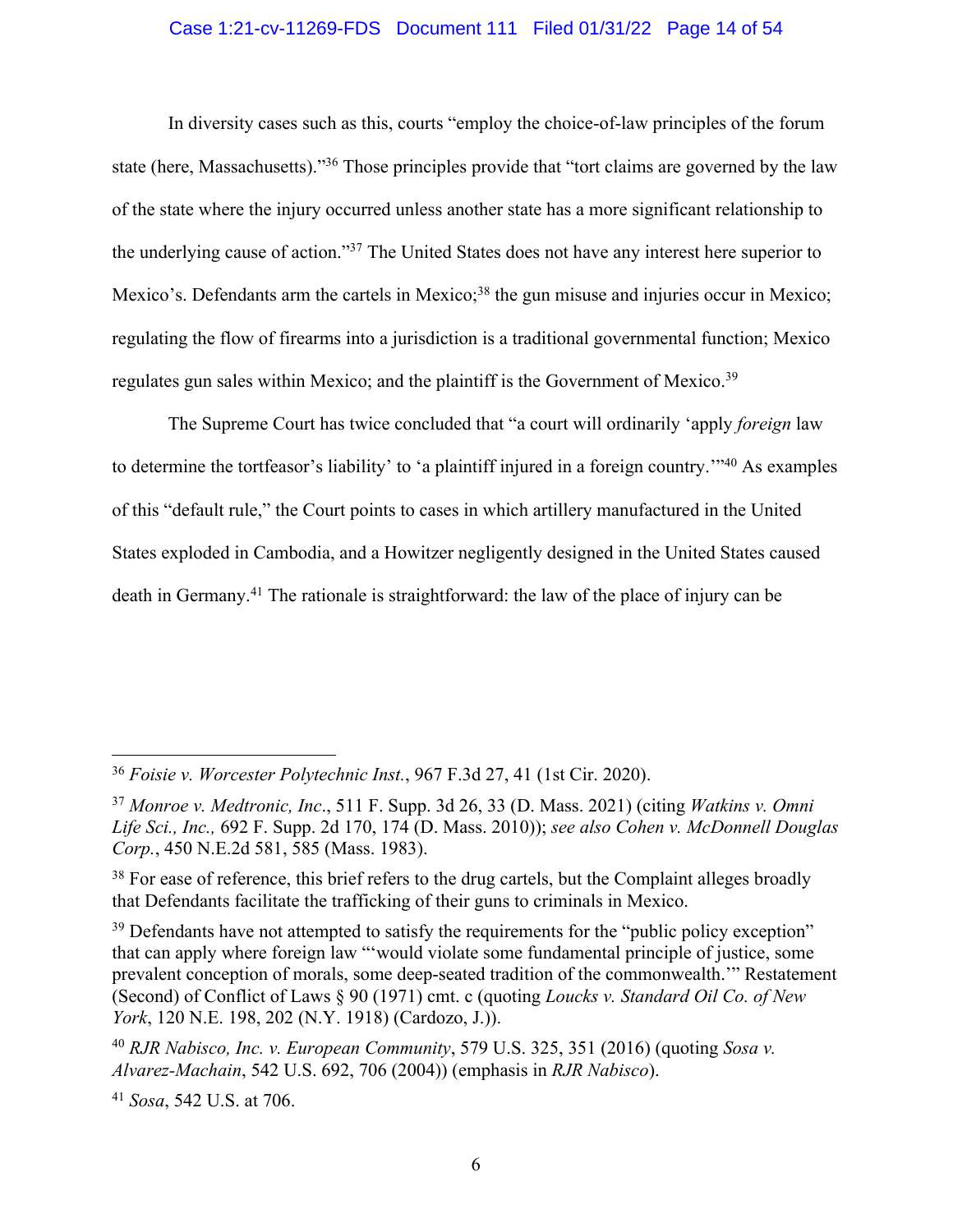expected "to be responsive and responsible law, law that internalizes the costs and benefits of the people affected by it."<sup>42</sup> This is the preponderant rule throughout the world.<sup>43</sup>

## **II. PLCAA DOES NOT PRECLUDE THE GOVERNMENT'S CLAIMS BECAUSE IT IS INJURED IN MEXICO BY GUN MISUSE IN MEXICO.**

PLCAA's terms do not reach the Government's claims. Supreme Court decisions analyzing similar statutory language are determinative.

PLCAA precludes only a defined, circumscribed set of lawsuits. <sup>44</sup> The statute

commands the dismissal of a "qualified civil liability action,"45 which, as relevant here, is

defined as a lawsuit brought by any person for "[harm] resulting from" the "criminal or unlawful

misuse of a [firearm] by the [plaintiff] or a third party."46 PLCAA does not preclude claims

where, as here: (1) the gun misuse is "criminal or unlawful" under foreign law, not U.S. law; (2)

<sup>45</sup> 15 U.S.C. § 7902(a).

<sup>42</sup> *Spinozzi v. ITT Sheraton Corp.*, 174 F.3d 842, 844 (7th Cir. 1999).

<sup>43</sup> Symeon C. Symeonides, *Choice of Law in Cross-Border Torts: Why Plaintiffs Win and Should*, 61 Hastings L.J. 337, 368 (2009) (89% of jurisdictions faced with a conflict between the place of conduct and place of injury apply the law of the place of injury); Symeon C. Symeonides, Codifying Choice of Law Around the World: An International Comparative Analysis 54 (Oxford U. Press 2014) (in jurisdictions abroad "virtually all codifications enacted in the last 50 years continue to follow the lex loci delicti rule as the basic rule for tort conflicts").

<sup>44</sup> PLCAA does not create "immunity" (Jnt. Mem. at 1) because it does not contain "an explicit statutory or constitutional guarantee that trial [or suit] will not occur." *See Midland Asphalt Corp. v. United States,* 489 U.S. 794, 801 (1989) (internal quotation omitted). Its chief sponsor, Senator Craig, acknowledged that PLCAA "is not a gun industry immunity bill." 151 Cong. Rec. S9061 (Jul. 27, 2005).

<sup>46</sup> *Id*. § 7903(5)(A); *see also id*. § 7901(a)(3), (5), (6) (making clear that the long list of "damages," etc. "resulting from" gun misuse means "harm resulting from"); *id*. § 7903(5)(A)(v). (providing exception to allow certain design-defect claims unless the discharge of the gun was caused by a volitional act constituting a "criminal offense"). The statute does not define "criminal," but defines "unlawful misuse" as "conduct that violates a statute, ordinance, or regulation as it relates to the use of a qualified product." *Id*. §7903(9).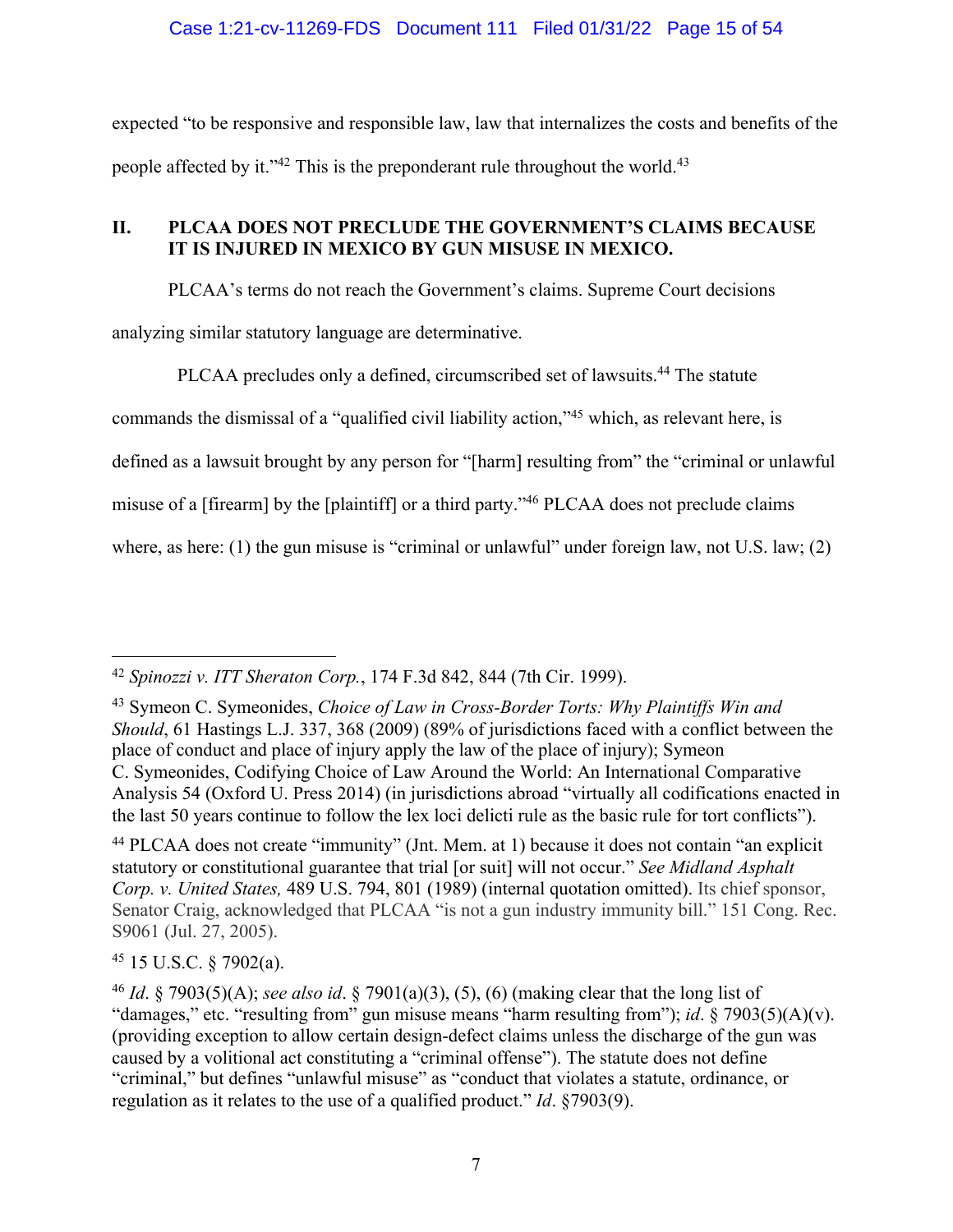#### Case 1:21-cv-11269-FDS Document 111 Filed 01/31/22 Page 16 of 54

the action is brought by a foreign government; or (3) the injury occurred abroad. All three disqualifying elements are present here.

In determining whether a federal statute applies to claims that have substantial foreign elements, courts employ a strong "presumption against extraterritoriality," *i.e*., "[w]hen a [federal] statute gives no clear indication of an extraterritorial application, it has none."47 A federal statute applies extraterritorially only when "Congress has affirmatively and unmistakably instructed that the statute will do so."48 Without an "unmistakable" directive to apply a federal statute extraterritorially, the U.S. judiciary could create "unintended clashes between our laws and those of other nations" and thereby violate separation-of-powers principles that make foreign relations the responsibility of the political branches in the first instance, not the judiciary.<sup>49</sup>

Moreover, even when the presumption against extraterritoriality does not apply or has been overcome, a court must still *construe the statute's substantive terms* using "a similar assumption" about the relevant terms' strictly domestic reach.<sup>50</sup> This rule for construing federal statutes is based on: (a) the "ordinary assumption about the reach of domestically oriented statutes,"51 namely that "Congress generally legislates with domestic concerns in mind;"52 and

<sup>52</sup> *Id*. at 388-89.

<sup>47</sup> *Kiobel v. Royal Dutch Petroleum Co*., 569 U.S. 108, 115 (2013) (quoting *Morrison v. Nat'l Australia Bank Ltd.,* 561 U.S. 247, 255 (2010)). "United States law governs domestically but does not rule the world." *Microsoft Corp. v. AT & T Corp.,* 550 U.S. 437, 454 (2007).

<sup>48</sup> *RJR Nabisco, Inc. v. European Community*, 579 U.S. 325, 335 (2016).

<sup>49</sup> *Kiobel*, 569 U.S. at 115 (quoting *EEOC v. Arabian American Oil Co.,* 499 U.S. 244, 255 (1991) ("*Aramco*")).

<sup>50</sup> *Small*, 544 U.S. at 389.

<sup>51</sup> *Id*. at 390.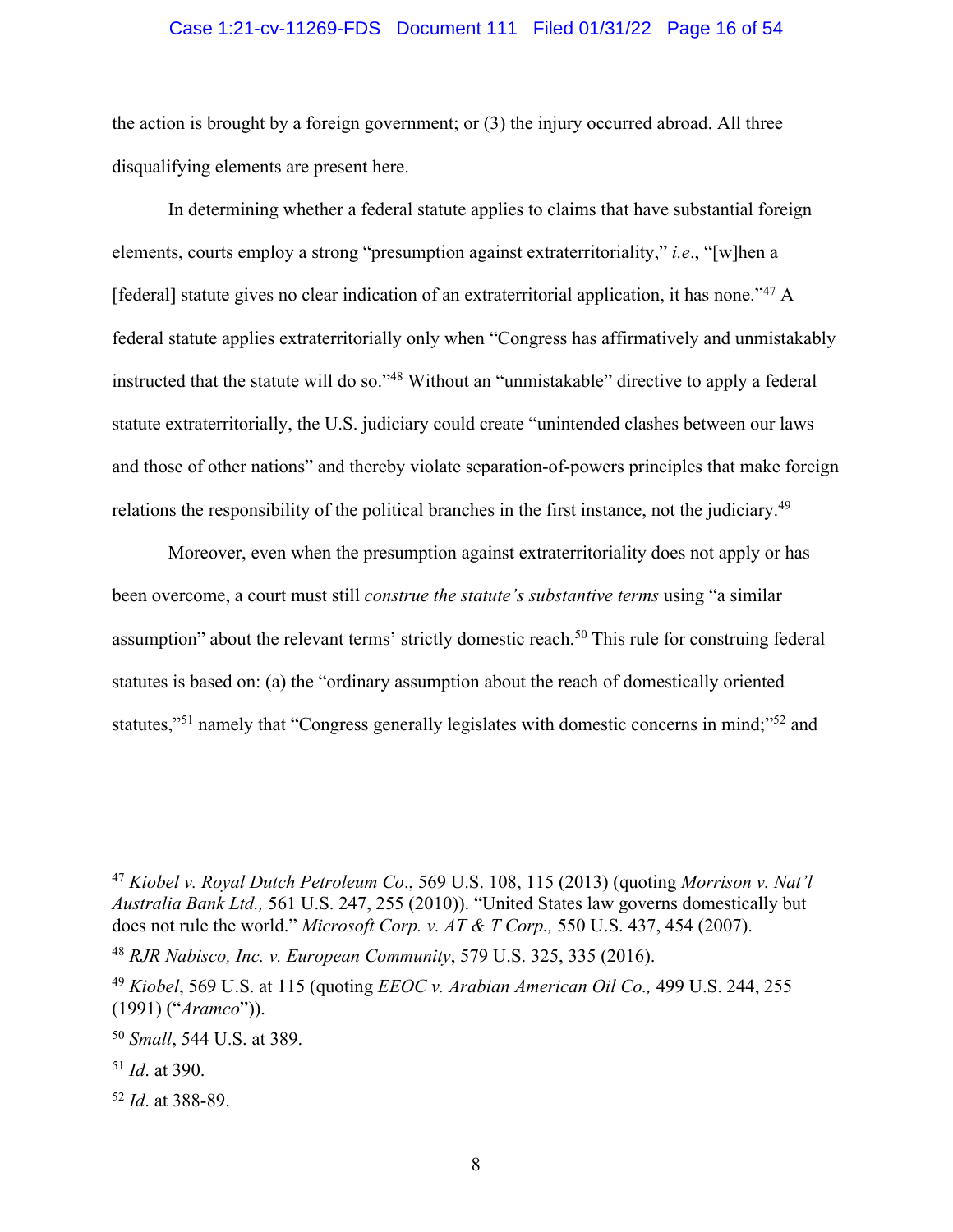#### Case 1:21-cv-11269-FDS Document 111 Filed 01/31/22 Page 17 of 54

(b) the desire to avoid "a risk of conflict between the American statute and a foreign law."53 The Supreme Court has applied these rules of construction to terms similar to those in PLCAA, holding that they have solely domestic reach.

*First*, the Court has held that references to statutory elements similar to "criminal or unlawful misuse" must be read to refer only to violations of *U.S. domestic* law, unless the statute indicates otherwise. The gun misuse here occurred in Mexico and was subject to Mexican, not U.S., law. *Second*, although PLCAA refers to precluding certain claims of "any governmental entity," it specifically refers to only U.S. domestic federal, state, and local governments. The Supreme Court has construed seemingly broad references to "any court," "any person," and the like to refer to only courts or persons *in the United States*. *Third*, the Supreme Court construed the "injury" element in an analogous provision (granting rather than precluding a cause of action) and held that, absent a clear indication to the contrary, "injury" means only an injury incurred in the United States.

## **A. PLCAA Does Not Preclude Claims When the Gun Misuse Is "Criminal or Unlawful" Under Foreign Law.**

 In *Small v. United States*<sup>54</sup> the Supreme Court construed a federal statute that criminalized possession of a firearm in the United States by "any person ... who has been convicted in any court" of certain crimes.<sup>55</sup> The Court held that, despite its broad reference, "convicted in any court" did not include convictions in foreign courts. Applying the Court's

<sup>53</sup> *RJR Nabisco*, 579 U.S. at 336 (quoting *Morrison*, 561 U.S. at 255). In *RJR Nabisco*, the Court noted the "related rule that we construe statutes to avoid unreasonable interference with other nations' sovereign authority where possible." *Id.* at 2107 n.9 (citing *F. Hoffman LaRoche Ltd. v. Empagran S.A.*, 542 U.S. 155, 164 (2004)).

<sup>54</sup> 544 U.S. 385, 387 (2005).

 $55$  18 U.S.C. § 922(g)(1).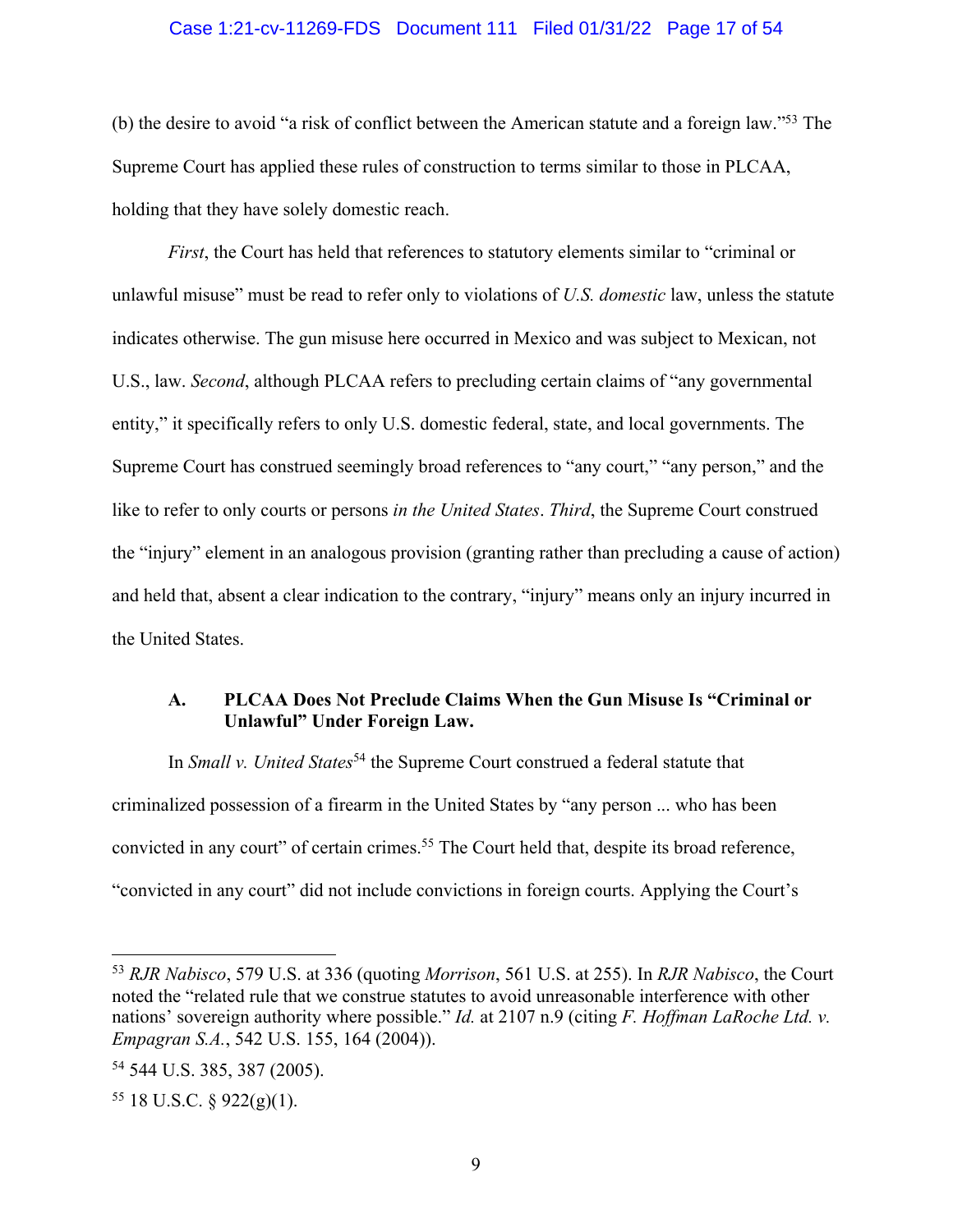#### Case 1:21-cv-11269-FDS Document 111 Filed 01/31/22 Page 18 of 54

reasoning, "criminal or unlawful misuse" in PLCAA means gun misuse that is criminal or unlawful *under U.S. law*.

The gun possession in *Small* occurred in the United States, so the case involved a domestic application of the statute to which "the presumption against extraterritorial application does not apply."56 Nevertheless, the Supreme Court used "the 'commonsense notion that Congress generally legislates with domestic concerns in mind,'"57 and concluded that "a similar assumption [to the presumption against extraterritoriality] is appropriate when we consider the scope of the phrase 'convicted in any court' here."<sup>58</sup>

The assumption was bolstered because the phrase "convicted in any court" was one element of domestic conduct (unlawful gun possession) that the statute prohibited.59 Here "criminal or unlawful misuse" is a defining element of the domestic protection that PLCAA provides. In both instances, the natural inference is that the elements that define the prohibition or protection are references to *domestic* law.

*Small* also concluded that Congress likely did not intend to invoke foreign criminal law because some of those laws are inconsistent with U.S. criminal law.60 The same is true here, where foreign laws vary dramatically as to what constitutes criminal misuse of a gun, including

<sup>60</sup> *Id*.

<sup>56</sup> 544 U.S. at 389; *see also id*. at 399 (Thomas, J., dissenting) (the majority's assumption is "entirely different" from the "canon against extraterritorial application of federal statutes," and "[i]n prosecuting Small, the Government is enforcing a domestic criminal statute to punish domestic criminal conduct").

<sup>57</sup> *Id*. at 388 (quoting *Smith v. United States*, 507 U.S. 197, 204, n.5 (1993)).

<sup>58</sup> 544 U.S. at 389.

<sup>59</sup> *Id*.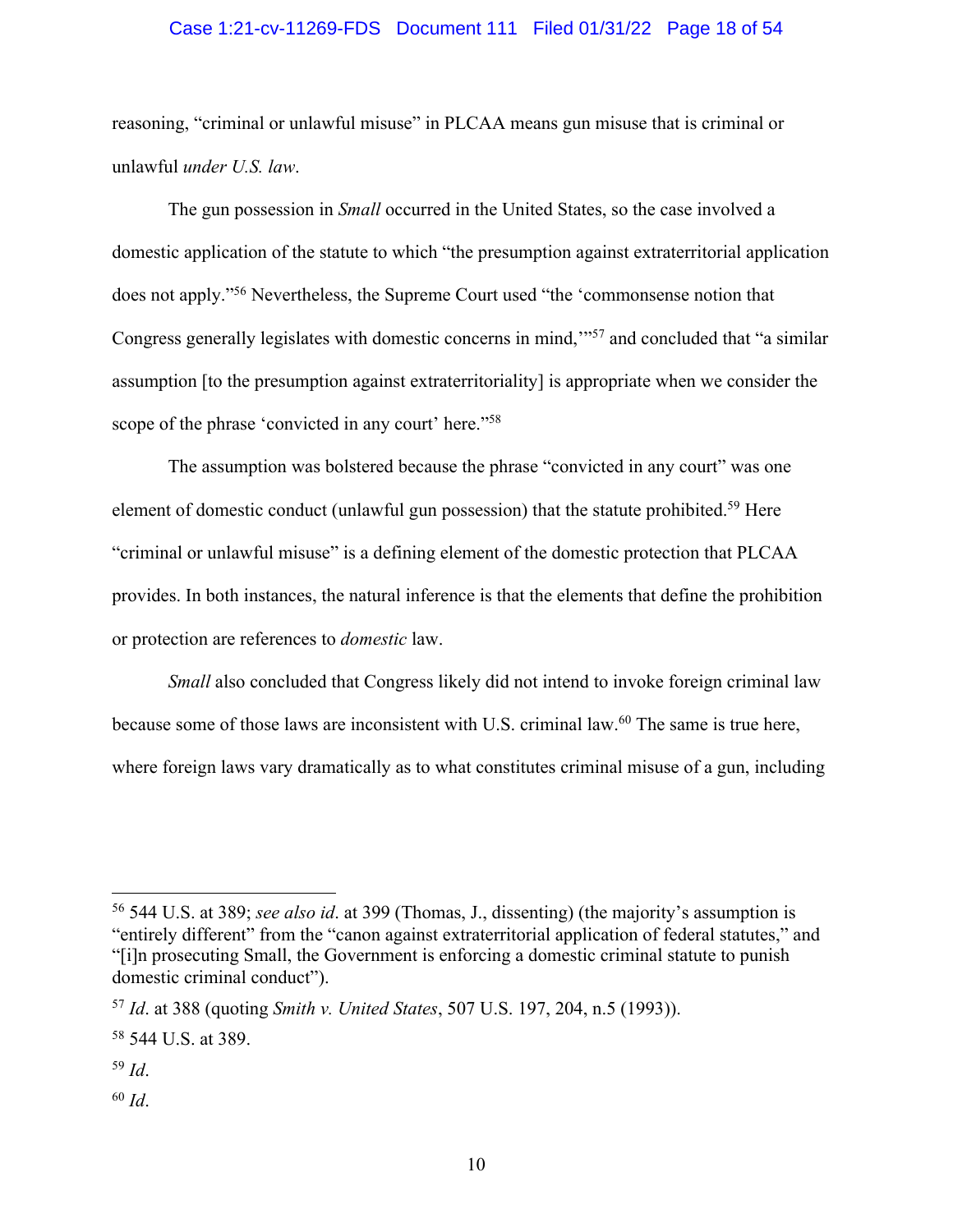#### Case 1:21-cv-11269-FDS Document 111 Filed 01/31/22 Page 19 of 54

some laws, such as those in North Korea and Eritrea, that bar private ownership of guns altogether.<sup>61</sup>

In *Small*, including foreign convictions would create internal inconsistencies in the statute. It provided exceptions if the prior conviction was for certain "Federal or State" crimes, but omitted exceptions for similar convictions under foreign law, thus creating "apparently senseless distinction[s]."62 Similar anomalies would result from reading "criminal or unlawful" to include unlawfulness under Mexican law: PLCAA provides exceptions where the seller violated certain "State or Federal statute[s]"63 but not similar foreign statutes, and preserves certain claims "under Federal or State law"64 but not under similar foreign law. These exceptions—without corresponding exceptions based on foreign laws—confirm that Congress "had only domestic [law] in mind."<sup>65</sup>

The textual support here is even more compelling than in *Small*. PLCAA extends its protections to gun importers, *but not to exporters.*<sup>66</sup> Defendants ignore these substantive

<sup>61</sup> *See, e.g.*, N. Korea Enacts Rules on Regulating Firearms**,** Korea Times/Yonhap**,** 6 August 2012; *National Report of Eritrea on its Implementation of the United Nations Programme of Action to Prevent, Combat and Eradicate the Illicit Trade in Small Arms and Light Weapons in All Its Aspects* (Jan. 1, 2010), at p. 1; https://www.gunpolicy.org/firearms/region.

<sup>62</sup> *Small*, 544 U.S. at 392.

<sup>63</sup> 15 U.S.C. § 7903(5)(A)(iii); *see also* 15 U.S.C. § 7903(5)(A)(i).

<sup>64</sup> *Id*. § 7903(5)(D).

<sup>65</sup> *Small*, 544 U.S. at 388-389. Defendants brush aside the task of statutory construction by asserting that it is obvious in this case that the cartels' misuse of guns is unlawful under Mexican Law. Jnt. Mem. 30. But the meaning of a statute does not depend on the facts of a particular case; the question is whether the statutory term "criminal or unlawful" reaches misuse that is criminal or unlawful under foreign law, not whether a particular misuse would readily be found to violate that foreign law *if* the statute reached it.

<sup>66</sup> 15 U.S.C. § 7903(6)(A); see also *id*. § 7901(b)(1) (among statute's goals is to protect importers; not mentioning exporters). Section 7903(5)(A) defines a prohibited qualified civil liability action as certain actions brought against "manufacturers" and "sellers." Section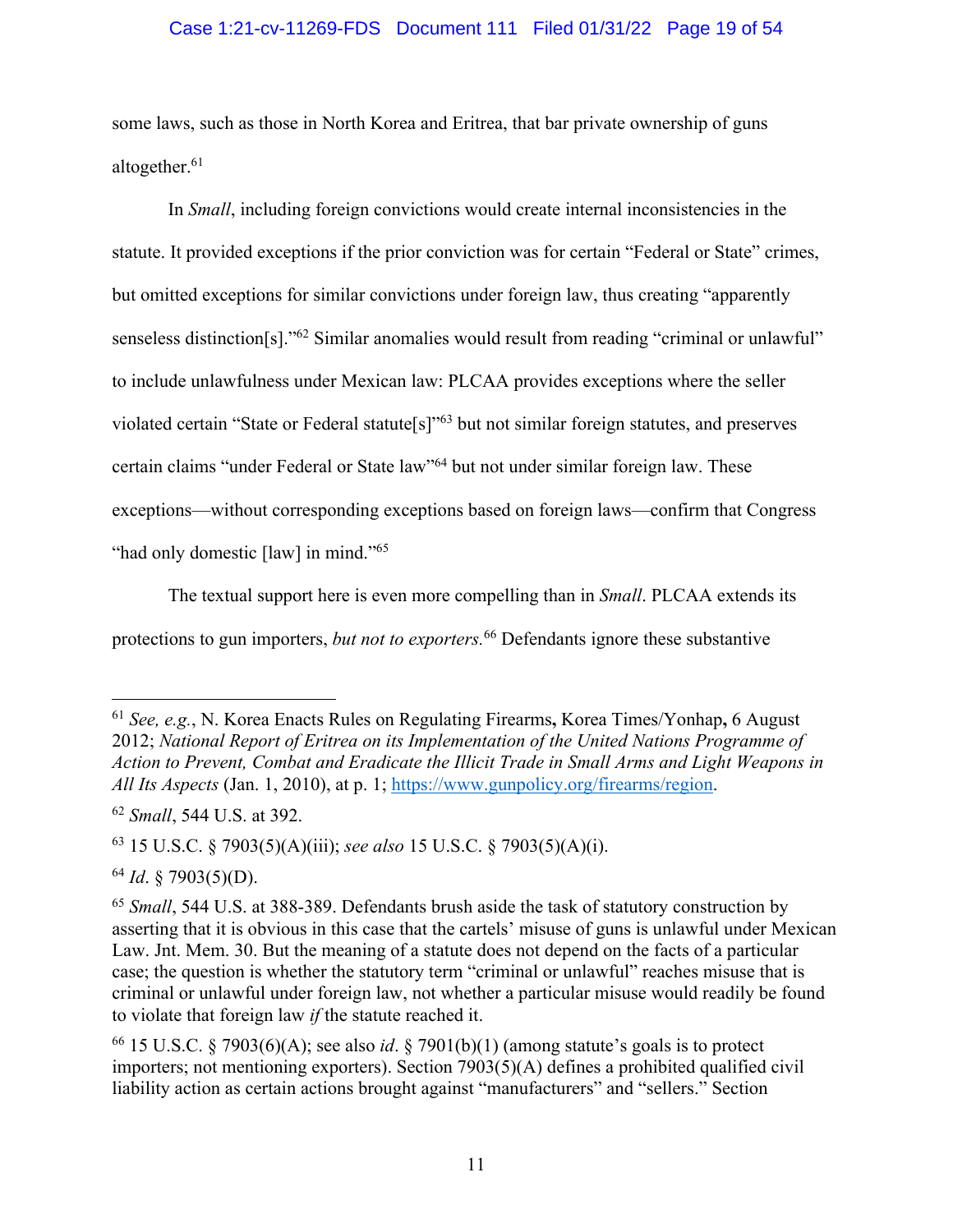## Case 1:21-cv-11269-FDS Document 111 Filed 01/31/22 Page 20 of 54

provisions of PLCAA and instead point to a "Finding" that includes a reference to the Arms Export Control Act ("AECA").<sup>67</sup> But that Finding also notably omits any reference to exporting, stating that "[t]he *manufacture, importation*, possession, sale, and use of firearms and ammunition *in the United States* are heavily regulated by Federal, State, and local laws [citing the AECA among other statutes]."68 True, the AECA has the word "Export" in its title, but it regulates arms manufacture and import as well as export,<sup>69</sup> so the mere reference to the AECA proves nothing. Instead, the extensive federal framework for arms exports<sup>70</sup> emphasizes the conspicuous absence of references to exporters or exporting in *both* PLCAA's substantive protections *and* its Finding.

<sup>7903(6)(</sup>A) defines "sellers" to include licensed importers, but omits exporters. Section 7903(2) defines a "manufacturer" as someone who is licensed as a manufacturer under 18 U.S.C. § 923. A license to import or manufacture does not include the right to export firearms, which requires additional licenses. *See infra* n. 70. And PLCAA refers not just to the status of being an importer (omitting exporters), but also refers to the business of importing but not of exporting. *See* 15 U.S.C. § 7901(a)(5) (referring to "manufacture, marketing, distribution, importation, or sale to the public"); *id*. §7901(a)(4) (same).

<sup>67</sup> Jnt. Mem. 28.

 $68$  15 U.S.C. § 7901(a)(4) (emphasis added).

<sup>69</sup> *See, e.g*., 28 U.S.C. § 2778(a)(1) (providing Executive authority to "promulgate regulations for the import and export of [defense] articles and services"); *id*. § 2778(b)(1)(A)(i) (imposing registration requirement for "manufacturing, exporting, or importing any defense articles … designated by the President"); *id*. § 2778(b)(2) (imposing license requirement on "exports or imports made by or for an agency of the United States Government").

<sup>70</sup> *Id*.; *see also, e.g.,* International Traffic in Arms Regulations, 22 C.F.R. §§ 121 et seq.; Executive Order 13637 and statutes and regulations cited therein.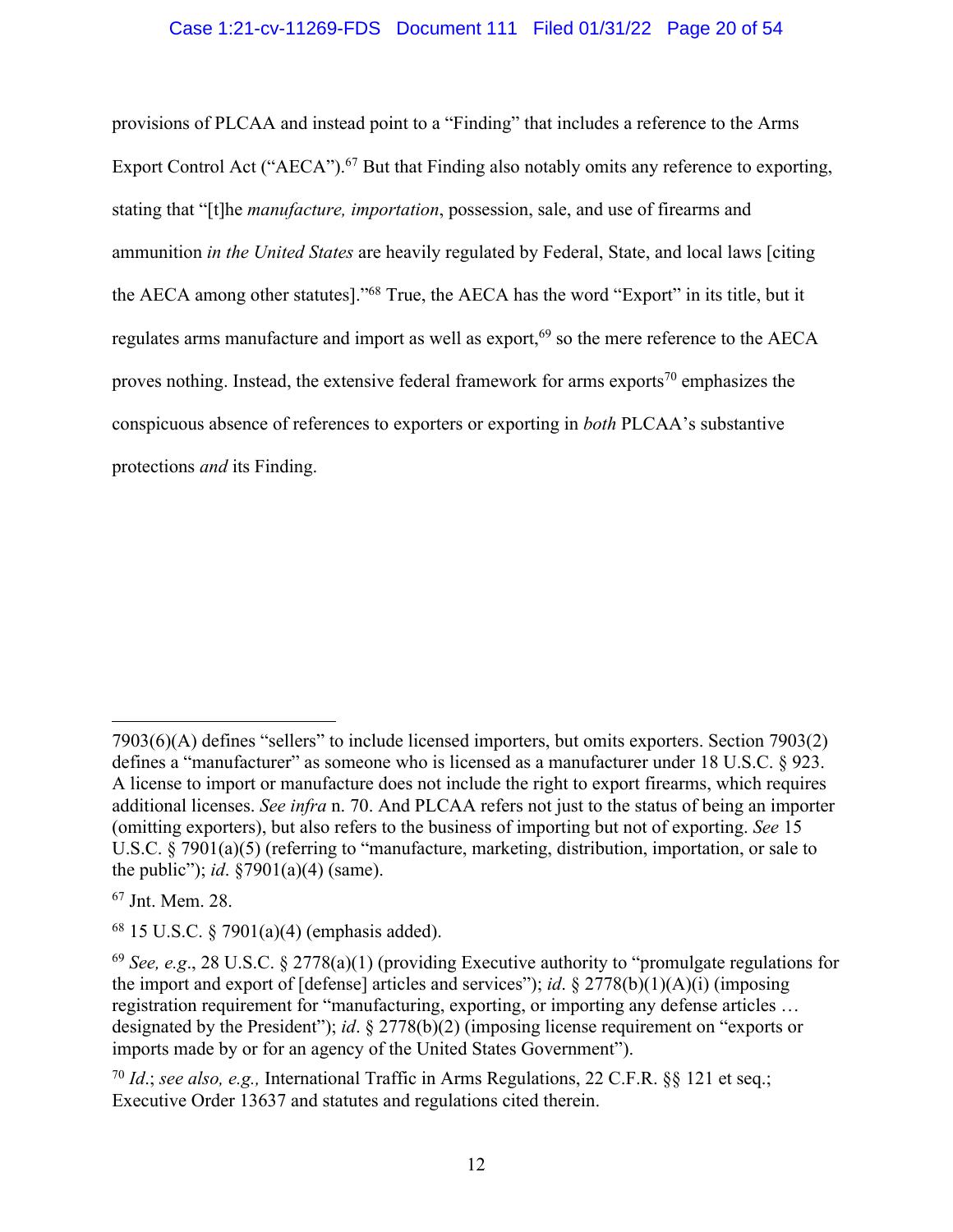#### Case 1:21-cv-11269-FDS Document 111 Filed 01/31/22 Page 21 of 54

Defendants also point to PLCAA's references to "interstate and foreign" commerce.<sup>71</sup> But the Supreme Court "ha[s] emphatically rejected reliance on such language, holding that 'even statutes ... that expressly refer to 'foreign commerce' do not apply abroad."72

Lastly, the legislative history in *Small* revealed no intention to encompass foreign convictions within "convictions in any court."73 So too here: PLCAA's legislative history has zero discussion of gun misuse that occurs abroad or that is criminal under foreign law—not even a single reference to Mexico, Canada, or their nationals. That absence is all the more compelling because Congress enacted PLCAA when gun-trafficking from the United States to Mexico had long been a well-known problem.<sup>74</sup>

#### **B. PLCAA Does Not Preclude Claims of Foreign Governments.**

PLCAA defines a "qualified civil liability action" as, *inter alia*, one brought by "any person," which includes "any governmental entity."75 For all the reasons that *Small* construed the term "any court" to mean only U.S. domestic courts, so should the Court construe "any governmental entity" to mean only U.S. *domestic* governmental entities.

Moreover, the Supreme Court has repeatedly held that "any," including specifically "any person" "ordinarily connotes breadth, but it is insufficient to displace the presumption against

 $75$  15 U.S.C. § 7903(3), (5)(A).

<sup>71</sup> Jnt. Mem. 28.

<sup>72</sup> *RJR Nabisco*, 579 U.S. at 353 (quoting *Morrison,* 561 U.S. at 262-63); *see also Aramco,* 499 U.S. at 251 (citing additional cases).

<sup>73</sup> 544 U.S. at 389-94.

<sup>74</sup> *See, e.g.*, Tim Weiner and Ginger Thompson, *U.S. Guns Smuggled Into Mexico Feed Drug War*, N.Y. Times (May 19, 2001), https://www.nytimes.com/2001/05/19/world/us-gunssmuggled-into-mexico-feed-drug-war.html (in 2001 U.S. Attorney General planned to meet with Mexican officials to address this issue).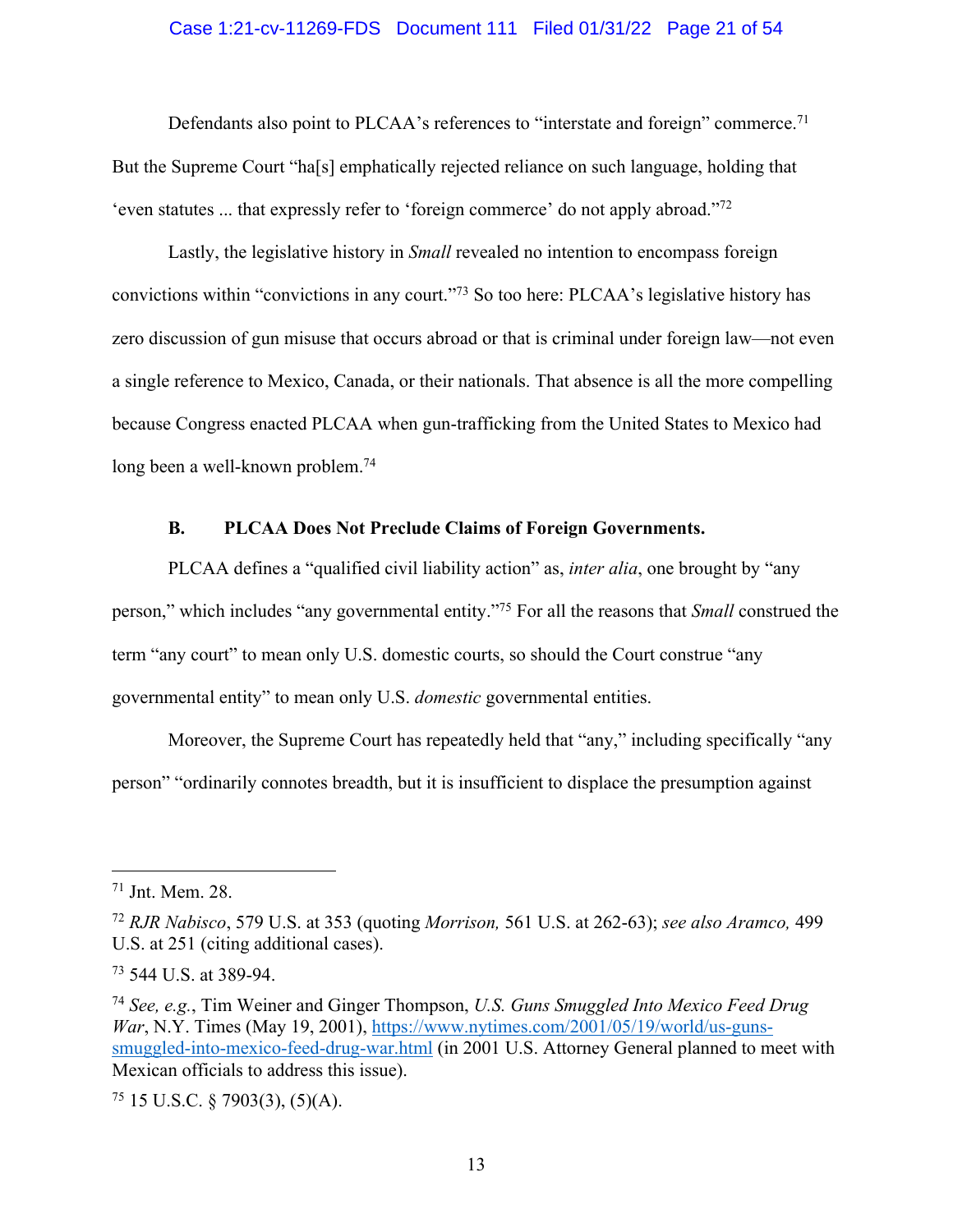#### Case 1:21-cv-11269-FDS Document 111 Filed 01/31/22 Page 22 of 54

extraterritoriality."<sup>76</sup> That conclusion is particularly apt here because PLCAA pointedly refers to precluding actions "by the Federal Government, States, municipalities [and some nongovernmental entities]"77 but omits any references to *foreign* governments.

#### **C. PLCAA Does Not Preclude Claims When the Injury Occurs Abroad.**

PLCAA precludes claims for injury, i.e., the "[damages] resulting from"—the "harm solely caused by"—gun misuse.<sup>78</sup> Applying the assumption that Congress legislates with domestic concerns in mind, and intends to avoid impinging on the prerogatives of foreign nations, PLCAA's injury element must be construed to mean injury in the United States.

The Supreme Court in *RJR Nabisco*<sup>79</sup> construed RICO's reference to "injury" to mean an *injury incurred in the United States*. Even though some of the statute's substantive proscriptions apply to foreign conduct, the Court separately analyzed whether the provision that creates a cause of action extends to injuries suffered abroad.80 Providing a claim under a U.S. statute for injuries suffered abroad creates "a potential for international friction"81 because the foreign sovereign has an interest in deciding for itself whether and how to address those injuries. When

<sup>81</sup> *Id*. at 347.

<sup>76</sup> *RJR Nabisco, Inc.*, 579 U.S. at 349-50; *see also Kiobel v. Royal Dutch Petroleum Co.*, 569 U.S. 108, 118 (2013) ("[I]t is well established that generic terms like 'any' or 'every' do not rebut the presumption against extraterritoriality"); *see also United States v. Palmer*, 3 Wheat. 610, 631 (1818) (Marshall, C.J.) ("The words 'any person or persons,' are broad enough to comprehend every human being" but are "limited to cases within the jurisdiction of the state").

<sup>77</sup> *See* 15 U.S.C. § 7901(a)(7), (8).

<sup>78</sup> *See* 15 U.S.C. § 7903(5)(A); § 7901(a)(6), (b)(1).

<sup>79</sup> 579 U.S. 325 (2016).

<sup>80</sup> *Id*. at 346-354. Unlike RICO, none of PLCAA's substantive provisions expressly applies to foreign conduct.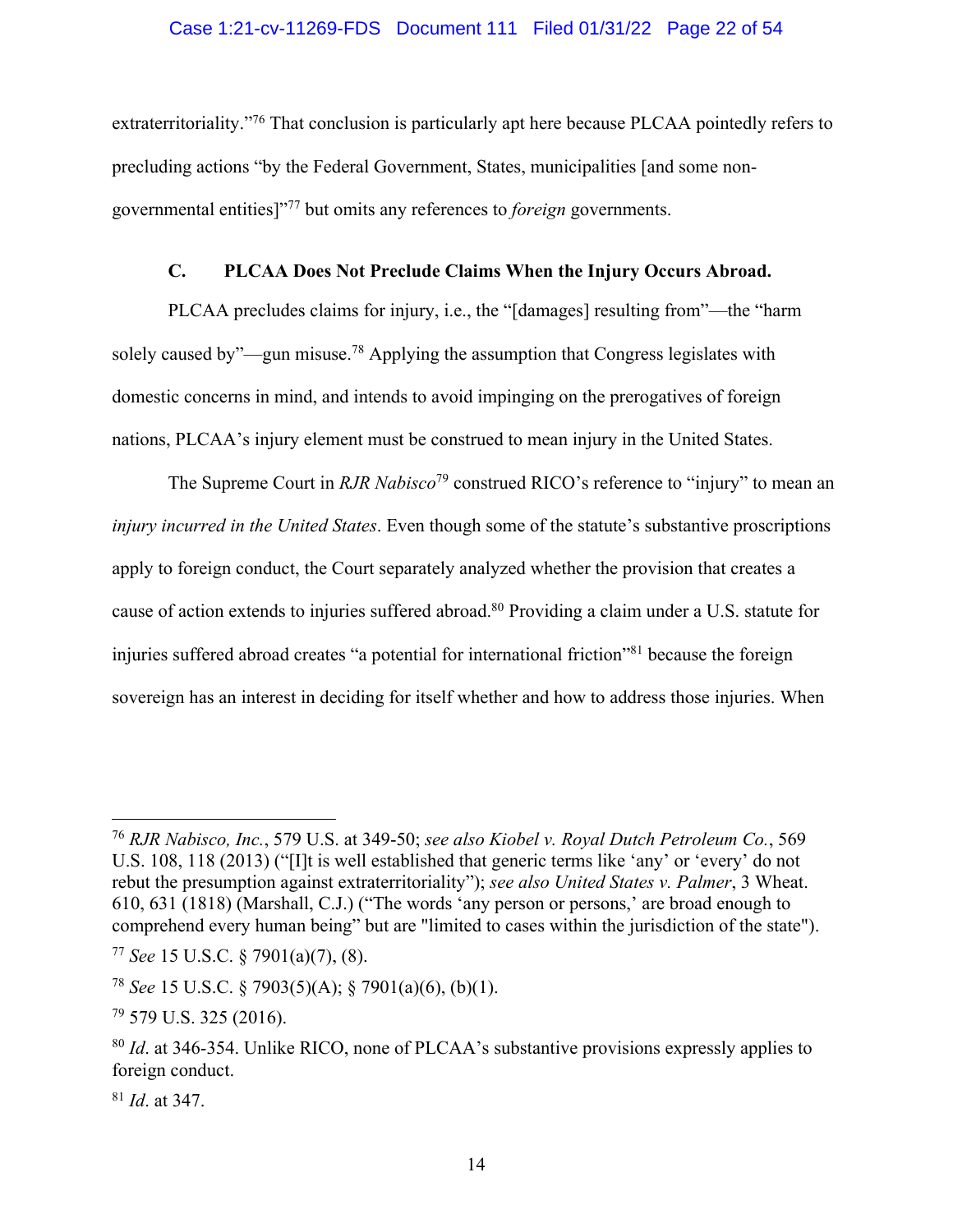#### Case 1:21-cv-11269-FDS Document 111 Filed 01/31/22 Page 23 of 54

such potential for friction exists "the need to enforce the presumption [against extraterritorial reach] is at its apex."<sup>82</sup>

RICO's text broadly provides a claim to "any person injured in his business or property," but the Court found that such breadth "is insufficient to displace the presumption against extraterritoriality."83 Even though some RICO prohibitions apply to foreign conduct, "[s]omething more is needed" to overcome the presumption that "injury" in the claim-granting provision means *domestic* injury.<sup>84</sup> The Court "emphatically rejected" the notion that "injury" includes those incurred abroad merely because the statute "expressly refer[s] to '*foreign*  commerce.'"85 Absent express direction from Congress, RICO's unadorned reference to "injur[y]" required that a plaintiff "allege and prove a *domestic* injury to its business or property."86

*RJR Nabisco* is compelling authority because PLCAA is the mirror image of RICO's claim-granting provision. Instead of *providing* a cause of action that would not otherwise exist, as RICO does, PLCAA (under Defendants' reading) would *preclude* causes of action that applicable foreign substantive law would otherwise provide. The "friction" here would be even greater than in *RJR Nabisco* because Defendants would read PLCAA to preclude a claim that the

<sup>82</sup> *Id*.

<sup>83</sup> *Id*. at 349-50.

<sup>84</sup> *Id*. at 350.

<sup>85</sup> *Id*. at 353 (quoting *Morrison,* 561 U.S., at 262–263). *See supra* Section IIA.

<sup>86</sup> *Id*. at 354 (emphasis in original).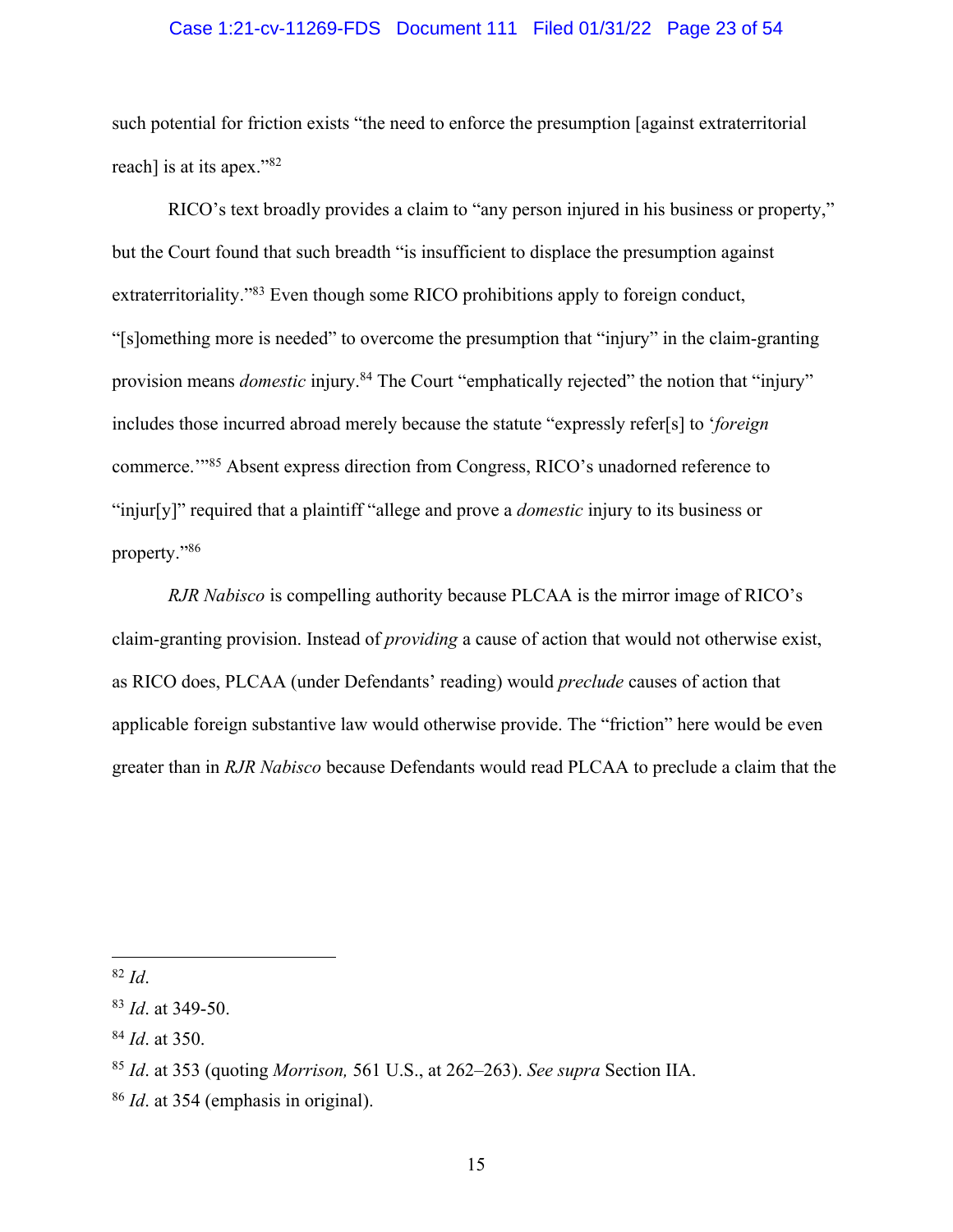#### Case 1:21-cv-11269-FDS Document 111 Filed 01/31/22 Page 24 of 54

substantive law of Mexico provides to the Government of Mexico, for injuries incurred in Mexico, resulting from gun misuse in Mexico.<sup>87</sup>

*RJR Nabisco* held that providing a U.S. claim for injuries incurred abroad risks "upsetting a balance of competing considerations that [foreign sovereigns'] own domestic … laws embody"88 and thereby "offend[ing] the sovereign interests of foreign nations."89 Those same considerations apply here because "there is a potential for international controversy that militates against [precluding] foreign-injury claims without clear direction from Congress."90 Absent such clear direction, the Court should not interpret PLCAA to override applicable Mexican tort law and create a safe haven from which Defendants can flood Mexico with crime guns without accountability.

Speaking to claims like these, *RJR Nabisco* emphasized that "a court will ordinarily 'apply *foreign* law to determine the tortfeasor's liability' to 'a plaintiff injured in a foreign country.'"91 And Congress provided jurisdiction for foreign sovereigns "to sue [a U.S. domestic corporation] for violations of *their own laws* and to invoke federal diversity jurisdiction as a basis for proceeding in U.S. courts."92 Accordingly, the Court would not "'recognize a cause of

<sup>87</sup> The Court in *RJR Nabisco* held that the presumption against extraterritoriality applies "regardless of whether the statute in question regulates conduct, affords relief, or merely confers jurisdiction." 579 U.S. at 326; *see also Kiobel*, 569 U.S. at 124 (applying presumption to statute that provided jurisdiction to hear international-law claims).

<sup>88</sup> 579 U.S. at 347 (quoting *F. Hoffmann-La Roche Ltd. v. Empagran S.A.*, 542 U.S. 155, 167  $(2004)$ ).

<sup>89</sup> *Id*. at 348 (citation omitted).

<sup>90</sup> *Id*.; *see also Aramco*, 499 U.S. at 248 (purpose of presumption against extraterritoriality is "to protect against unintended clashes between our laws and those of other nations which could result in international discord").

<sup>91</sup> *Id*. at 2109 (quoting *Sosa v. Alvarez–Machain,* 542 U.S. at 706).

<sup>92</sup> *Id*. (emphasis in original).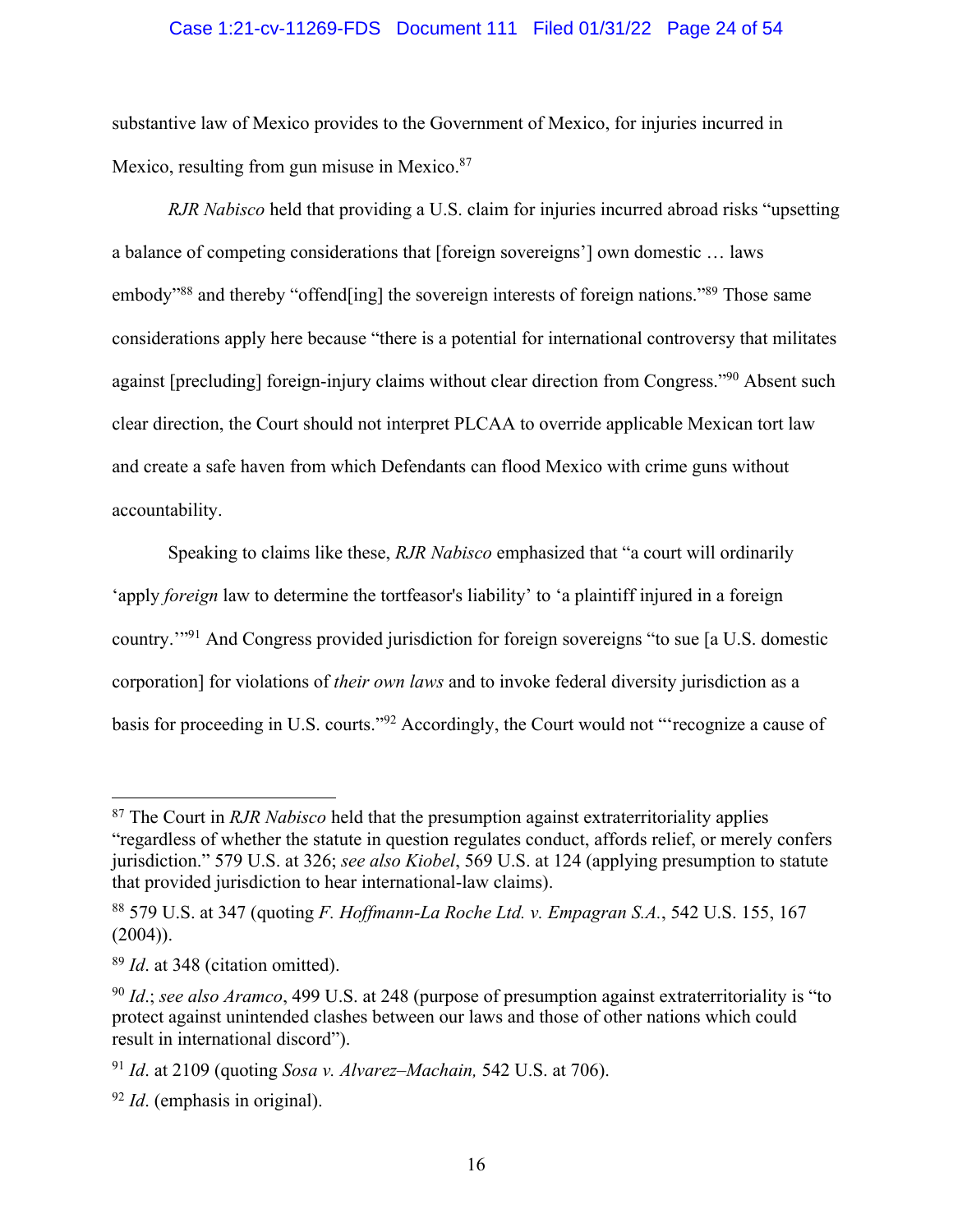### Case 1:21-cv-11269-FDS Document 111 Filed 01/31/22 Page 25 of 54

action *under U.S. law*' for injury suffered overseas."<sup>93</sup> The Court's reasoning leads inexorably to the conclusion that, absent the clearest of statutory text, U.S. law does not preclude a cause of action that applicable foreign law provides for injury suffered abroad.<sup>94</sup>

## **D. Defendants' "Focus" Analysis Is Wrong and Irrelevant.**

Defendants argue that "PLCAA applies to [the Government's] claims"95 because the "focus" of the statute is "barring suits from being 'brought in any Federal or State court."96 Defendants are wrong about PLCAA's focus; it bars only *certain defined* suits—those for injury resulting solely from criminal or unlawful gun misuse.<sup>97</sup> And even if Defendants were right about PLCAA's general focus, *RJR Nabisco* and *Small*'s principles of statutory construction would still apply and would require reading injury and "criminal or unlawful misuse" to mean injury *in the United States* and "criminal or unlawful" *under U.S. law*.

## **1. Defendants Are Wrong About the Relevant "Focus."**

At the first step of an extraterritoriality analysis, Defendants must overcome the presumption against extraterritoriality.98 As demonstrated above, Defendants come nowhere near

<sup>93</sup> *Id*. (emphasis in original) (quoting *Kiobel*, 569 U.S. at 119).

<sup>94</sup> Franklin A. Gevurtz, *Building a Wall Against Private Actions for Overseas Injuries: The Impact of RJR Nabisco v. European Community,* 23 U.C. Davis J. Int'l L. & Pol'y 1, 35 (2016) ("[A]s the Court pointed out in *RJR Nabisco*, 'what is sauce for the goose normally is sauce for the gander.' If U.S. courts are going to say [when the injury occurs abroad] that foreign laws must apply when they are more favorable to U.S. defendants, then U.S. courts must be prepared to accept the consequences of applying such laws when they are more favorable to plaintiffs suing U.S. defendants.") (quoting *RJR Nabisco*, 579 U.S. at 349).

<sup>95</sup> Jnt. Mem. 27-30.

<sup>96</sup> *Id*. at 27, quoting § 7902(a).

<sup>97</sup> *See* 15 U.S.C. § 7903(5)(A); 7901(a)(6), (b)(1).

<sup>98</sup> *WesternGeco LLC v. ION Geophysical Corp.,* 138 S. Ct. 2129, 2136 (2018).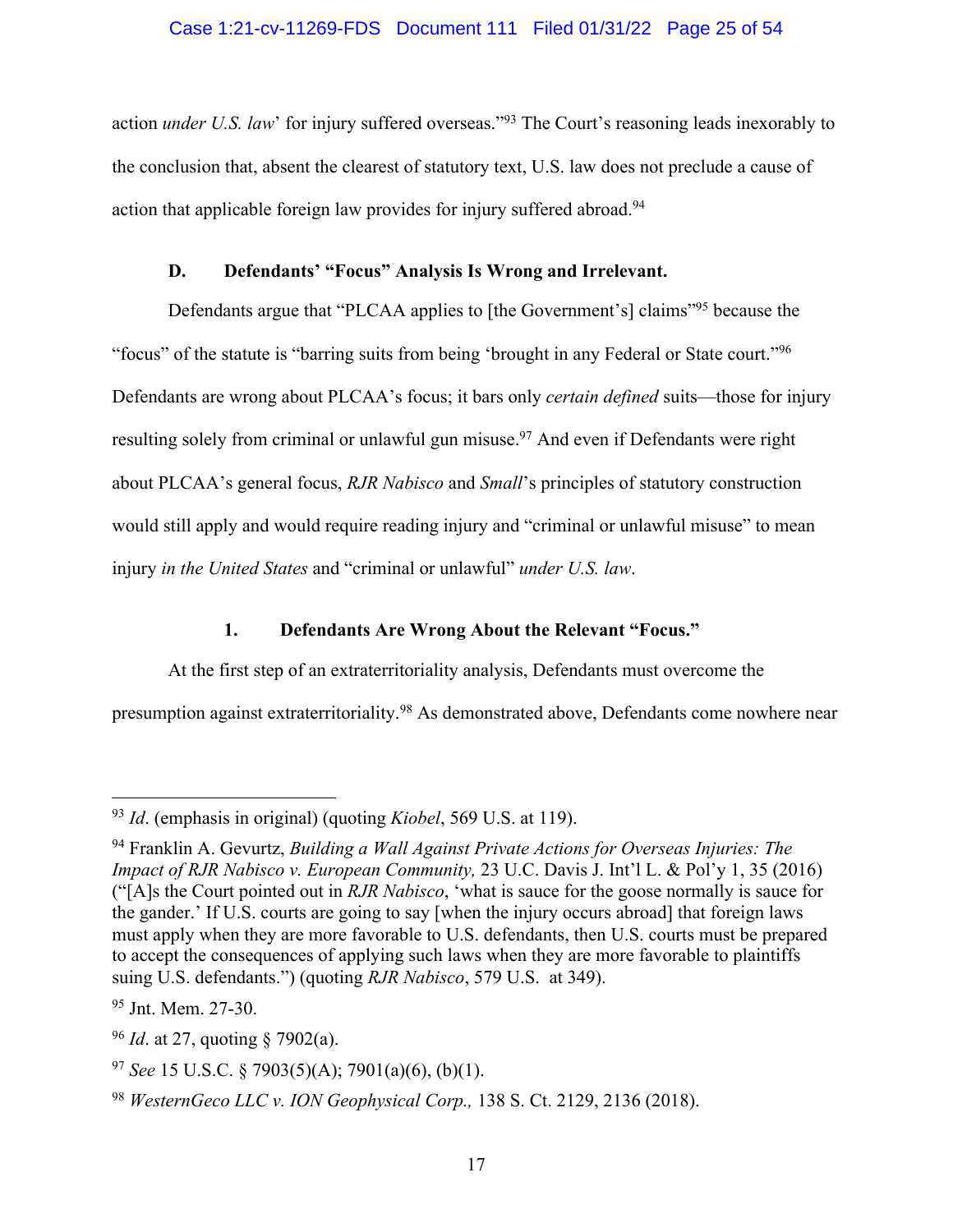#### Case 1:21-cv-11269-FDS Document 111 Filed 01/31/22 Page 26 of 54

clearing that hurdle: PLCAA has no indications of extraterritorial application, and the Supreme Court has "emphatically rejected"—repeatedly—Defendants' reliance on statutory references to "foreign commerce."99

The second step considers the statute's "focus." Relying on only § 7902(a) of PLCAA, Defendants argue that PLCAA's focus is lawsuits in U.S. federal and state courts.<sup>100</sup> But the Supreme Court's decision in *WesternGeco* forecloses Defendants' siloed reference to only § 7902(a). "When determining the focus of a statute, we do not analyze the provision at issue in a vacuum. … If the statutory provision at issue works in tandem with other provisions, it must be assessed in concert with those other provisions."101

Here, § 7902(a) provides that no "qualified civil liability action" may be brought in any Federal or State Court. That provision cannot be understood without reference to the *definition* of a "qualified civil liability action" in  $\S$  7903(5)(A). These provisions "work in tandem," so they must be "assessed in concert."

Moreover, *WesternGeco* determined the "focus" of *each of the statute's relevant sections*. <sup>102</sup> Regardless of the focus of § 7902(a), the focus of § 7903(5)(A)'s definition of the

<sup>102</sup> *WesternGeco*, 138 S. Ct. at 2137-2138 (determining that "the infringement" is the focus of  $\S$ 284 of the Patent Act, and that "the domestic act of 'suppl[ying] in or from the United States'" is the focus of § 271(f)(2)); *see also RJR Nabisco*, 579 U.S. at 346 ("separately appl[ing] the presumption against extraterritoriality to RICO's cause of action"); *Prime Int'l Trading, Ltd. v. BP P.L.C.*, 937 F.3d 94, 104 (2d Cir. 2019) (the court must "discern the 'focus' of each [statutory] provision individually").

<sup>99</sup> *RJR Nabisco*, 579 U.S. at 353.

<sup>100</sup> Jnt. Mem. 27-30.

<sup>101</sup> *WesternGeco*, 138 S. Ct. at 2137*; see also In re Picard, Trustee for Liquidation of Bernard L. Madoff Investment Securities LLC*, 917 F.3d 85, 97 (2d Cir. 2019) ("Just as the focus of [the damages provision] of the Patent Act depends on the infringement provision that enables a plaintiff to seek damages, the focus of [the recovery provision] of the Bankruptcy Code depends on the avoidance provision that enables a trustee to recover property.").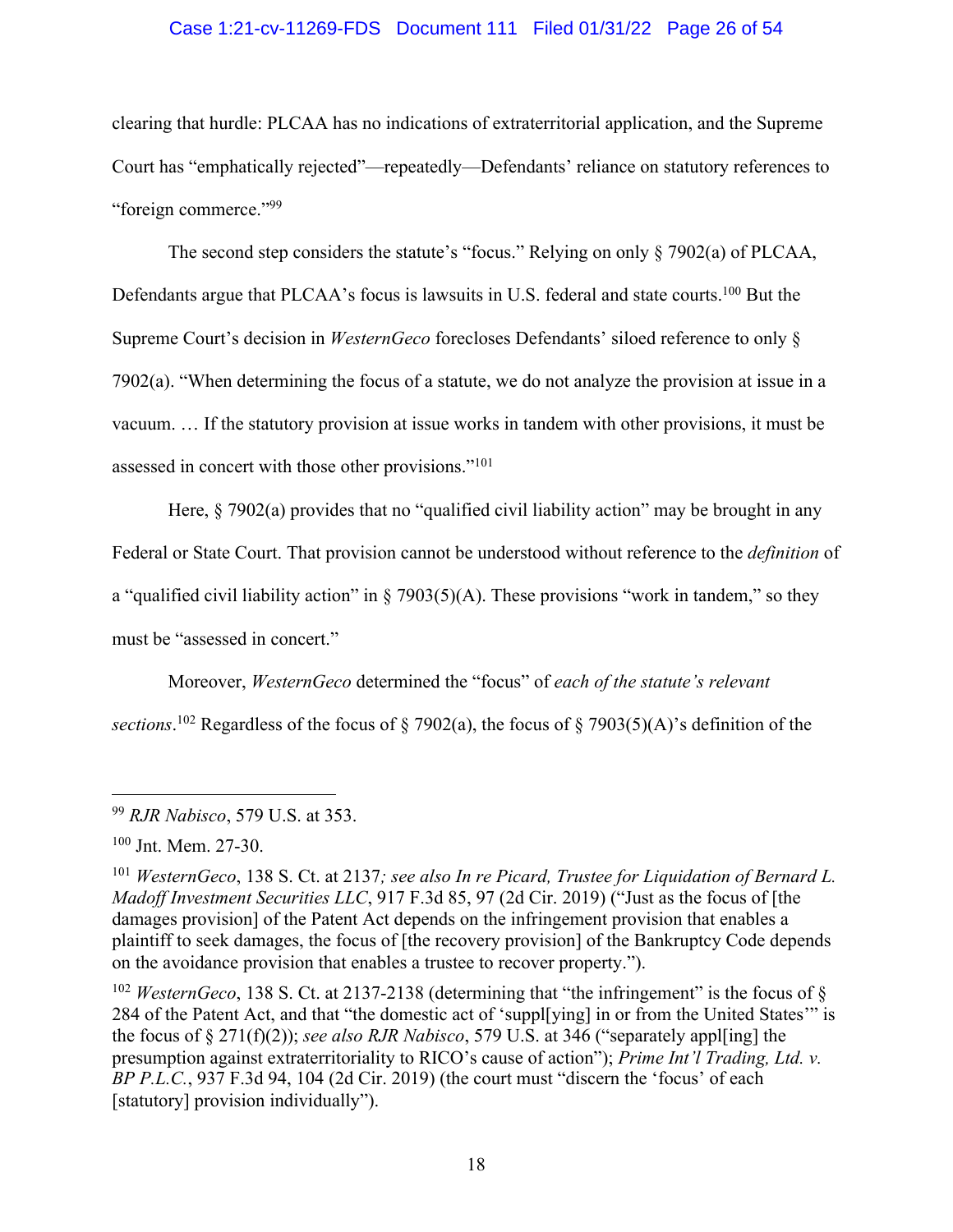#### Case 1:21-cv-11269-FDS Document 111 Filed 01/31/22 Page 27 of 54

precluded actions is plainly the defined substantive elements—namely, injury and "criminal or unlawful" gun misuse.<sup>103</sup> In short, PLCAA does not broadly "bar[] lawsuits" as Defendants assert, but "insulat[es] the firearms industry from *a specified set of lawsuits*"—those defined in §  $7903(5)(A)$ .<sup>104</sup> As its chief sponsor emphasized, PLCAA "prohibits one narrow category of lawsuits: suits against the firearms industry for damages resulting from the criminal or unlawful misuse of a firearm or ammunition by a third party."105

## **2. Regardless of "Focus," § 7903(5)(A) Refers to U.S. Domestic Injury and Law.**

Defendants' extraterritoriality and "focus" analyses are not only wrong, but irrelevant. *Small* expressly concluded that applying the statute there was a permissible domestic application, but nevertheless used an "assumption"—one closely akin to the presumption against extraterritoriality—to construe the statute's relevant terms.<sup>106</sup> Although some RICO proscriptions apply abroad, *RJR Nabisco* "interpreted a substantive element of a cause of action"—injury—by "applying the presumption against extraterritoriality to interpret the scope of [the] injury requirement."<sup>107</sup>

<sup>103</sup> *See, e.g*., *WesternGeco,* 138 S. Ct. at 2138 (focus of section awarding damages for infringement is the substantive element of infringement).

<sup>104</sup> *Ileto v. Glock, Inc.*, 565 F.3d 1126, 1138, 1141 (9th Cir. 2009); *see also City of New York v. Beretta U.S.A. Corp*., 524 F.3d 384, 398 (2d Cir. 2008) (PLCAA provides protection to "a specific type of defendant from a specific type of suit.").

<sup>105</sup> 151 Cong. Rec. S9,061 (daily ed. July 27, 2005) (Sen. Craig). PLCAA's findings and Congressional purpose are to the same effect. *See, e.g*., 15 U.S.C. § 7901(a)(3); *id*. §7901(a)(5); *id*. § 7901(a)(6); *id*. § 7901(b)(1).

<sup>106</sup> 544 U.S. at 389-94.

<sup>107</sup> *WesternGeco,* 138 S. Ct. at 2138 (analyzing *RJR Nabisco*).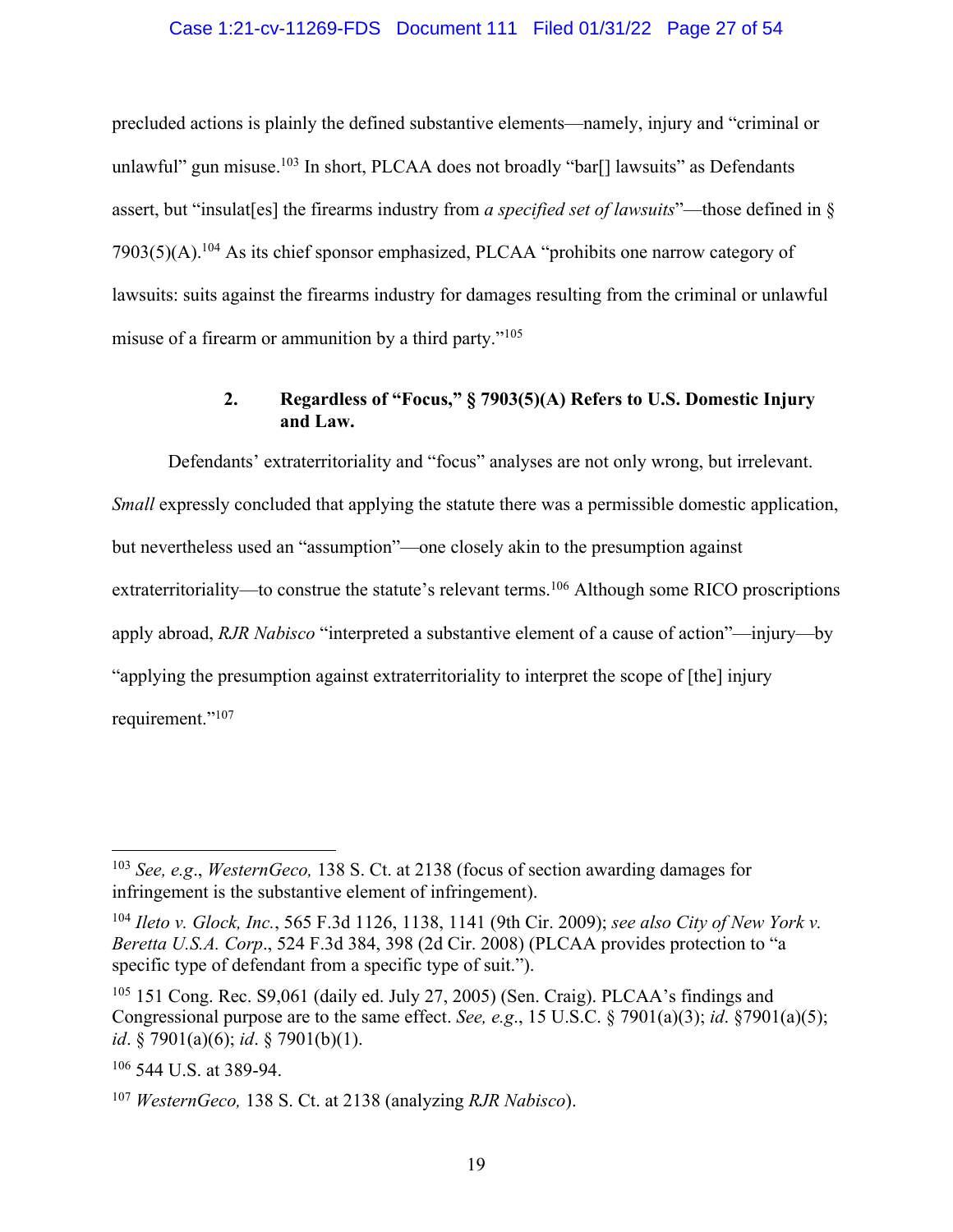#### Case 1:21-cv-11269-FDS Document 111 Filed 01/31/22 Page 28 of 54

PLCAA mandates dismissal of certain civil actions. Which ones? *Small* and *RJR Nabisco* require that § 7903(5)(A) be construed to encompass only those actions for injury *in the United States* resulting from gun misuse that is criminal or unlawful *under U.S. law*.

This is hardly surprising. That PLCAA precludes certain lawsuits in U.S. federal and state courts says *nothing at all* about whether the defined lawsuits include those where the injury occurs abroad and the gun misuse is unlawful under foreign law, not U.S. law. In construing that definition's terms, the governing assumption is that Congress "generally legislates with domestic concerns in mind,"108 and that precluding a foreign-law claim for injuries and events occurring abroad risks undermining the foreign sovereign's law addressing the injuries and events within its jurisdiction.109 Defendants cannot overcome that assumption.

#### **III. THE GOVERNMENT'S CLAIMS ARE WITHIN PLCAA'S STATUTORY EXCEPTIONS.**

Even if PLCAA otherwise reached these claims by a foreign government for injuries incurred abroad resulting from gun use abroad, it would not bar this case. Defendants' conduct violates numerous U.S. federal and state statutes applicable to the marketing and sale of guns, so the Government's claims fall within several statutory exceptions to PLCAA.

## **A. The Government's Action Is Within the Predicate-Violation Exception.**

Even if the Government's case were a "qualified civil liability action,"<sup>110</sup> PLCAA does not mandate dismissal of any of its claims. While other PLCAA exceptions exempt specific

<sup>108</sup> *Small*, 544 U.S. at 388 (citation omitted).

<sup>109</sup> *RJR Nabisco*, 579 U.S. at 347 (quoting *F. Hoffmann-La Roche Ltd. v. Empagran S.A.*, 542 U.S. 155, 167 (2004)).

<sup>110</sup> The Government's claims do not even fall within the general definition of a "qualified civil liability action" in §7903(5)(A). The Supreme Court has instructed courts to narrowly construe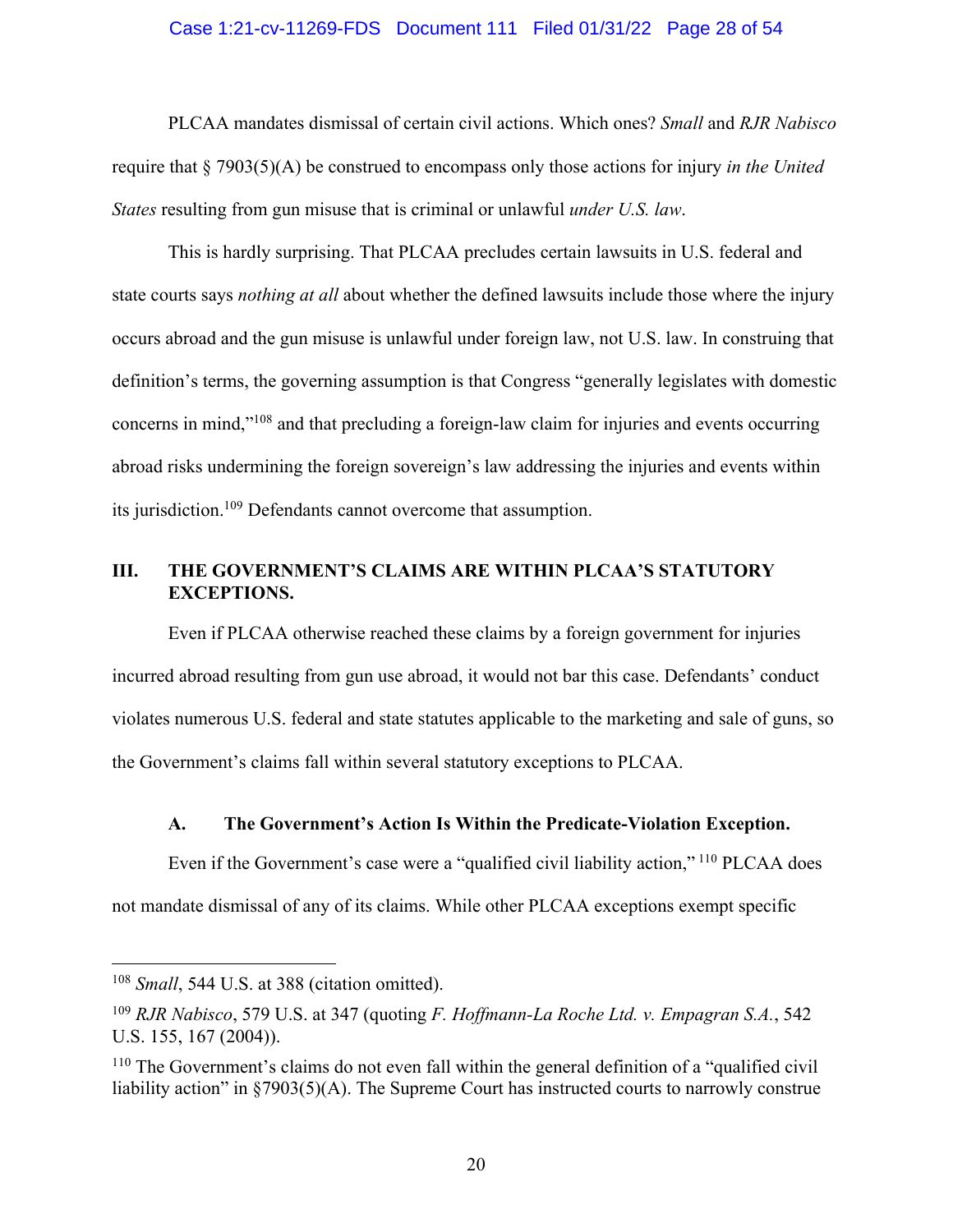#### Case 1:21-cv-11269-FDS Document 111 Filed 01/31/22 Page 29 of 54

claims, the "predicate exception" exempts "*an action in which* a manufacturer or seller of a qualified product knowingly violated a State or Federal statute applicable to the sale or marketing of the product, and the violation was a proximate cause of the harm for which relief is sought."111 because its "predicate exception" exempts "*an action* in which a manufacturer or seller of a qualified product knowingly violated a State or Federal statute applicable to the sale or marketing of the product, and the violation was a proximate cause of the harm for which relief is sought."112 Courts routinely hold that where, as here, the exception applies, *all claims* are

the reach of federal laws like PLCAA which purport to intrude into areas of traditional state authority (such as making and applying tort liability) unless Congress has unmistakably stated an intent to infringe on state law. *See Gregory v. Ashcroft,* 501 U.S. 452 (1991); *Bond v. United States*, 134 S. Ct. 2077 (2014); *Cipollone v. Liggett Group*, 505 U.S. 504 (1992). This Court should "not read [PLCAA] to [bar claims like the Government's] unless Congress has made it clear that [they] are *included.*" *Gregory*, 501 U.S. at 467 (emphasis in original). PLCAA does not include such a plain statement. "[I]n the absence of a clear statement in the statutory text or legislative history [of PLCAA] that Congress intended to supersede the states' traditional authority . . . we are compelled to resolve any textual ambiguities in favor of the plaintiffs." *Soto v. Bushmaster Firearms Int'l, LLC*, 202 A.3d 262, 312-313, 313 n. 58 (Conn. 2019), *cert denied sub nom. Remington Arms Co., LLC v. Soto*, 140 S. Ct. 513 (2019) (citing *Bond* and *Cipollone*). "[*R*]*esult[ing] from*" third-party criminal or unlawful use of a firearm is undefined and should be read consistent with PLCAA's first Purpose and one Finding—which indicate Congress's intent to shield only liability for harm "solely caused" by third-party misuse. *See* 15 U.S.C. § 7901(b)(1), (a)(6).

<sup>111</sup> 15 U.S.C. § 7903(5)(A)(iii) (emphasis added). *Compare, e.g.,* § 7903(5)(A)(ii) (exempting action "*for* negligent entrustment) (emphasis added).

<sup>&</sup>lt;sup>112</sup> 15 U.S.C. § 7903(5)(A)(iii) (emphasis added). Defendants seem to imply that the predicate violation must be a necessary element of one of the claims. Jnt. Mem. 17. Courts across the country have rejected this view (see the next footnote) as does the statutory text. PLCAA defines the elements of the negligent entrustment exception, and exempts other specific actions "for," e.g., negligence per se, but the predicate violation exempts an entire "action" "in which" a defendant knowingly violates an applicable law. The Protection of *Lawful* Commerce in Arms Act does shield actors who engage in unlawful conduct.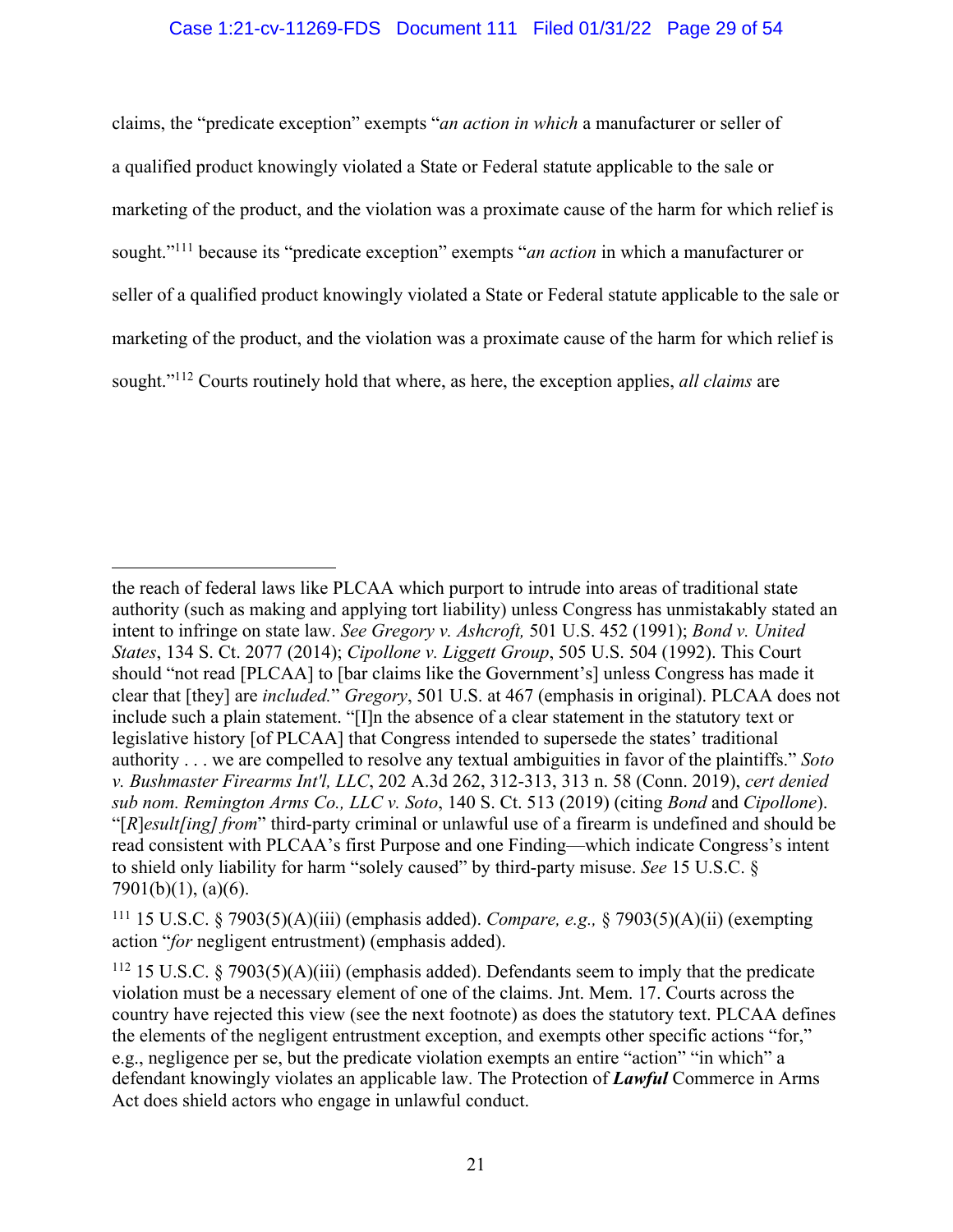excepted from PLCAA's preclusion, regardless of whether they would independently fall within an exception. 113

# **1. The Complaint Plausibly Alleges that Defendants Knowingly Violated Firearms-Specific Statutes.**

The Complaint plausibly alleges that Defendants knowingly violated statutes "applicable

to" the sale of guns, even under Defendants' (incorrect) narrow reading of the exception as

requiring violation of a "firearms-specific" statute.<sup>114</sup>

For one, Defendants violated 18 U.S.C.§ 922(b)(4)'s prohibition on the sale to the

general public of "machinegun[s]" (as defined in 26 U.S.C. § 5845(b)). Defendants argue that

firearms are "machineguns" only if "originally designed" to fire automatically.<sup>115</sup> But ATF

expressly rejected that narrow interpretation:

The National Firearms Act, 26 U.S.C. § 5845(b), defines a machinegun to include any weapon which shoots, is designed to shoot, *or can be readily restored to shoot*, automatically more than one shot, without manual reloading, by a single function of the trigger . . . The "designed" definition includes those weapons

<sup>113</sup> *See, e.g.*, *Prescott v. Slide Fire Solutions, LP*, 410 F. Supp. 3d 1123 (D. Nev. 2019); *Englund v. World Pawn Exch*., 2017 Ore. Cir. LEXIS 3, \*11-12 (Jun. 30, 2017); *Fox v. L&J Supply, LLC*, No. 2014-24619, 1 n.1 (Pa. Ct. Cmmn. Pl. Nov. 26, 2018) (attached to the Declaration of Nicholas W. Shadowen ("Shadowen Dec."), Ex. 55); *Coxie v. Academy, Ltd.*, No. 2018-CP-42- 04297 (S.C. Ct. Cmmn. Pl. Jul. 29, 2019) (attached to Shadowen Dec., Ex. 56); *Chiapperini v. Gander Mountain Co., Inc.*, 13 N.Y.S.3d 777 (N.Y. Sup. Ct. 2014); *Smith & Wesson Corp. v. City of Gary*, 875 N.E.2d 422 (Ind. App. 2007), *transfer denied* 915 N.E.3d 978 (Ind. 2009); *Norberg v. Badger Guns, Inc.*, Case No. 10-cv-20655 (Wis. Cir. Ct. Jun. 9, 2011) (attached to Shadowen Dec., Ex. 57); *Williams v. Beemiller, Inc*., 100 A.D.3d 143 (N.Y. App. Div. 2012), *amended by* 103 A.D.3d 1191 (N.Y. App. Div. 2013); *but see Goldstein v. Earnest*, No. 37-2020-00016638-CU-PO-CTL, at 5 (Ca. Super. Ct. Jul. 2, 2021), *pet. for writ denied* (Ca. Ct. App. Sep. 4, 2021) (attached to Shadowen Dec., Ex. 58). Defendants cite mostly cases where, unlike here, the complaint did not allege the predicate exception. Jnt. Mem. 18 n. 6. While *Soto v. Bushmaster Firearms Int'l, LLC*, 202 A.3d 262 (Conn. 2019), found that violation of Connecticut's Unfair Trade Practices Act could satisfy the predicate exception, plaintiffs there did not argue, so the court did not address, whether other claims were also permitted.

<sup>114</sup> *See* Jnt. Mem. 14-17, 21-22.

<sup>115</sup> *See id*. at 18 (emphasis omitted).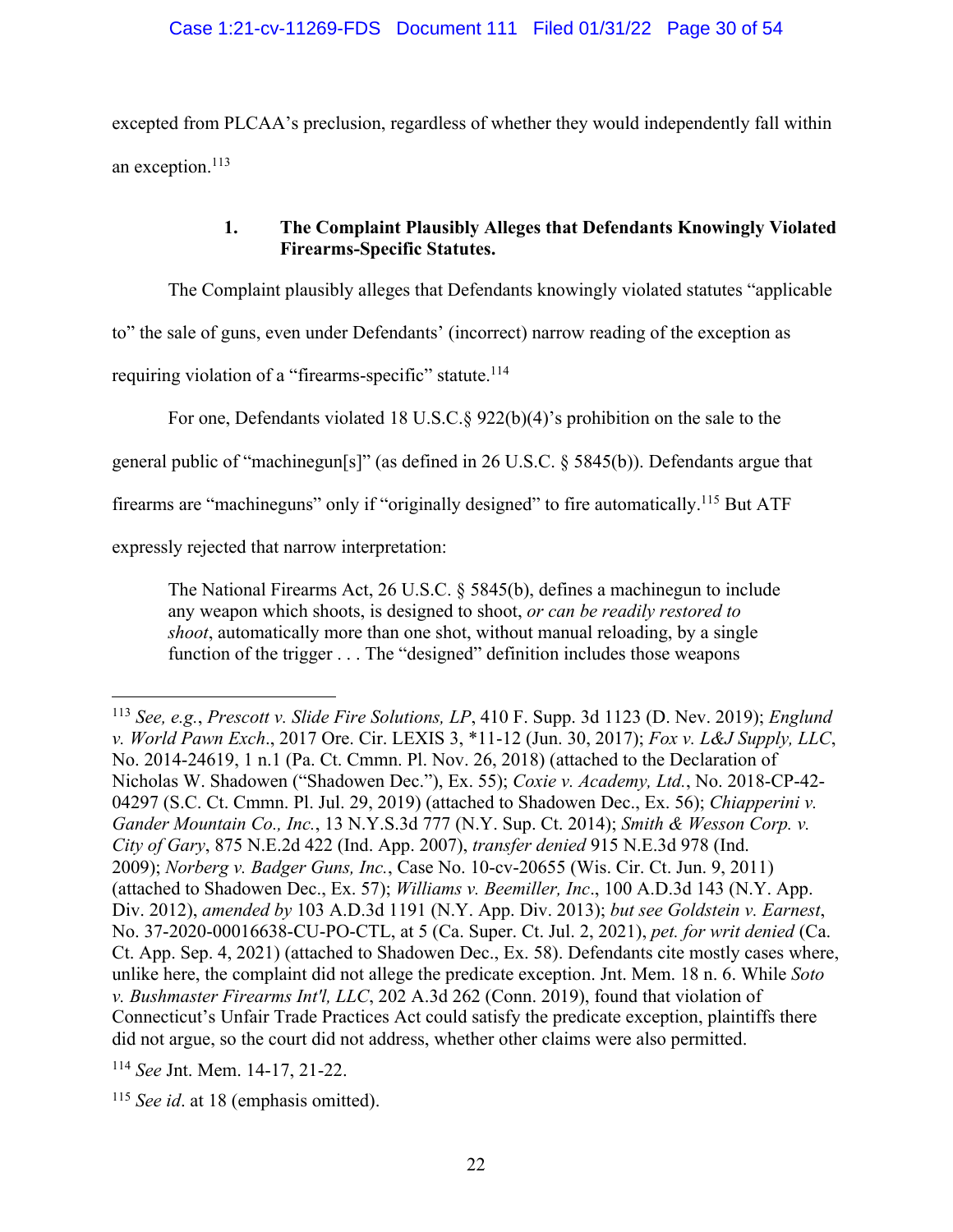## Case 1:21-cv-11269-FDS Document 111 Filed 01/31/22 Page 31 of 54

which have not previously functioned as machineguns but *possess design features which facilitate full automatic fire by a simple modification* or elimination of existing component parts. $116$ 

The Complaint plausibly alleges that Defendants' AR-15 and AK-47 style firearms have

"design features" that allow "simple modification or elimination of existing component parts" to

transform them into guns that are capable of "full automatic fire," rendering them prohibited

"machinegun[s]."<sup>117</sup> Courts have denied motions to dismiss on similar allegations.<sup>118</sup>

The Complaint also plausibly alleges that Defendants are accomplices in straw purchases

and other gun-sales practices that violate a number of U.S. federal and state statutes.<sup>119</sup> Contrary

<sup>119</sup> A straw purchaser "buys a gun on someone else's behalf while falsely claiming that it is for himself." *Abramski v. United States,* 573 U.S. 169, 171-72 (2014) (upholding straw purchaser's conviction for violation of 18 USC  $\S$ § 922(a)(6), 924(a)(1)(a)). A dealer that completes a gun sale despite actual or constructive knowledge that the buyer is a straw purchaser is an accomplice to the straw purchaser's purchase-related crimes. *See United States v. Carney,* 387 F.3d 436, 448-50, 448 n.4 (6th Cir. 2004). The Complaint identifies numerous federal provisions that can be violated by a party who knowingly facilitates a straw purchase (Compl. ¶ 249), and also alleges violations of federal restrictions on gun exports (*id*. ¶¶ 63-65) and selling without a license (*id*. ¶¶ 67).

<sup>116</sup> ATF Rul. 82-8, at p. 1 (emphasis added) (attached to Shadowen Dec., Ex. 59). *See* Compl. ¶ 72.

<sup>117</sup> *See* Compl. ¶¶ 308-13.

<sup>118</sup> *See, e.g*., *Parsons v. Colt's Manufacturing Company, LLC*, No. 2:19-cv-01189-APG-EJY 2020 WL 1821306, at \*6 (D. Nev. Apr. 10, 2020) ("The [plaintiffs] allege that these defendants knowingly manufactured and sold weapons 'designed to shoot' automatically because they were aware their AR-15s could be easily modified with bump stocks to do so. The [plaintiffs] have alleged a wrongful death claim that is not precluded by the PLCAA."); *Goldstein v. Earnest*, No. 37-2020-00016638-CU-PO-CTL at 3-4 (Ca. Super. Ct. Jul. 2, 2021), pet. for writ denied (Ca. Ct. App. Sep. 4, 2021) (attached to Shadowen Dec., Ex. 58) (similar). *Parsons* also explains why *Staples v. United States*, 511 U.S. 600 (1994) (cited in Jnt. Mem. 18-19) is not controlling as to the question of whether the firearms in question are "machinegun[s]." 2020 WL 1821306, at \*5.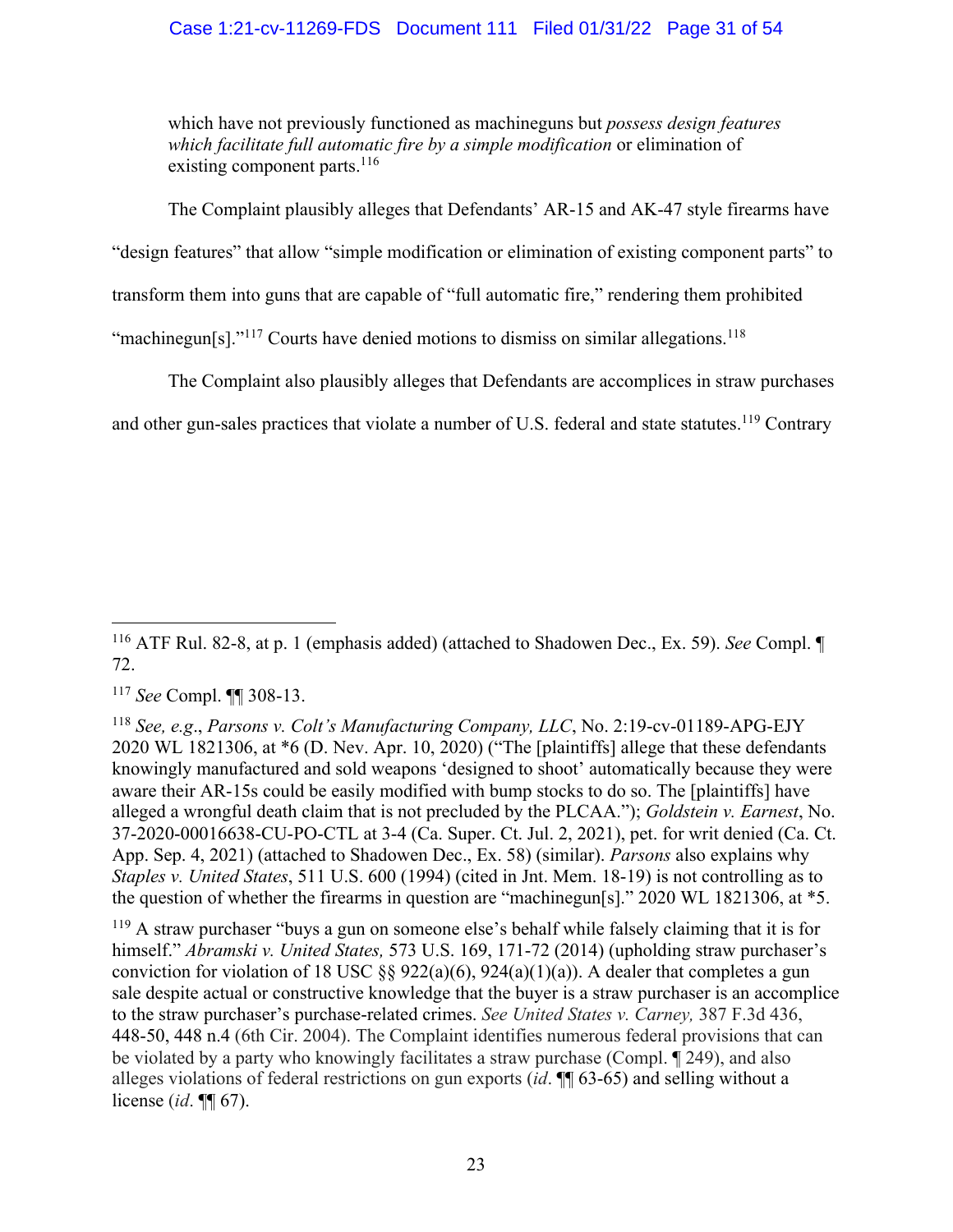#### Case 1:21-cv-11269-FDS Document 111 Filed 01/31/22 Page 32 of 54

to Defendants' contention,<sup>120</sup> they can be found to be accomplices or coconspirators under the Supreme Court's decision in *Direct Sales v. United States*<sup>121</sup> and its progeny.122

The Complaint alleges that Defendants continually supply numerous downstream distributors and dealers despite actual or constructive knowledge that they illicitly resell guns to traffickers to Mexico. <sup>123</sup> *Direct Sales* upheld the criminal conspiracy conviction of the upstream seller on facts less compelling than here. The *Direct Sales* Court observed that certain items, like firearms and drugs, because of their high "susceptibility to harmful and illegal misuse," can, by their "very nature," help "giv[e] the seller notice the buyer will use them unlawfully."124 Defendants sell assault rifles, "machinegun[s]," and .50 caliber sniper rifles that are uniquely dangerous, and criminals will foreseeably acquire them if Defendants fail to responsibly market and sell them. As *Direct Sales* noted, "Gangsters, not hunters or small boys, comprise the normal private market for machine guns."125

In *Direct Sales*, law enforcement warned the defendant that its bulk sales supplied corrupt doctors who unlawfully distributed its opiates, and the defendant followed the government's recommendation to curtail certain bulk drug sales.<sup>126</sup> Here, Defendants received repeated notice that their distributor and dealer networks illicitly and disproportionately supply traffickers. The

<sup>120</sup> Jnt. Mem. 19-20.

<sup>121</sup> 319 U.S. 703 (1943).

<sup>122</sup> *See United States v. Bewig*, 354 F.3d 731, 736-37 (8th Cir. 2003); *United States v. Wyche*, 2003 U.S. App. LEXIS 28632, \*6-8 (5th Cir. 2003).

<sup>123</sup> *See, e.g.,* Compl. ¶¶ 115-277.

<sup>124</sup> 319 U.S. at 710-12.

<sup>125</sup> *Id.* at 710.

<sup>126</sup> *See id*. at 707, 707 n. 4.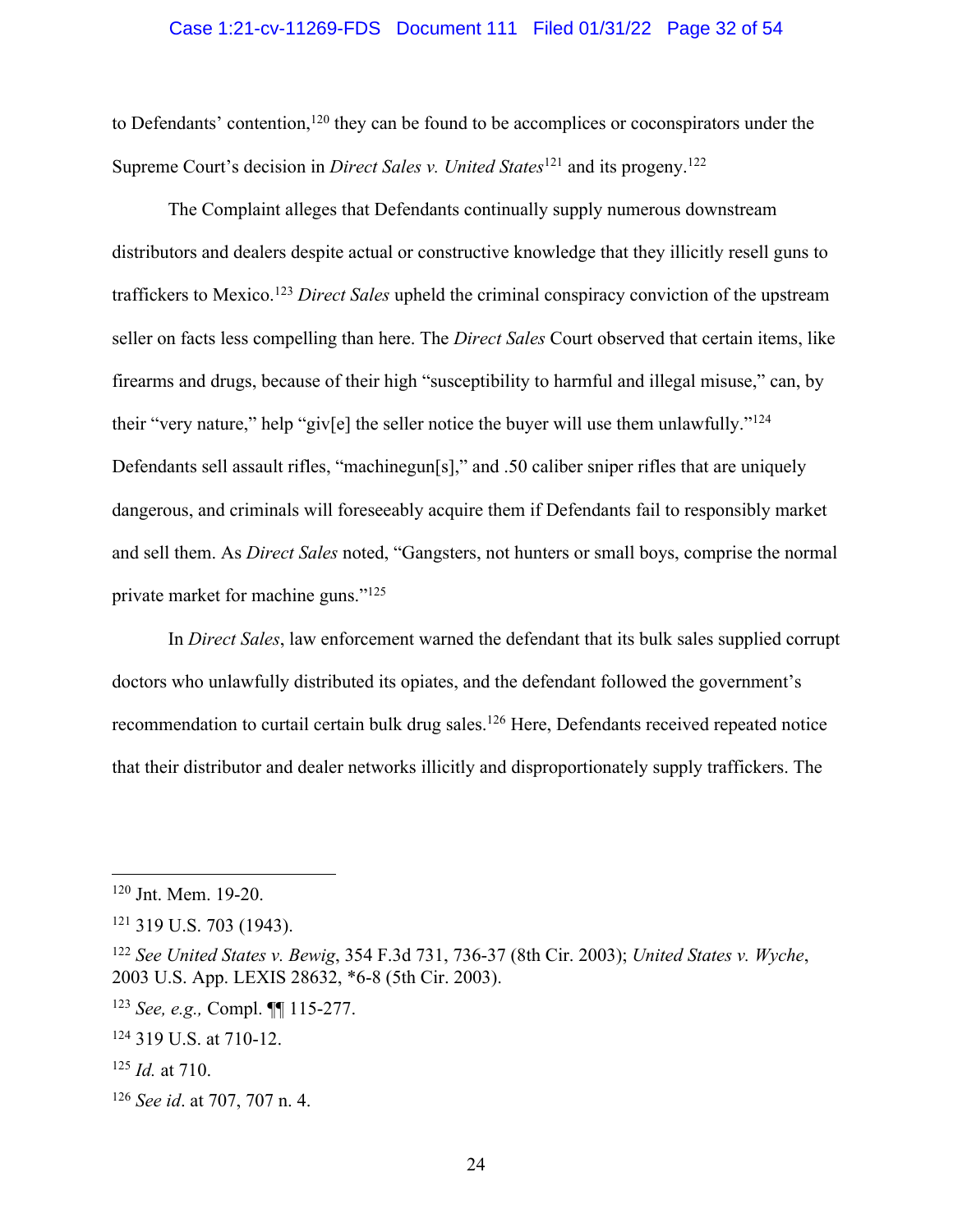#### Case 1:21-cv-11269-FDS Document 111 Filed 01/31/22 Page 33 of 54

U.S. government warned Defendants of specific practices that divert their products into criminal markets and called on them to self-police and reform.<sup>127</sup> But Defendants refused.<sup>128</sup>

Defendants say *Direct Sales* does not apply because the Complaint purportedly does not allege that they sold "to any particular buyer[s]" in such large quantities that they "could only be reselling them in illegal transactions."<sup>129</sup> But the Complaint plausibly alleges precisely that.<sup>130</sup> Regardless, *Direct Sales* applied broad principles of accomplice/coconspirator liability that are not limited to its facts. Accordingly, the court in *City of Gary v. Smith & Wesson Corp*. <sup>131</sup> denied the dismissal motions of many of these Defendants,<sup>132</sup> holding that it is "well settled that evidence of willful blindness to critical facts may suffice to establish a knowing violation of a criminal statute."133

## **2. The Complaint Plausibly Alleges that Defendants Violated Unfair Trade Practice Statutes.**

Even if the predicate exception required violations of only "firearms-specific" statutes, <sup>134</sup> Defendants violated them, as explained above. But the exception is broader; it exempts actions in which defendant knowingly violates any "applicable to the sale or marketing of" firearms.<sup>135</sup>

<sup>134</sup> Jnt. Mem. 14-17, 21-22.

<sup>127</sup> Compl. ¶¶ 89-94; *see* U.S. Department of Justice, Gun Violence Reduction: National Integrated Firearms Violence Reduction Strategy (Jan. 18, 2001).

<sup>128</sup> *Id*.

<sup>129</sup> Jnt. Mem. 20 (emphasis omitted).

<sup>130</sup> *See, e.g.*, Compl. ¶¶ 115-277.

<sup>131</sup> 126 N.E.3d 813 (Ind. App. 2019), transfer denied, 2019 Ind. LEXIS 901 (Nov. 26, 2019).

<sup>132</sup> *See also City of Gary v. Smith & Wesson*, 801 N.E.2d 1222, 1234-35 (Ind. 2003).

<sup>133</sup> 126 N.E.3d at 829 n. 18 (addressing accomplice liability); *see also City of Gary v. Smith & Wesson*, 801 N.E.2d 1222, 1234-35 (Ind. 2003).

 $135$  15 U.S.C. § 7903(5)(A)(iii).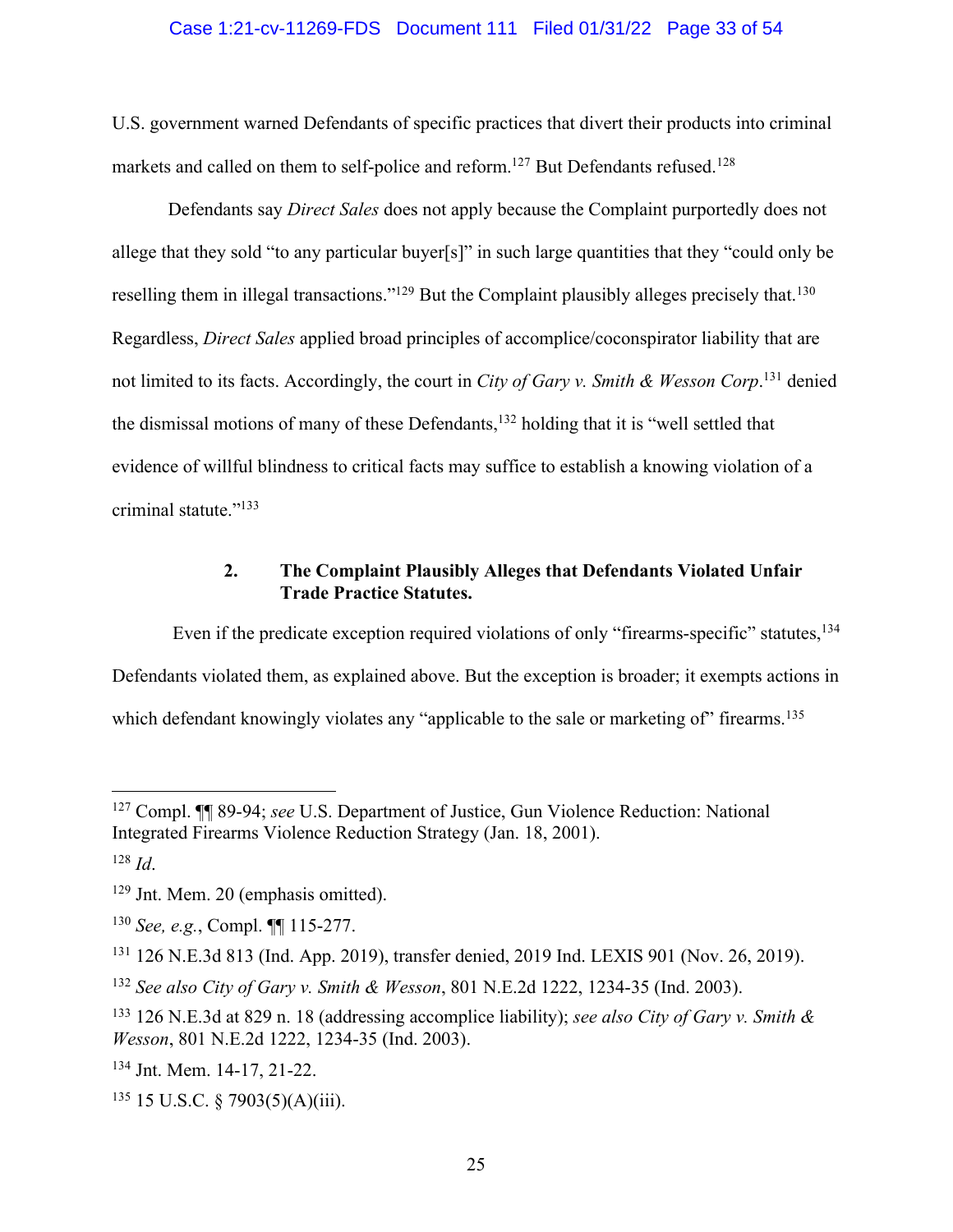#### Case 1:21-cv-11269-FDS Document 111 Filed 01/31/22 Page 34 of 54

These laws include Massachusetts's Chapter 93A and Connecticut's Unfair Trade Practices Act ("CUTPA"). 136

The Supreme Court of Connecticut in *Soto* rejected Defendants' narrow construction, holding that "[i]f Congress had intended to limit the scope of the predicate exception to violations of statutes that are *directly, expressly*, or *exclusively* applicable to firearms . . . it easily could have used such language, as it has on other occasions."137 PLCAA contains no such limitation. The Court of Appeals of Indiana similarly held—twice—that violating a state public nuisance law is a predicate violation, even though the law is not firearms-specific.<sup>138</sup> Courts have held that state unfair trade practice laws like CUTPA and Chapter 93A satisfy the predicate exception.<sup>139</sup> Defendants have not cited—and the Government is not aware of—any case that has found that a similar statute that addresses sales and marketing is outside PLCAA's predicate exception.

<sup>136</sup> Conn. Gen. Stat. §§ 42-110 *et seq.* All Defendants are alleged to engage in conduct that constitutes unfair business practices, so the Government reserves the right to seek leave to amend to allege violations under other applicable state laws.

<sup>137</sup> 202 A.3d. at 302 (emphasis in original).

<sup>138</sup> *See Smith & Wesson Corp. v. City of Gary*, 875 N.E. 2d 422, 431-35 (Ind. Ct. App. 2007); *City of Gary v. Smith & Wesson Corp.*, 126 N.E. 3d 813, 833-34 (Ind. Ct. App. 2019).

<sup>139</sup> *See Soto*, 202 A. 3d. at 308 n.53 ("CUTPA specifically regulates commercial sales activities and is, therefore, narrower in scope and more directly applicable than the general tort and nuisance statutes at issue in *Ileto*."); *Prescott*, 410 F. Supp. 3d at 1138 (Nevada deceptive trade practices law "specifically regulates the sale and marketing of goods"); *cf*. *Goldstein*, No. 37- 2020-00016638-CU-PO-CTL, 4-5 (violating California unfair trade practices law is a predicate violation). Defendants assert that *Soto* had "no logical basis for limiting the predicate exception to only some generally applicable statutes, but not others." Jnt. Mem. 21-22. In fact, *Soto* identifies such a basis—that state statutes governing "sales and marketing" are within §  $7903(5)(A)(iii)$ 's exception for statutes "applicable to the sale or marketing of" firearms.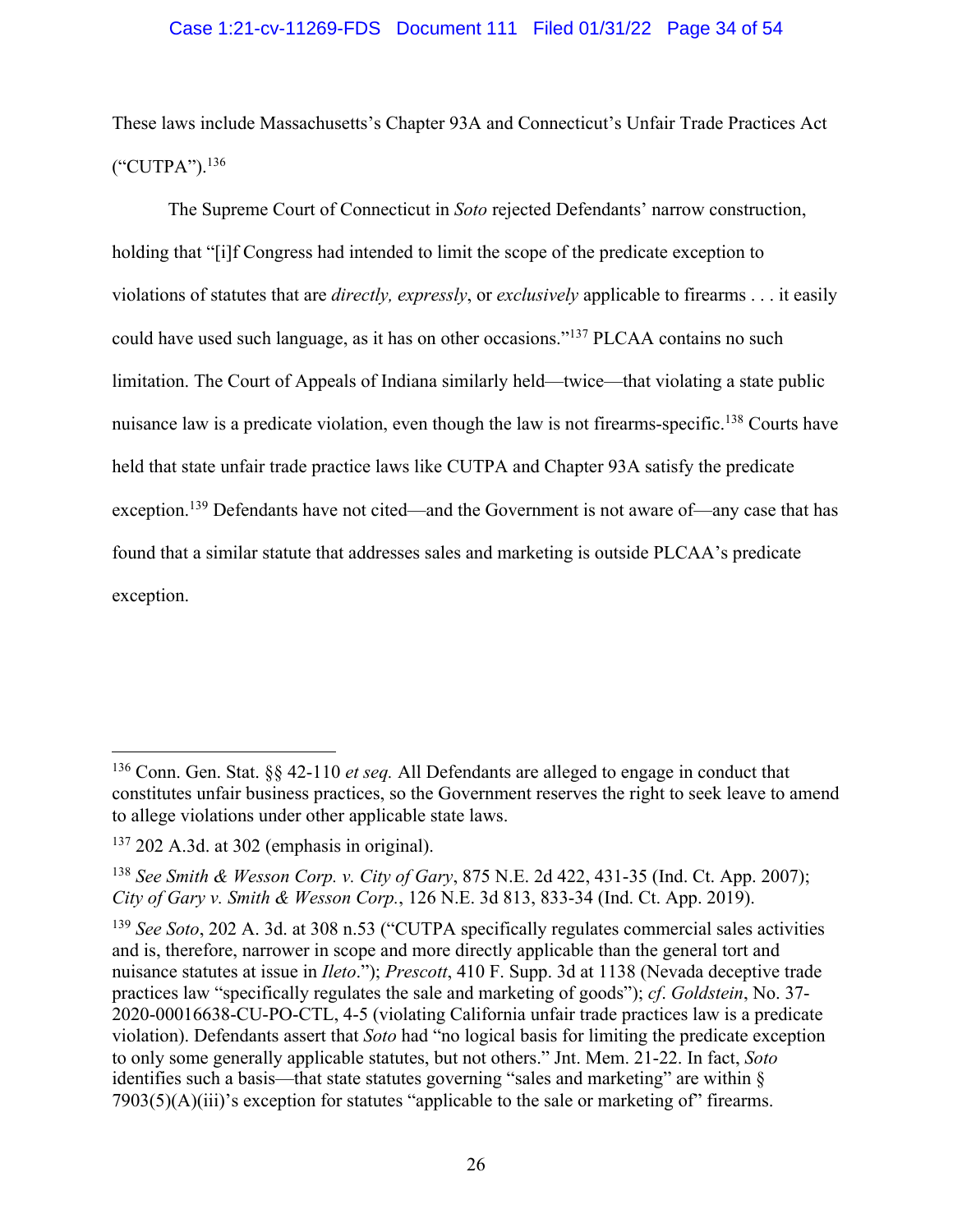#### Case 1:21-cv-11269-FDS Document 111 Filed 01/31/22 Page 35 of 54

Even Defendants' primary authorities refute their position. The Second Circuit in *City of New York v. Beretta U.S.A. Corp.*<sup>140</sup> "agree<sup>[d]</sup> with the [lower court's] rejection of the ... argument that the predicate exception is necessarily limited to statutes that expressly regulate the firearms industry."141 *Ileto v. Glock, Inc.*<sup>142</sup> concurred, noting that the exception encompasses "statutory violations concerning firearm regulations *or sales and marketing regulations.*"143 Unlike the statutes that *City of New York* and *Ileto* found insufficient to invoke the exception, CUTPA and Chapter 93A are specifically directed to "sales and marketing" activities, thereby falling within the predicate exception under Defendants' own authorities.

That Congress included examples of statutes as possible foundations for a predicate violation<sup>144</sup> does not constrict the broad exception for statutes "applicable to the sale and marketing of" firearms.<sup>145</sup> The non-limiting word "including" that precedes the examples makes clear that they are illustrative rather than exhaustive or restrictive. Nor does giving effect to the plain text render PLCAA's negligence per se exception surplusage.146 The two exceptions have different elements; for example, the predicate exception requires a "knowing" *mens rea,* whereas the negligence per se exception does not.

- <sup>143</sup> *Id.* at 1137 (emphasis added).
- $144$  15 U.S.C. § 7903(5)(A)(iii)(I-II).
- <sup>145</sup> *See* Jnt. Mem. 21.
- <sup>146</sup> *Id*. at 17.

<sup>140</sup> 524 F.3d 384 (2d Cir. 2008), cited in Jnt. Mem. 14-17.

<sup>141</sup> *Id*. at 400.

<sup>142</sup> 565 F.3d 1126 (9th Cir. 2009), cited in Jnt. Mem. 14-17.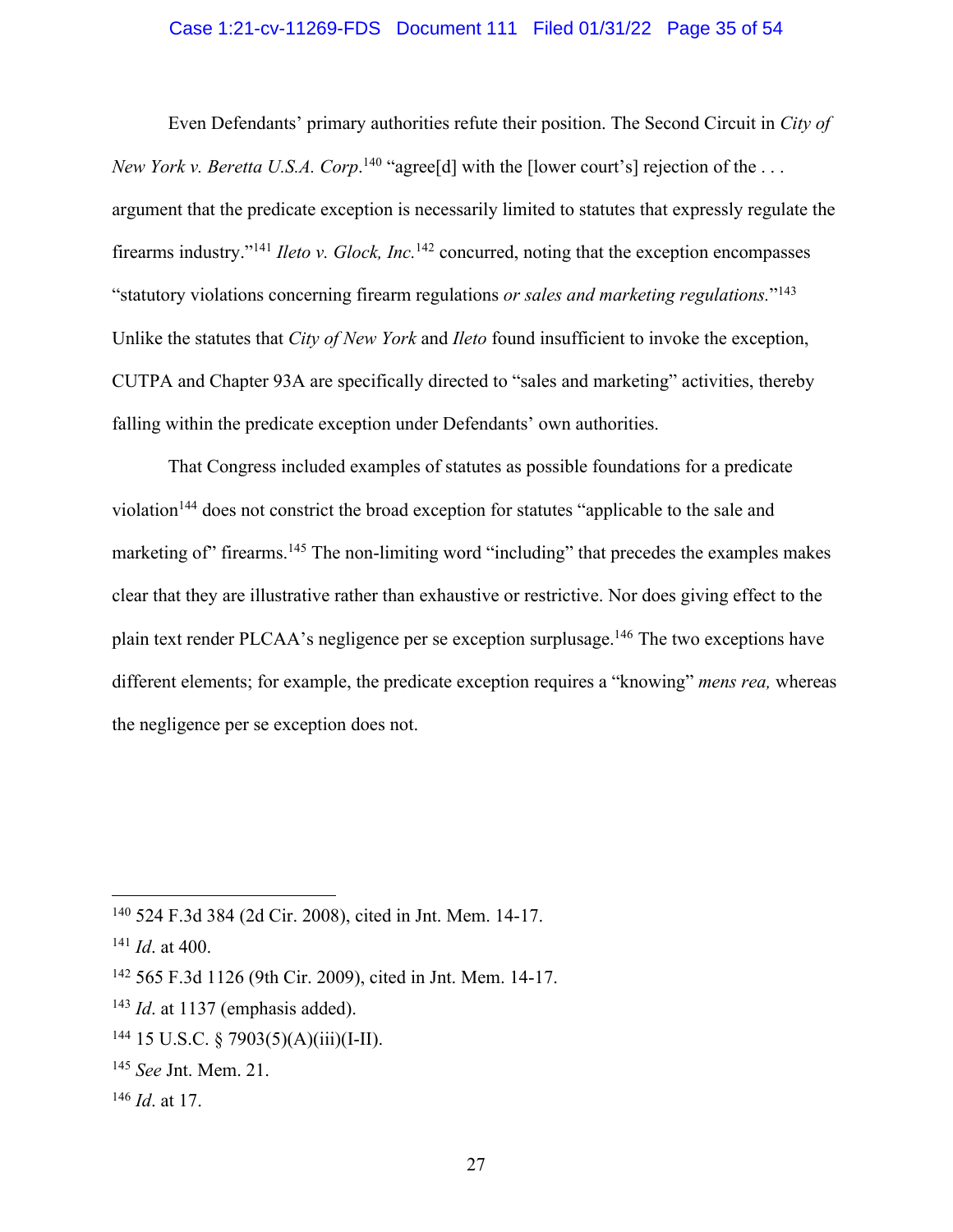### **B. The Government's Claims Are Within the Negligence Per Se Exception.**

PLCAA also exempts the Government's negligence per se claims.<sup>147</sup> Defendants erroneously contend that because they are "manufacturers" they cannot be "sellers" to which the exception applies.<sup>148</sup> But those statuses are not mutually exclusive, and there is no basis to find they are not also sellers.

Defendants assert that governmental entities are not within the "class" of victims intended to be protected by the statutes that Defendants violated.<sup>149</sup> Not so. Even if Massachusetts's Chapter 93A imposed this limitation, the other U.S. laws that Defendants violated do not.<sup>150</sup> Criminal statutes that broadly protect the public, like the Gun Control Act,<sup>151</sup> support negligence per se actions.<sup>152</sup> Defendants have cited no case to the contrary.<sup>153</sup> Their argument that *foreign* sovereigns are categorically outside the exception<sup>154</sup> is a non-starter; if PLCAA reaches outside U.S. borders to encompass claims by foreign sovereigns arising from injuries from gun misuse abroad, it cannot categorically deny them its exceptions.<sup>155</sup>

<sup>152</sup> *See Adamian v. Three Sons, Inc.,* 233 N.E.2d 18, 19-20 (Mass. 1968).

<sup>154</sup> *Id.*

<sup>147</sup> 15 U.S.C. § 7903(5)(A)(ii); *see Practico v. Portland Terminal Co.*, 783 F.2d 255, 262 (1st Cir. 1985) ("Under the traditional negligence approach, negligence per se will be found where violation of a statutory duty cause[s] precisely the kind of harm which the statute was designed to prevent.") (citing Restatement (Second) of Torts § 286).

<sup>148</sup> Jnt. Mem. 12-13, 25-26.

<sup>149</sup> Jnt. Mem. 26.

 $150$  Compl.  $\P\P$  63-65.

<sup>151</sup> *Id*. ¶¶ 66-72.

<sup>153</sup> The only case Defendants cite, *Town of Plainville v. Almost Home Animal Rescue & Shelter, Inc.*, 187 A.3d 1174 (Conn. App. Ct. 2018) (cited in Jnt. Mem. 26), did not mention any supposed rule that governments can never be within the class of persons that safety statutes are designed to protect. It simply ruled that an anti-animal-abuse statute protected only animals.

<sup>&</sup>lt;sup>155</sup> Defendants' argument highlights again that PLCAA does not reach these claims in the first instance. *See supra* Section IIA.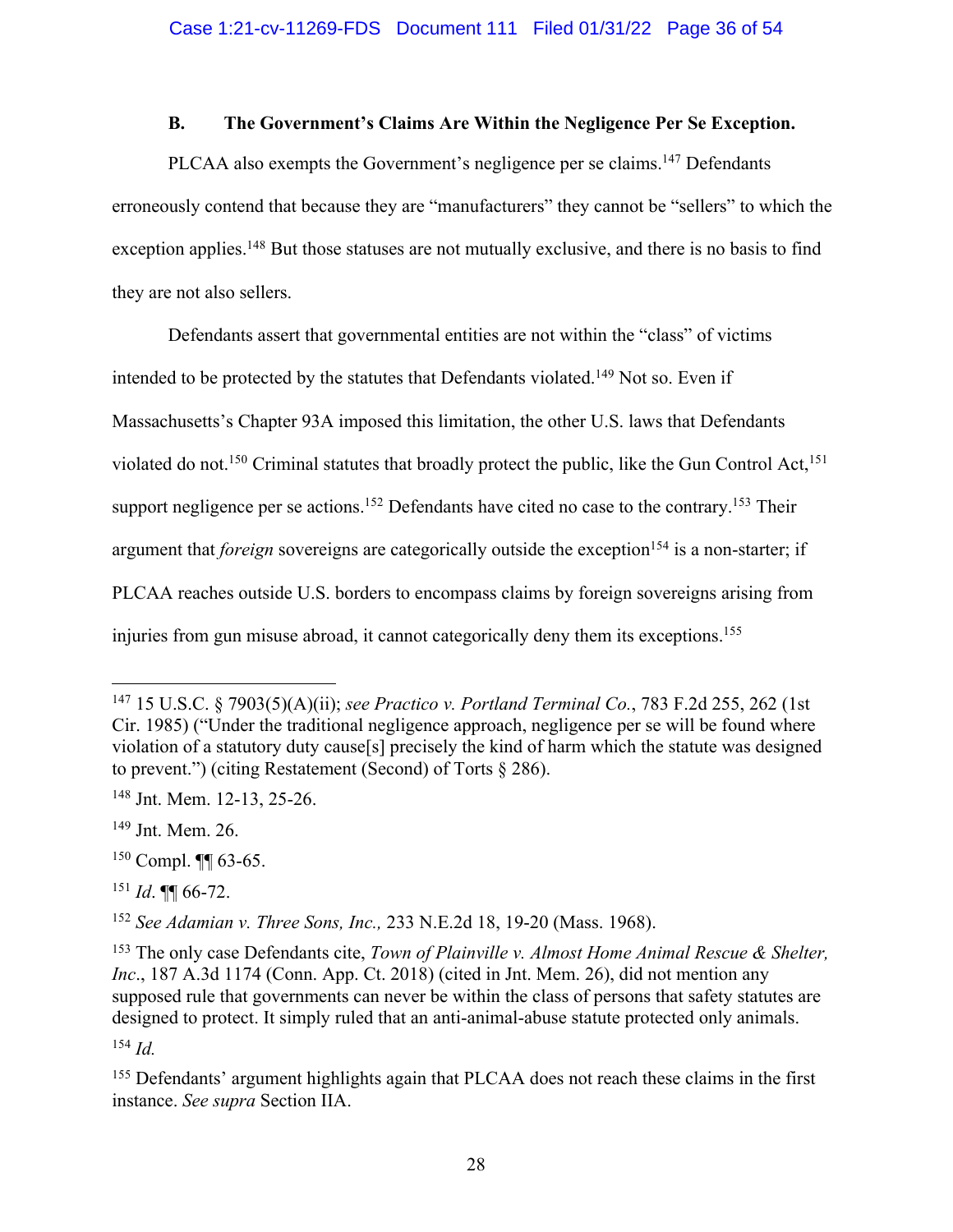## **IV. THE COMPLAINT PLAUSIBLY ALLEGES THAT DEFENDANTS' WRONGFUL CONDUCT CAUSED THE GOVERNMENT'S INJURIES.**

Defendants' arguments that the case must be dismissed for lack of standing and proximate cause<sup>156</sup> ignore and mischaracterize the Complaint's plausible allegations, misstate applicable legal standards, and rehash arguments that numerous courts have properly rejected.

The Complaint plausibly alleges that hundreds of thousands of Defendants' guns, valued at more than \$170 million, are trafficked into Mexico every year.157 "Defendants' guns are the overwhelming source of the cartels' arsenals."158 Their guns "account for 47.9% of all crime guns recovered in Mexico" and "68.4% of the recovered crime guns that originated in the U.S."<sup>159</sup> The Complaint details that Defendants know that some of their dealers "engage in straw sales, multiple sales, repeat sales, and other business practices that supply traffickers who arm the drug cartels,"160 and "[d]espite this voluminous notice, Defendants have not instituted a single public-safety protocol in their distribution systems to detect and deter gun trafficking to Mexico."<sup>161</sup>

The Complaint plausibly alleges that Defendants' unlawful facilitation of the trafficking has caused and continues to cause massive damage to the Government, from the murder of its

<sup>156</sup> Jnt. Mem. 6-10, 31-38.

<sup>157</sup> Compl. ¶¶ 389, 438.

<sup>158</sup> Compl. ¶116.

<sup>159</sup> Compl. ¶ 435.

<sup>160</sup> Compl. ¶ 118; *see id*. ¶¶ 115–226.

<sup>161</sup> Compl. ¶ 227; *see also* ¶ 247 ("Defendants supply dealers with all the guns they can pay for . . . even if a gun dealer has been repeatedly found to have violated gun laws, has been indicted or its employees have had federal gun licenses revoked, or has repeatedly supplied cartels in suspicious and obvious sales to traffickers, including repeated bulk sales of assault rifles and sniper rifles.").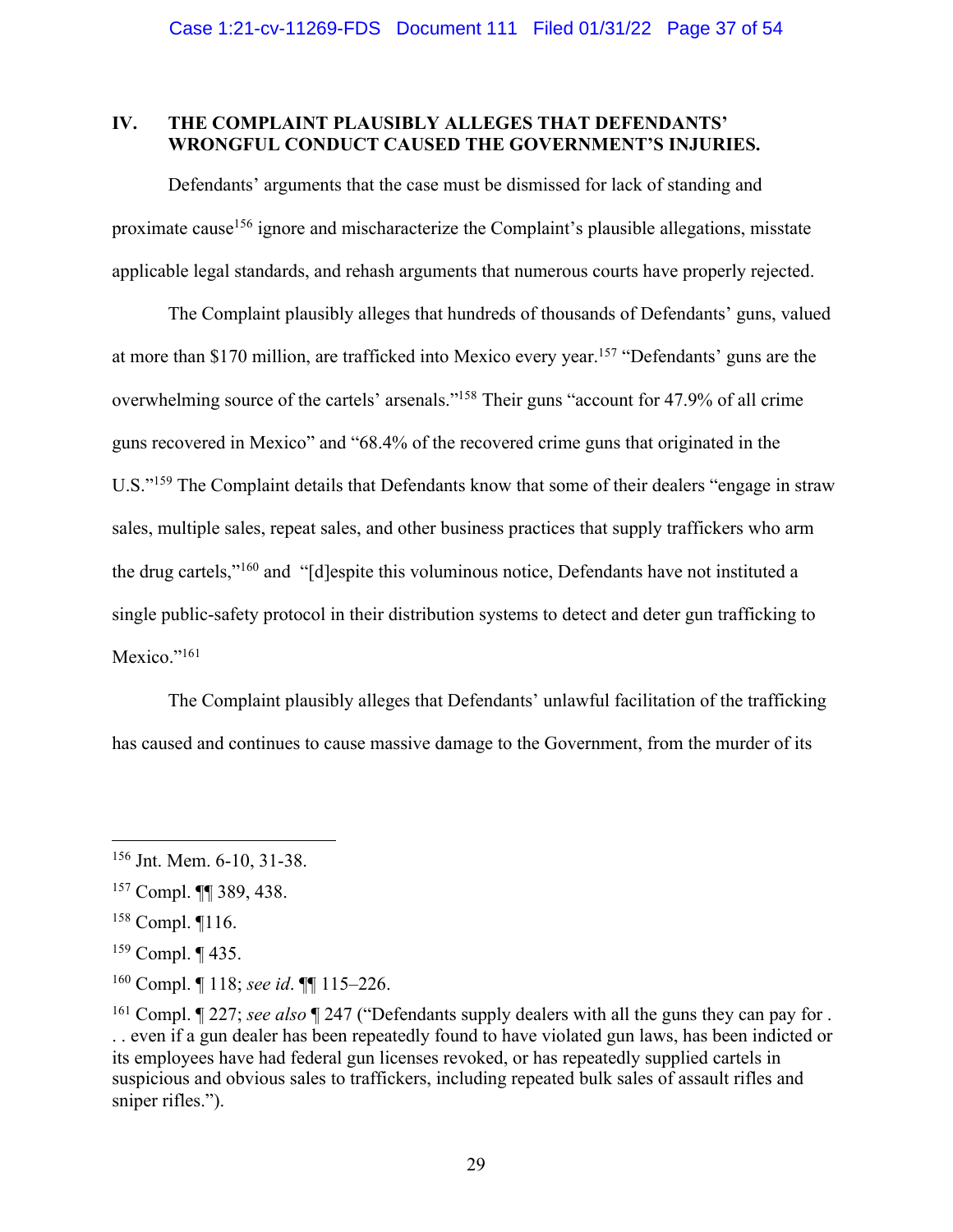#### Case 1:21-cv-11269-FDS Document 111 Filed 01/31/22 Page 38 of 54

police and soldiers, to property damage to its planes and vehicles, <sup>162</sup> to the enormous costs of responding to the "epidemic of [gun] violence that Defendants have created."<sup>163</sup> "If Defendants used reasonable care," the "trafficking of [their] guns into Mexico would be significantly reduced or largely eliminated."164 "And without the Defendants' supply of crime guns, the lessarmed cartels could be controlled and stopped far more easily and effectively."165

Contrary to Defendants' contentions, the chain of causation between their wrongful conduct and the Government's injuries is not too attenuated: Defendants supply their guns to dealers that supply them to the cartels, inflicting massive injury on the Government.

## **A. The Complaint Plausibly Alleges Causation Sufficient to Confer Article III Standing.**

"In this circuit, it is a bedrock proposition that a relatively small economic loss—even an identifiable trifle—is enough to confer standing."166 "'At the pleading stage, general factual allegations of injury resulting from the defendant's conduct may suffice, for on a motion to dismiss we presume that general allegations embrace those specific facts that are necessary to support the claim."<sup>167</sup> A plaintiff's burden is "relatively modest at this stage of the litigation."<sup>168</sup> The court "takes all well-pleaded facts in the complaint as true and 'indulges all reasonable

 $162$  Compl. **¶** 458-64.

<sup>163</sup> Compl. ¶ 447; *see* ¶¶ 448-74. The Government's losses are alleged in detail in Compl. ¶ 448.

<sup>164</sup> Compl. ¶ 207.

<sup>165</sup> Compl. ¶ 478.

<sup>166</sup> *Massachusetts v. U.S. Dep't of Health and Human Services*, 923 F. 3d 209, 222 (1st Cir. 2019) (cleaned up) (citing, *inter alia*, *United States v. Students Challenging Regulatory Agency Procedures*, 412 U.S. 669 (1973) (*"SCRAP"*)).

<sup>167</sup> *Bennett v. Spear*, 520 U.S. 154, 168 (1997) (quoting *Lujan v. Defenders of Wildlife*, 504 U.S. 555, 561 (1992)) (other internal quote marks omitted; cleaned up).

<sup>168</sup> *Id.* at 171.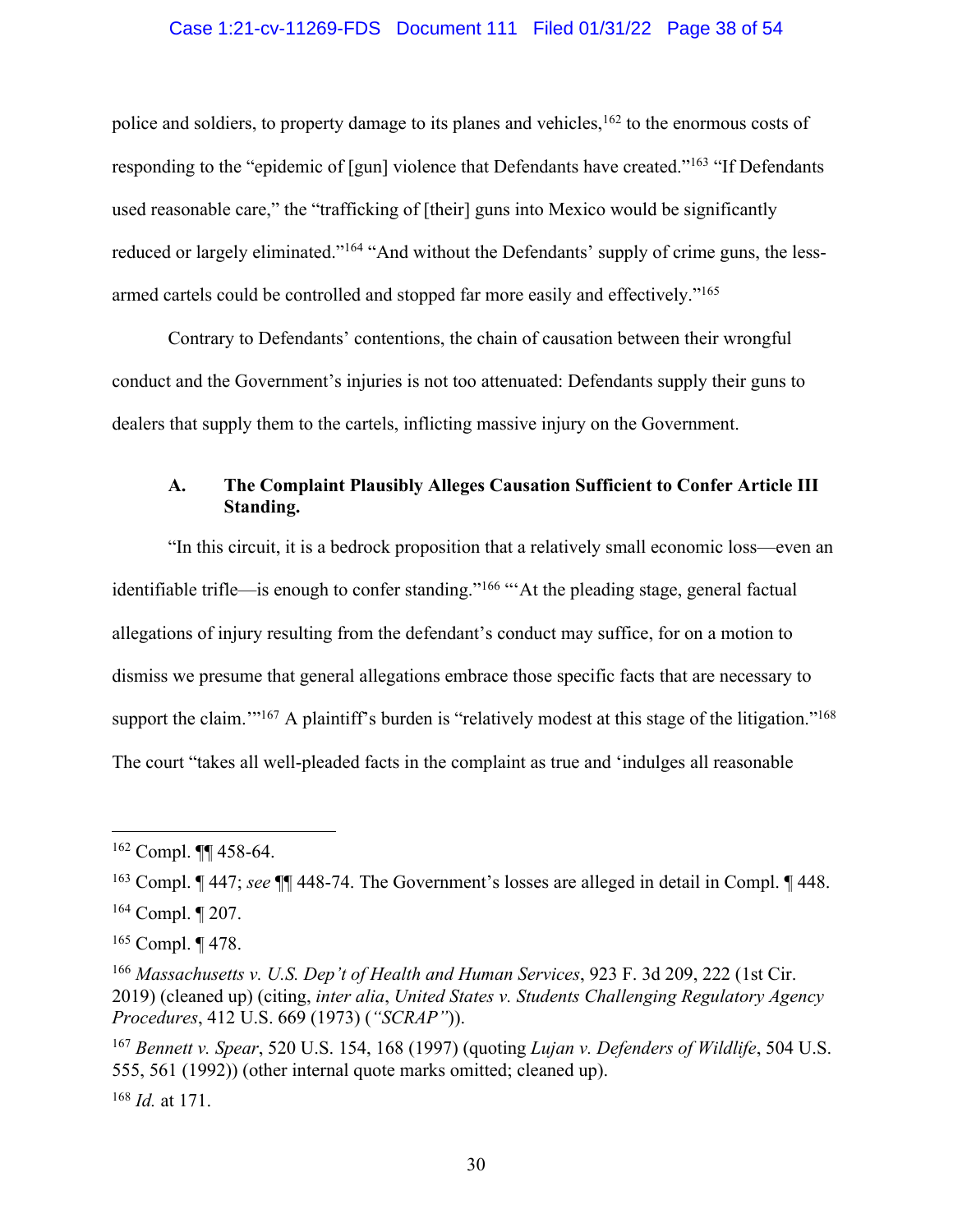### Case 1:21-cv-11269-FDS Document 111 Filed 01/31/22 Page 39 of 54

inferences' in [plaintiffs'] favor to determine whether it plausibly pleaded facts necessary to demonstrate standing to bring the action."169 Except for "cases where the claim of impact is so specious or patently implausible that a threshold standing objection might be appropriate, . . . the likelihood and extent of impact are properly addressed in connection with the merits."<sup>170</sup>

Defendants challenge the Government's standing solely on the ground that its injuries are purportedly not "fairly traceable" to Defendants' challenged conduct.<sup>171</sup> But their "traceability" argument is based on the erroneous premise that a plaintiff lacks standing when the defendant's conduct harms the plaintiff through a third party's reaction. There is no such rule of law, and their argument "is impossible to maintain."172

Holding that "indirectness of injury [is] not necessarily fatal to standing,"173 the Supreme Court expressly rejected the argument that harm is not fairly traceable where "such harm depends on the independent action of third parties."174 And traceability may exist when the harm depends on third parties "choosing to violate their legal duty."175 All that is necessary is that

<sup>174</sup> *Dept. of Commerce v. New York*, 139 S. Ct. 2551, 2565 (2019).  $175$  *Id.* 

<sup>169</sup> *Dantzler, Inc. v. Empresas Berrios Inventory and Operations, Inc.*, 958 F. 3d 38, 46-47 (1st Cir. 2020).

<sup>170</sup> *Save Our Heritage, Inc. v. F.A.A.*, 269 F.3d 49, 56 (1st Cir. 2001).

 $171$  Jnt. Mem. 6-10.

<sup>172</sup> *Block v. Meese*, 793 F.2d 1303, 1309 (D.C. Cir. 1986) (Scalia, J.) (explaining that "[i]f that principle were true, it is difficult to see how libel actions or suits for inducing breach of contract could be brought in federal court").

<sup>173</sup> *Simon v. E. Ky Welfare Rights Org*., 426 U.S. 26, 44 (1976); *see also id*. at 45 n. 25 ("[i]n *SCRAP*, although the injury was indirect and 'the Court was asked to follow (an) attenuated line of causation,' the complaint nevertheless 'alleged a specific and perceptible harm' flowing from the agency action" (quoting *SCRAP*, 412 U.S. at 688, 689)).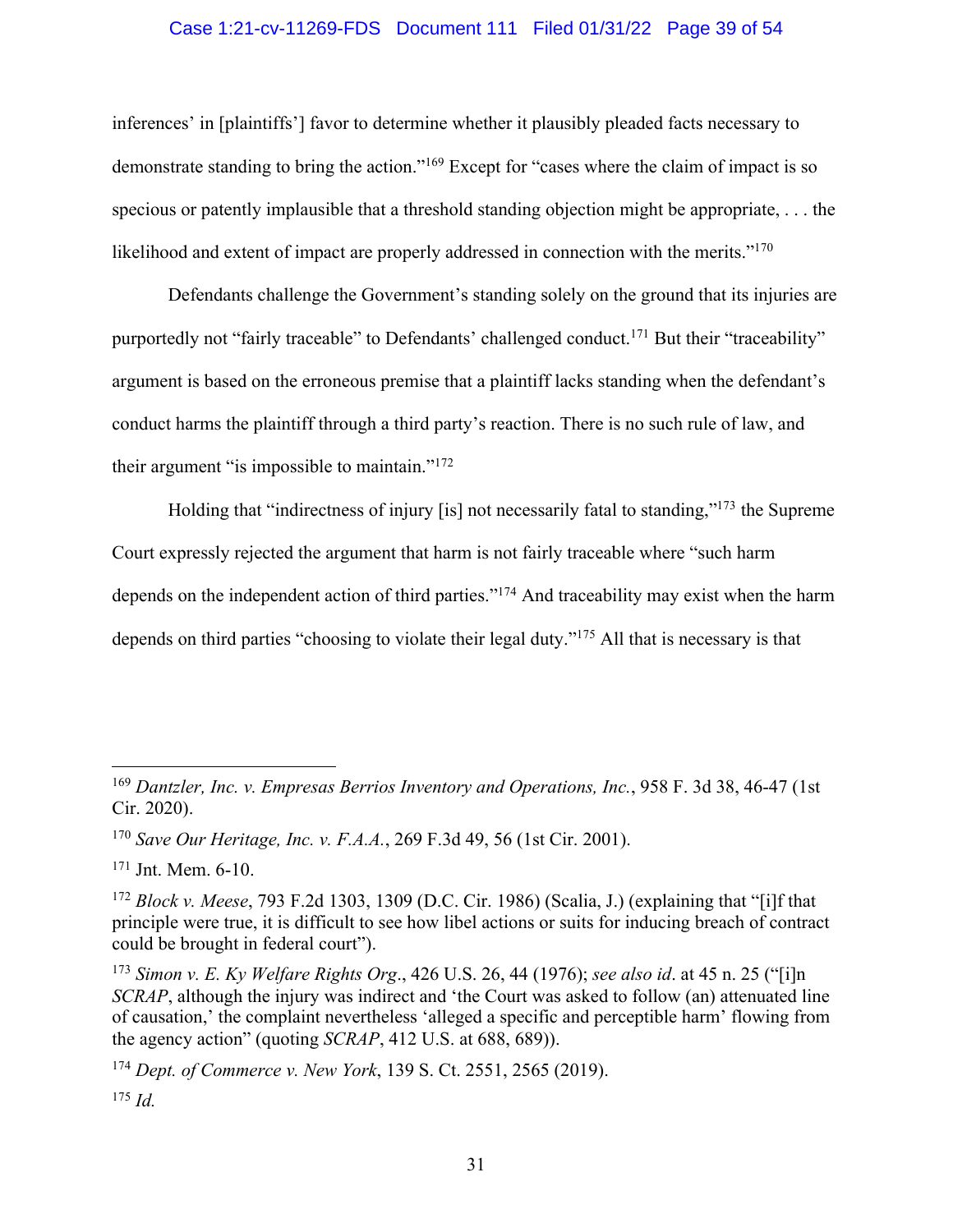#### Case 1:21-cv-11269-FDS Document 111 Filed 01/31/22 Page 40 of 54

"third parties will likely react in predictable ways  $\ldots$  even if they do so unlawfully."<sup>176</sup> It is certainly predictable that the cartels will use Defendants' guns to inflict the harm alleged.

Defendants make much of the allegation that their guns constitute "only" 49.7% of crime guns recovered in Mexico, and point to the millions of firearms in the hands of criminals that they did not sell. But Defendants' conduct need not be the *sole* cause of plaintiff's injuries; their conduct need only "contribute[] to [the Government's] injuries."177

Defendants cite two pre-PLCAA cases in which courts found that local governments had no "standing" to bring certain state-law claims, <sup>178</sup> but those cases applied inapt standards. <sup>179</sup>

<sup>178</sup> Jnt. Mem. 8, citing *Ganim v. Smith & Wesson Corp*., 780 A.2d 98 (Conn. 2001) and *Camden Cnty. Bd. of Chosen Freeholders v. Beretta U.S.A. Corp.*, 123 F. Supp. 2d 245 (D. N.J. 2000).

<sup>176</sup> *Id.* at 2566 (explaining that "'Article III requires no more than *de facto* causality'" (quoting *Block*, 793 F.2d at 1309)). In *Massachusetts*, the First Circuit held that a risk of fiscal injury based on "'rational economic assumptions'" and a confluence of multiple events is not speculative. 923 F.3d at 223 (quoting *Adams v. Watson*, 10 F.3d 915, 923 (1st Cir. 1993)); *see also id.* at 919-920; 922-923 (rejecting defendant's assertion "that the sequence of economic events … [wa]s too conclusory, speculative or attenuated," even though the chain of causation depended on numerous steps); *Boston Alliance of Gay, Lesbian, Bisexual and Transgender Youth (BAGLY) v. U.S. Dept. of Health and Human Services*, No. 20-11297-PBS, 2021 WL 3667760 (D. Mass. Aug. 18, 2021) (health care provider had standing to challenge change in Affordable Care Act rule based on third parties' subjective fear of discrimination that would contribute to increased demand for provider's services).

<sup>177</sup> *Massachusetts v. E.P.A.*, 549 U.S. 497, 523-25 (2007) (Massachusetts had standing to challenge EPA's refusal to regulate greenhouse gas emissions from new motor vehicles because such emissions make a "meaningful contribution to greenhouse gas concentrations and hence ... to global warming" that injures Massachusetts, particularly as a coastal landowner). That the Court elsewhere found standing where the conduct of a third party was "made possible only by the challenged action of the defendant federal official," *Simon*, 426 U.S. at 45 n. 25 (describing *Barlow v. Collins*, 397 U.S. 159 (1970)), hardly casts doubt on the "contributes to" standard; the Court found the link between that defendant's action and the third party's conduct to be a sufficient contribution to causation, not a necessary one. *See, e.g., Clean Water Action v. Searles Auto Recycling Corp.*, 268 F. Supp 3d 276, 281 (D. Mass. 2017) ("fairly traceable" standard met by showing conduct "causes or contributes to the kind of injuries alleged").

<sup>179</sup> *See Ganim*, 780 A.2d at 98, 118-131 (Conn. 2001) (not applying Article III, but Connecticut law based on RICO proximate-cause standard); *Camden Cnty. Bd. of Chosen Freeholders*, 123 F. Supp. 2d at 256-264 (D. N.J. 2000) (applying "proximate cause approach" of six-factor antitrust framework to causal-connection requirement).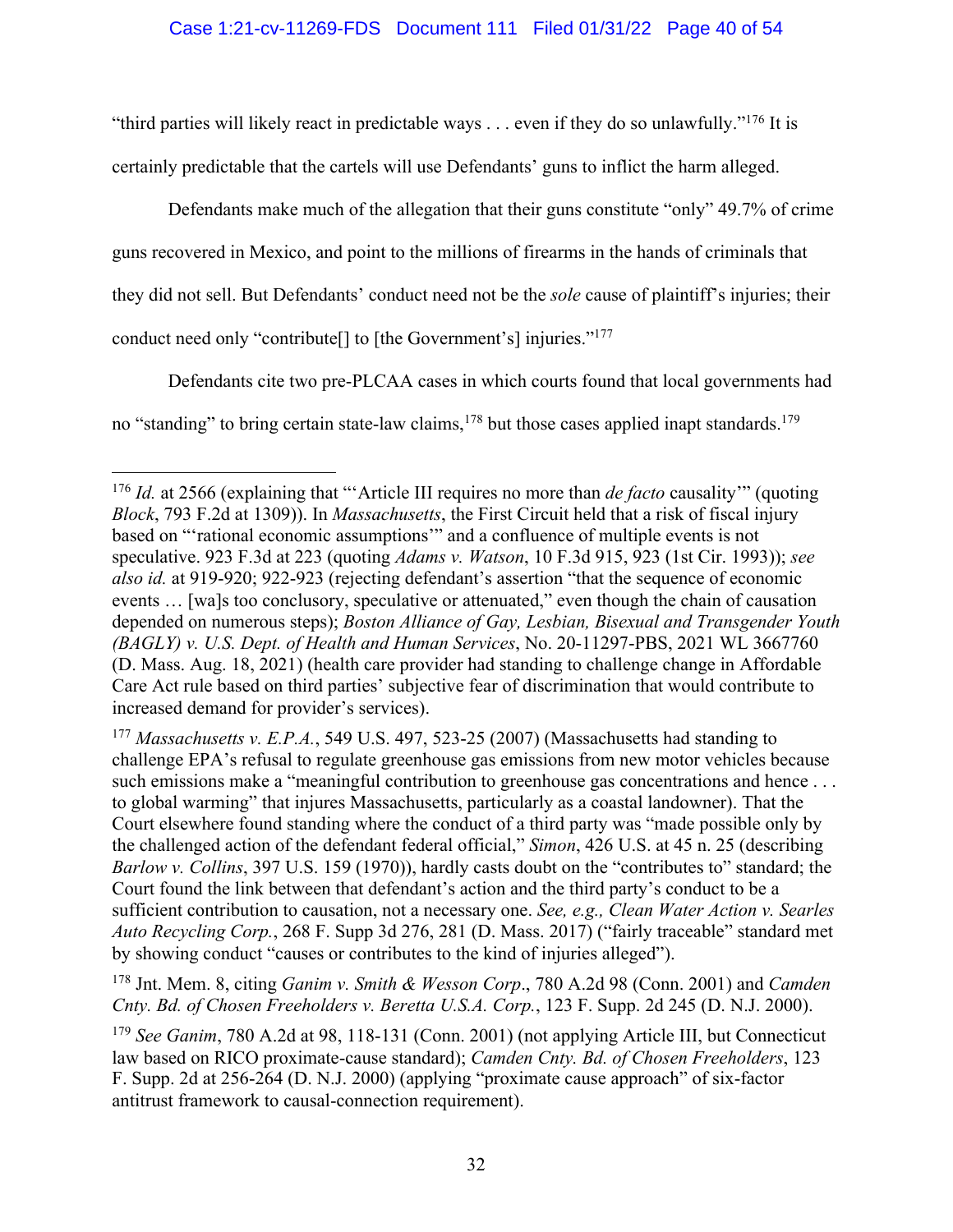Numerous other courts have rejected those courts' reasoning and found that harms alleged to governments from gun manufacturers' supply of the criminal market are not too remote to preclude standing. 180

## **B. Defendants' Proximate-Cause Arguments Are Meritless.**

Defendants' causation arguments fare no better under the rubric of proximate cause.<sup>181</sup>

Their proximate cause arguments fail at the outset because the contours of the requirement

depend on the substantive law being applied.<sup>182</sup> Here, the law that applies is Mexican law, about

which Defendants have nothing to say.<sup>183</sup>

The applicable tort principle of Mexico is "adequate cause," similar to "foreseeability"

under common law in U.S. states.<sup>184</sup> It is a case-specific factual inquiry dependent on the

particular circumstances.<sup>185</sup> Once the plaintiff makes an initial showing that the injury is causally

<sup>185</sup> *Id*. ¶¶ 67-74.

<sup>180</sup> *See White v. Smith & Wesson*, 97 F. Supp. 2d 816, 826 (N.D. Ohio 2000) (municipality had Article III standing to bring negligence and nuisance claims); *City of Boston v. Smith & Wesson Corp.*, No. 199902590, 2000 WL 1473568, at \*3, \*4 & n.20 (Mass. Sup. Ct. July 13, 2000) (standing under state law); *City of Cincinnati v. Beretta U.S.A. Corp*., 768 N.E.2d 1136, 1147- 1149 (Ohio 2002) (agreeing with *City of Boston* and *White* over *Ganim*; harm to the city caused by industry actors creating an illicit secondary firearms market was not too remote to preclude recovery); *City of Gary v. Smith & Wesson*, 801 N.E.2d 1222, 1248 (Ind. 2003) (municipal plaintiff met standing requirement akin to Article III "by alleging it was financially injured through the sale and use of negligently distributed firearms and by alleging a nuisance within its borders caused by the defendants"); *cf. City and County of San Francisco v. Purdue Pharma L.P.*, 491 F. Supp. 3d 610, 632 (N.D. Cal. 2020) (City satisfied traceability requirement with allegations that "Walgreens' oversupply of opioids and failure to report suspicious orders caused third parties to act in a way that injured the City").

<sup>181</sup> Jnt. Mem. 31-38.

<sup>182</sup> *See, e.g.*, *Forrestal v. Magendantz*, 848 F.2d 303, 307 (1st Cir. 1988) (district court erred in failing to apply proximate-cause standard of state law under which cause of action was brought).

<sup>183</sup> *See supra* Section I.

<sup>184</sup> Shadowen Dec., Ex. 2, Plaintiff's First Expert Report on Tort Law of Mexico ("First Tort Law Report") ¶ 67-69.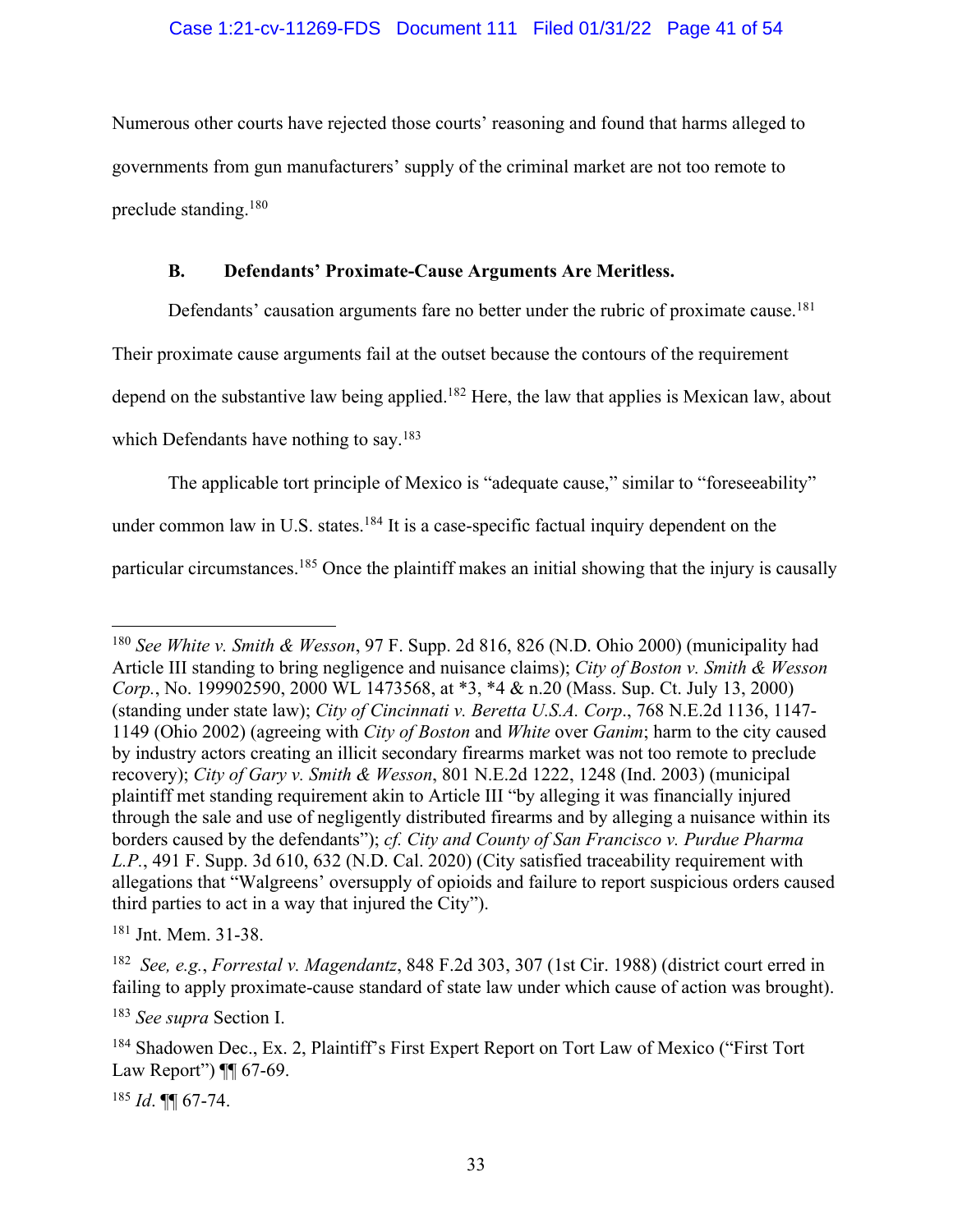## Case 1:21-cv-11269-FDS Document 111 Filed 01/31/22 Page 42 of 54

related to the defendant's negligence, the defendant has the burden to show that some unforeseeable event broke the causal chain.186

Ignoring the governing law of Mexico, Defendants rely principally on cases involving the

proximate cause rule under RICO,<sup>187</sup> which is not even the standard under Massachusetts law,<sup>188</sup>

nor under the common law in the United States more generally.189 Moreover, the issue of

reasonable foreseeability—the central question of proximate cause under Mexican law,

Massachusetts law, and the common law—involves a "factual determination [that] should be

made by a [factfinder],"<sup>190</sup> and is generally not appropriate for a motion to dismiss.<sup>191</sup>

<sup>189</sup> *See James v. Arms Technology, Inc.*, 820 A. 2d 27, 38 (N.J. Super. 2003) (federal antitrust/RICO causation standard applied in *Steamfitters, City of Philadelphia, and Ganim* "does not fit squarely in a case . . . involving application of traditional tort concepts under New Jersey law"); *City of Chicago v. Purdue Pharma L.P.*, No. 14 CV 4361, 2021 WL 1208971, at \*13 (N.D. Ill. Mar. 31, 2021) ("Whatever federal courts have said about proximate cause in the context of federal statutes such as [RICO]. . . plaintiff's claims in this case are governed by Illinois law" under which "foreseeability is the touchstone of the legal-cause analysis.") (cleaned up).

<sup>190</sup> *Davis v. Protection One Alarm Monitoring, Inc.*, 456 F. Supp. 2d 243, 253 (D. Mass. 2006) (Saylor, J.) (citing *Solimene v. Gravel*, 507 N.E. 2d 662 (Mass. 1987) quoting Restatement (Second) of Torts §453 cmt b).

<sup>191</sup> *See Szulik v. State Street Bank and Trust Co.*, 935 F. Supp. 2d 240, 268 (D. Mass. 2013) ("'The question of proximate cause is a question of fact, and this court will not base a motion to dismiss upon such an issue.'" (quoting *Curran v. City of Boston*, 777 F. Supp. 116, 123 (D. Mass. 1991)). Defendants cite *Jane Doe No. 1 v. Backpage.com, LLC*, 817 F.3d 12, 24 (1st Cir. 2016), but that case is easily distinguishable because the complaint utterly lacked plausible allegations of foreseeable harm; rather the "causal chain is shot through with conjecture: it pyramids speculative inference upon speculative inference" and "is forged entirely out of surmise" and "conclusory statements." *Id.* at 25.

<sup>186</sup> *Id*. ¶ 69.

<sup>187</sup> *See* Jnt. Mem. 31-32, 35

<sup>188</sup> *See Doull v. Foster*, 163 N.E. 3d 976, 983 (Mass. 2011) (standard for proximate cause under Massachusetts means "that the harm must have been 'within the scope of the foreseeable risk arising from the negligent conduct.'" (citing *Leavitt v. Brockton Hosp., Inc.*, 907 N.E. 2d 213, 219 (Mass. 2009)).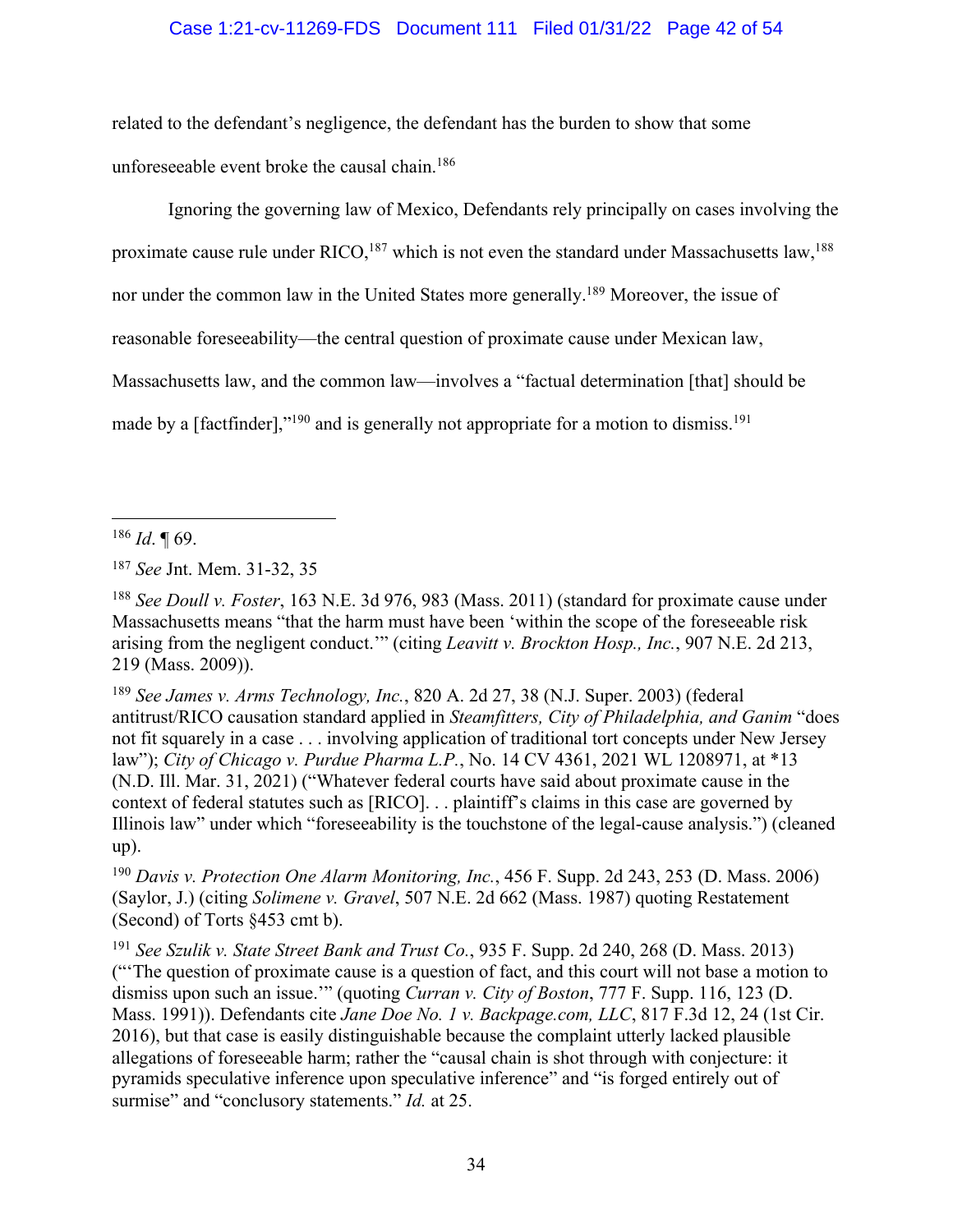#### **1. The Number of Steps in the Causal Chain Does Not Preclude Proximate Cause.**

Defendants argue that there are too many steps in the causal chain to satisfy proximate cause. <sup>192</sup> But under the law of Mexico and Massachusetts, what counts is not the *number* of steps in the abstract, but whether the Government's injuries were a foreseeable result of Defendants' misconduct.<sup>193</sup> Moreover, the chain of causation does not involve eight steps, as Defendants assert, but closer to three: (1) Defendants sell guns through their distribution systems to retail dealers; (2) their dealers sell the weapons to gun traffickers and cartels; and (3) cartels use the weapons to cause the Government harm.

Defendants are wrong in asserting that no case has ever found proximate cause on facts like these.<sup>194</sup> Many have. *Ileto*, for one, allowed liability claims against gun manufacturers and distributors for facilitating interstate trafficking of a gun, which was repeatedly transferred among several lawful possessors and multiple criminals and then intentionally misused in a hate crime.<sup>195</sup> The court held that these links "[we]re not too attenuated;" the circulation of a gun among bad actors and its unlawful use are foreseeable consequences of unreasonable business

<sup>192</sup> Jnt. Mem. 32-33.

<sup>193</sup> S*ee, e.g.,* First Tort Law Report ¶ 74; *Com. v. Carlson*, 447 Mass. 79, 84 (2006) ("The general rule is that intervening conduct of a third party will relieve a defendant of culpability for antecedent negligence only if such an intervening response was not reasonably foreseeable."); *see also id*. ("The foreseeability of the harm is the 'most crucial factor' justifying liability.") (internal quotations and citations omitted).

<sup>194</sup> Jnt. Mem. 34.

<sup>195</sup> *See* 349 F.3d at 1196-98, 1197 n. 7*.*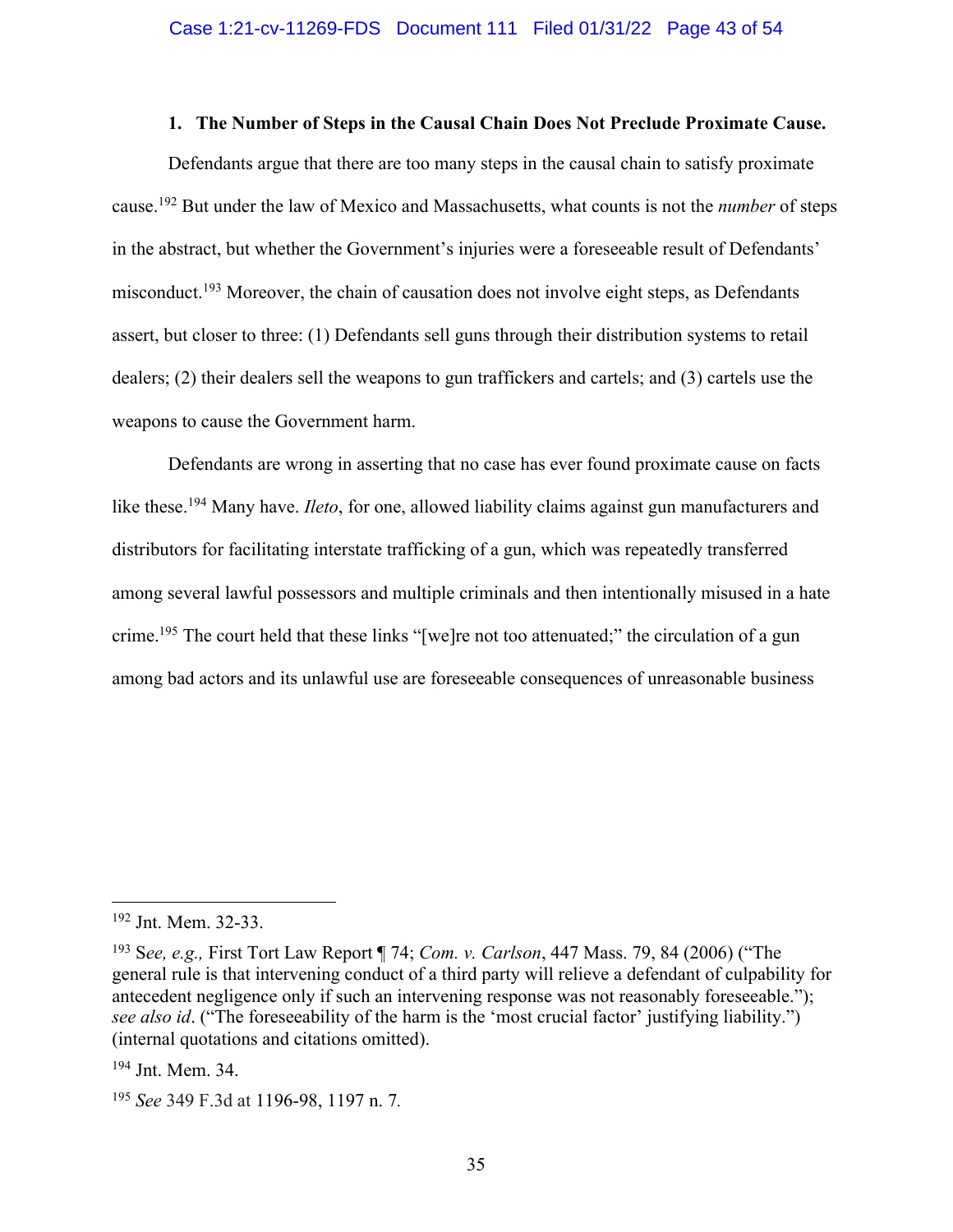practices that create and fuel an illegal gun market.196 *City of Boston*, *City of Cincinnati*, and *City of Gary* illustrate that this rule applies where a governmental entity is harmed. 197

## **2. Foreseeable Criminal Acts Are Not a Superseding Cause.**

Defendants wrongly assert that the intervening criminal act of a third party is a "textbook superseding cause."198 But the law of Mexico provides that criminal conduct is *not* a superseding cause if it is a foreseeable result of the defendant's wrongful conduct.<sup>199</sup> Indeed, failing to guard against foreseeable criminal conduct can add to the negligence rather than excuse it.<sup>200</sup> The same

<sup>198</sup> J. Mem. 33. Defendants inaccurately contend that PLCAA imposes a proximate cause requirement above and beyond that recognized at common law, requiring the Government to link "specific statutory violation[s] to . . . specific injuries." *Id.* at 23. Not so. *City of Gary* noted that the gun manufacturers had created an illicit firearms market that led to an increase in violent crime, and expressly rejected defendants' argument that "the City was required to allege a specific statutory violation" to satisfy PLCAA. *See* 126 N.E.3d 813, 834 (internal quotation omitted).

<sup>199</sup> First Tort Law Report ¶ 73.

<sup>200</sup> *Id*.

<sup>196</sup> *See id*. at 1196-98, 1204-09.

<sup>197</sup> *See supra* n. 180; *see also James*, 820 A.2d at 39 (declining to dismiss complaint on proximate cause grounds notwithstanding "multiple links between defendants' conduct and the ultimate harm suffered by the City"); *cf. City of Chicago v. Purdue Pharma L.P.*, No. 14 CV 4361, 2021 WL 1208971, at \*11-13 (N.D. Ill. Mar. 31, 2021) (discussing and following opioid cases finding proximate cause where manufacturers' negligent distribution of opioids allegedly caused "significant knock-on effects" that increased the cost of city services). Several of Defendants' contrary authorities (Jnt. Mem. 34) are also inapposite because they did not involve (or the court failed to sufficiently credit) allegations of a pattern of unlawful conduct involving manufacturers aiding and abetting or conspiring with corrupt downstream dealers to violate firearms laws in order to supply criminal third parties. *See People v. Sturm, Ruger & Co*., 309 A.D.2d 91, 103 (N.Y. App. Div. 2003) (citing to "defendants' *lawful commercial activity*") (emphasis added); *Camden County Bd*. *of Chosen Freeholders*, 123 F. Supp. 2d at 258 n. 8 ("plaintiff has not alleged that defendants engaged in a conspiracy"). Here the complaint alleges that Defendants aided or conspired with downstream parties to engage in *unlawful* commercial activity directed at supplying the criminal market. *See, e.g.,* Compl. ¶¶ 106-114.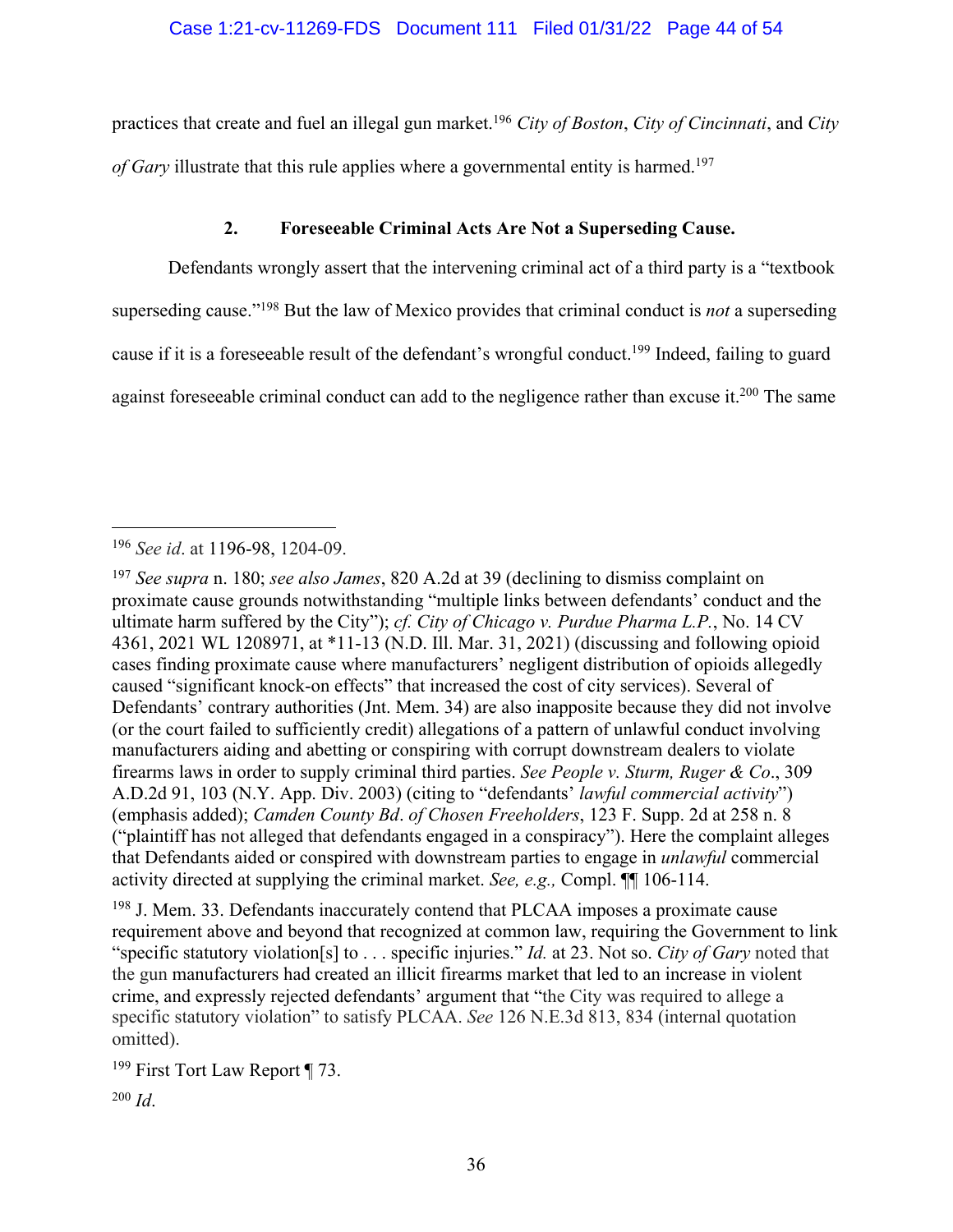## Case 1:21-cv-11269-FDS Document 111 Filed 01/31/22 Page 45 of 54

rule is recognized by the Restatement (Second) of Torts<sup>201</sup> and the First Circuit case that Defendants cite.<sup>202</sup> Under Massachusetts law, "liability will be imposed where the actor realized, or should have realized, the likelihood that . . . a situation [which afforded an opportunity to the third person to commit such a tort or crime] might be created, and that a third person might avail himself of the opportunity to commit a crime."203 Hence, *City of Boston* held that Defendants' superseding cause argument "fails in Massachusetts if the third person's acts could have been foreseen, which is what Plaintiffs allege."204 Similarly, foreseeable criminal misconduct was no bar to proximate cause in *Ileto*, *City of Cincinnati*, and *City of Gary*. 205

<sup>201</sup> Restatement (Second) of Torts § 448 (criminal act of a third party is not a superseding cause where "the [initial] actor at the time of his negligent conduct realized or should have realized the likelihood that such a situation might be created . . . that a third person might avail himself of the opportunity to commit . . . a tort or crime").

<sup>202</sup> *See Davis v. United States,* 670 F. 3d 48, 56 (1st Cir. 2012) (upholding negligence liability of FBI agents for harm resulting from murders committed by informant where defendants' reckless conduct made the outcome "eminently predictable"); *see also* Dobbs, *supra*, § 190, at 472 ("Today's courts usually recognize that foreseeability, in the nature of things, is fact-specific, so they now often permit juries to find that a criminal act was foreseeable and not a superseding cause."). That "beer companies know that minors drink, but none of this knowledge makes those companies liable for resulting harms," Jnt. Mem. 31*,* does not mean that a beer company that distributes alcohol to dealers that it knows illegally sell to minors can escape liability for the foreseeable harm. *Cf. Tobin v. Norwood Country Club, Inc.,* 661 N.E.2d 627, 632 (Mass. 1996) ("Where a commercial establishment [sells] alcohol to a minor . . . we [do] not hesitate to impose a duty of care flowing to the public").

<sup>203</sup> *Davis v. Protection One*, 456 F. Supp. 2d at 254; *accord* Restatement (Second) of Torts § 448; *see also Jupin v. Kask*, 849 N.E. 2d 829, 836 (Mass. 2006) ("'an act or omission may be negligent if the actor realizes or should realize that it involves an unreasonable risk of harm to another through the conduct of the other or a third person which is intended to cause harm,' . . . 'even though such conduct is criminal'" (quoting Restatement (Second) of Torts § 302B)).

<sup>&</sup>lt;sup>204</sup> *City of Boston*, 2000 WL 1473568, at \*15 n.65. Defendants are simply wrong that the only exception "is when a defendant itself *directly* exposes a plaintiff to the risk of immediate criminal danger," Jnt. Mem. 33, as the cases discussed above demonstrate.

<sup>205</sup> *See also San Francisco*, 491 F. Supp. 3d at 681 ("the intervening acts—including decisions by prescribers, patients, distributors, pharmacies, and third-party criminals—are reasonably foreseeable, and thus not superseding acts"). Nor does the criminal misuse of a gun bar a product liability action for defective design. Jnt. Mem. at 24-25. The court in *City of Boston* and the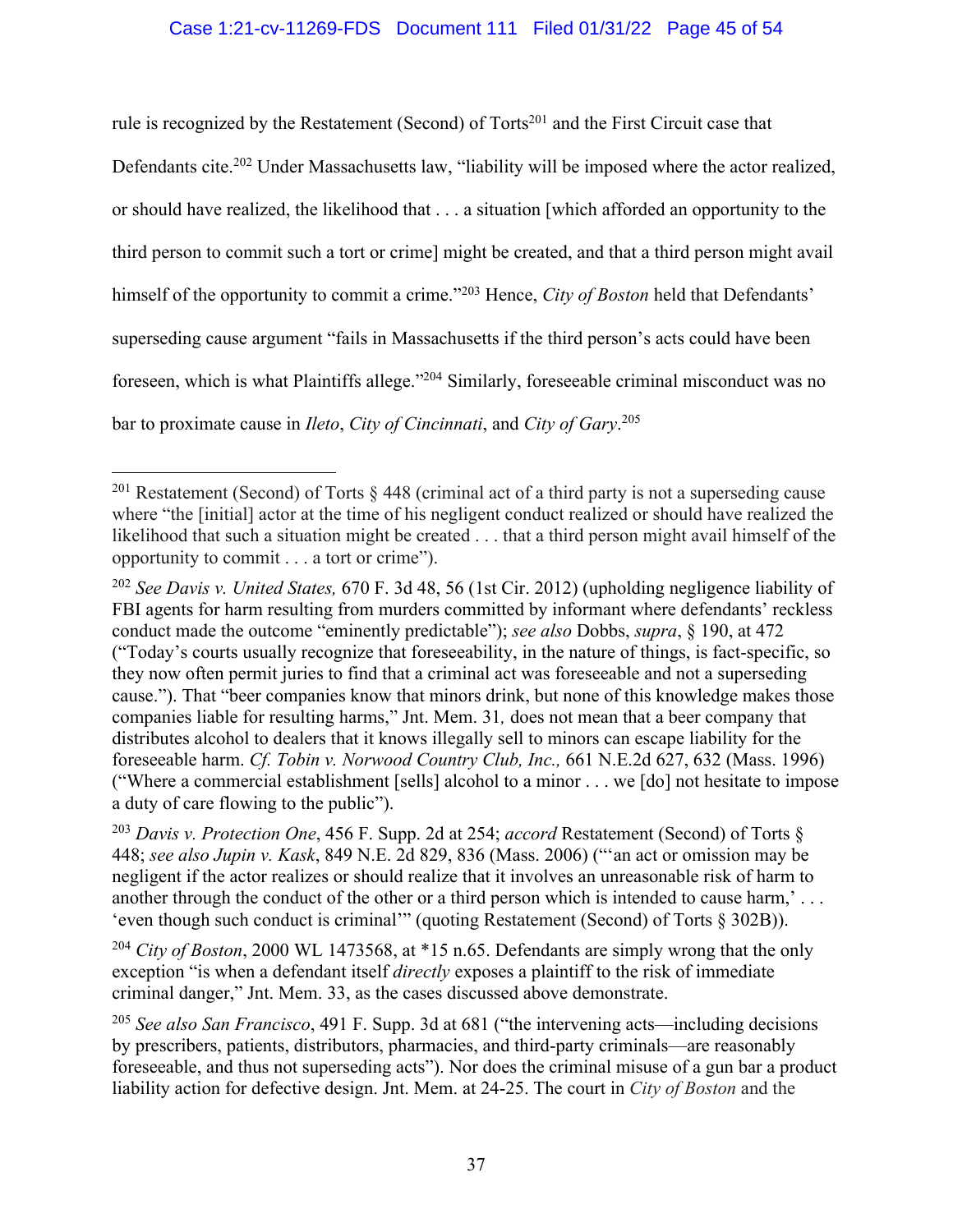# **3. The Government's Injuries Are Not Solely "Derivative."**

Nor are the Government's injuries too remote because they are "derivative" of the harm

to its citizens.206 Mexican tort law does not recognize any such restriction on the Government's

right to recover.207 And *City of Boston* considered and rejected essentially the same argument

under U.S. law:

This alleged harm is in large part not "wholly derivative of" or "purely" contingent on" harm to third parties. . . [H]arm to Plaintiffs may exist even if no third party is harmed. . . . Even if no individual is harmed, Plaintiffs sustain many of the damages they allege due to the alleged conduct of Defendants fueling an illicit market (e.g., costs for law enforcement, increased security, prison expenses and youth intervention services). Similarly, diminished tax revenues and lower property values may harm Plaintiffs separately from any harm inflicted on individuals. Plaintiffs' harm is in essence the type of harm typically suffered by [governments] due to public nuisances. Indeed, much of the harm alleged is of a type that can only be suffered by these plaintiffs.<sup>208</sup>

The same logic applies here.<sup>209</sup> The Government incurs many increased costs to fight gun

violence—for example, increased expenses for law enforcement and security—to protect its

<sup>206</sup> Jnt. Mem. 35-37.

Supreme Courts of Ohio and Indiana rejected this position, either explicitly or implicitly. *See*  2000 WL 1473568 (allowing breach of warranty action for defective design); *City of Cincinnati,* 768 N.E.2d at 1145-47 (allowing product liability claim despite intervening criminal misuse); *City of Gary*, 801 N.E.2d at 1247-48 (similar); *see also Goldstein,* No. 37-2020-00016638-CU-PO-CTL (Ca. Super. Ct. Jul. 2, 2021) (allowing product liability claim for firearm used in hate crime).

<sup>&</sup>lt;sup>207</sup> First Tort Law Report ¶ 69-74.

<sup>208</sup> 2000 WL 1473568, at \*6. Other courts have reached the same conclusion as *City of Boston. See City of Cincinnati*, 768 N.E. 2d at 1147-49; *James*, 820 A.2d at 41 (cost of governmental services in responding to increased gun crime not derivative); *see also City of Boston v. Purdue Pharm, L.P.*, No. 1884CV02860, 2020 WL 977056, at \*4 (Mass. Super. Jan. 29, 2020) (rejecting defendant's causation argument that "harms the Cities allegedly suffered [responding to the opioid epidemic] are wholly derivative of the personal injuries of the individual opioid users") (internal quote marks omitted).

<sup>&</sup>lt;sup>209</sup> The Government does not concede the absence of *parens patriae* standing; the paragraph that Defendants cite expressly preserves the Government's right "to bring these and similar claims as *parens patriae* on behalf of its citizens." Compl. ¶ 30, cited by Jnt. Mem. 36.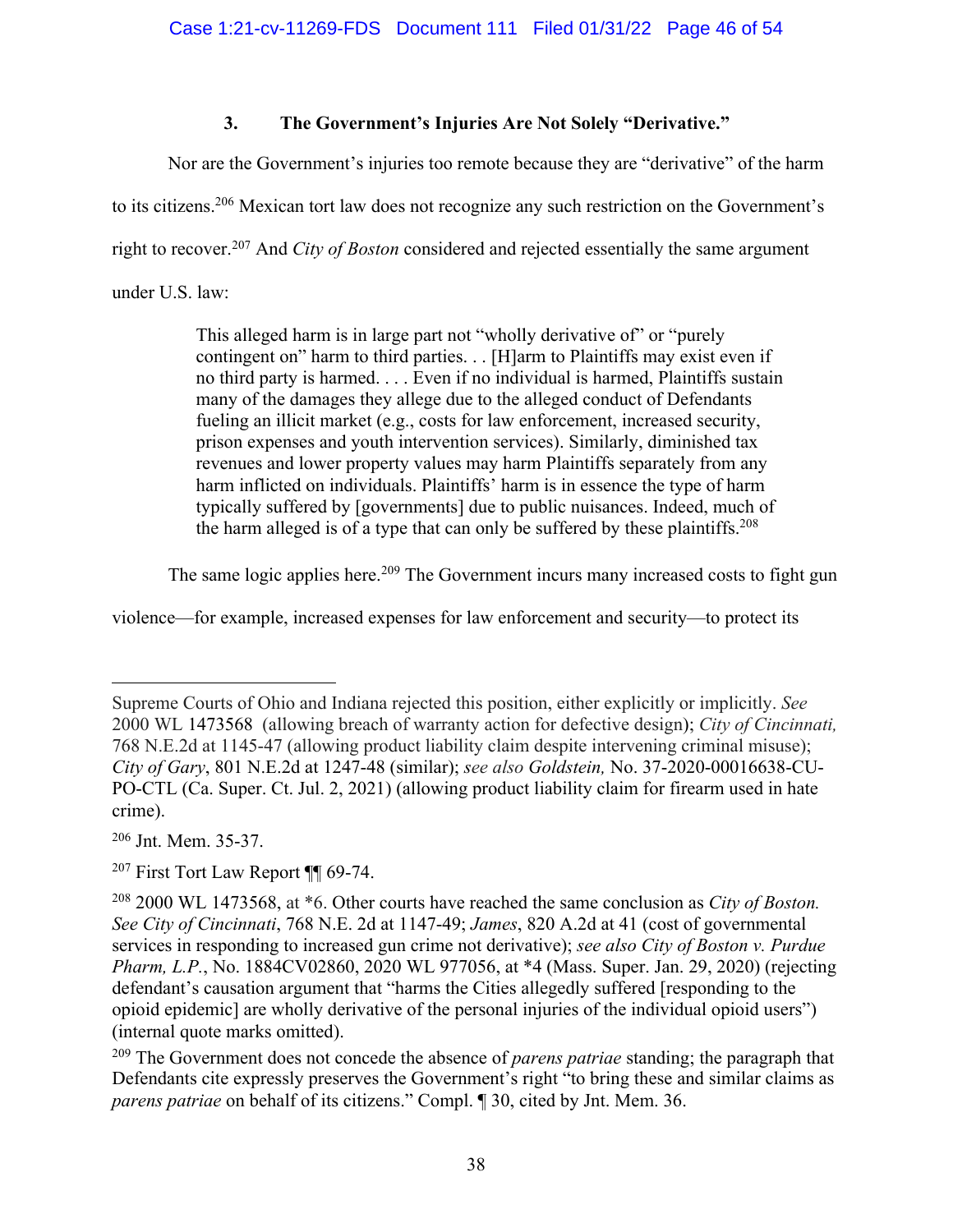citizens from *additional future* harms. And the death of and injury to Government police and military and the destruction of government property is not "derivative" of citizens' harm.<sup>210</sup>

## **C. The Question of How to Apportion Damages Is Not Grounds for Dismissal.**

Defendants wrongly assert that the potential difficulty of apportioning damages merits dismissal.211 The law of Mexico does not recognize such alleged potential difficulty as the basis for dismissal.212

And applying U.S. law, *City of Boston* denied a motion to dismiss on similar grounds,

holding that "[t]he difficulty in ascertaining damages in this case is best assessed when the case has gone beyond the pleading stage."<sup>213</sup> The burden is not on the Government to explain, at the pleading stage, how to apportion liability between the Defendants and others who potentially share their culpability.<sup>214</sup> It will be Defendants' burden to prove that some share of the blame should be allocated to others.<sup>215</sup> The issue will be fought out later, after discovery.<sup>216</sup>

<sup>210</sup> Defendants' argument against the Government's damages associated with the death and injury of its police and military is based on *Ganim* and *City of Philadelphia*, neither of which discusses the issue and both of which apply a RICO proximate-cause standard. Another of Defendants' cases merely declined, on separation-of-powers grounds, to create a federal common law claim for the government to recover the medical costs of its employees. *See United States v. Standard Oil of Cal.*, 332 U.S. 301 (1947).

<sup>211</sup> Jnt. Mem. at 37-38 (citing RICO standard).

<sup>212</sup> First Tort Law Report ¶¶ 75-79.

<sup>213</sup> *City of Boston*, 2000 WL 1473568, at \*7 n. 33.

<sup>214</sup> *See generally* Restatement (Second) of Torts § 433B (burden of proof on apportionment of joint harm is on defendants).

<sup>215</sup> *See, e.g.*, *Rhode Island v. Atlantic Richfield Co*., 357 F. Supp. 3d 129, 137-41 (D.R.I. 2013) (denying motion to dismiss for failure to plead causation among tortfeasors; applying Restatement rule under Rhode Island law).

<sup>216</sup> Defendants' citation to *Sterling Suffolk Racecourse, LLC v. Wynn Resorts, Ltd.*, 990 F.3d 31, 36 (1st Cir. 2021), is inapposite because it involves proximate cause under RICO and was not even referring to apportionment of liability among wrongdoers.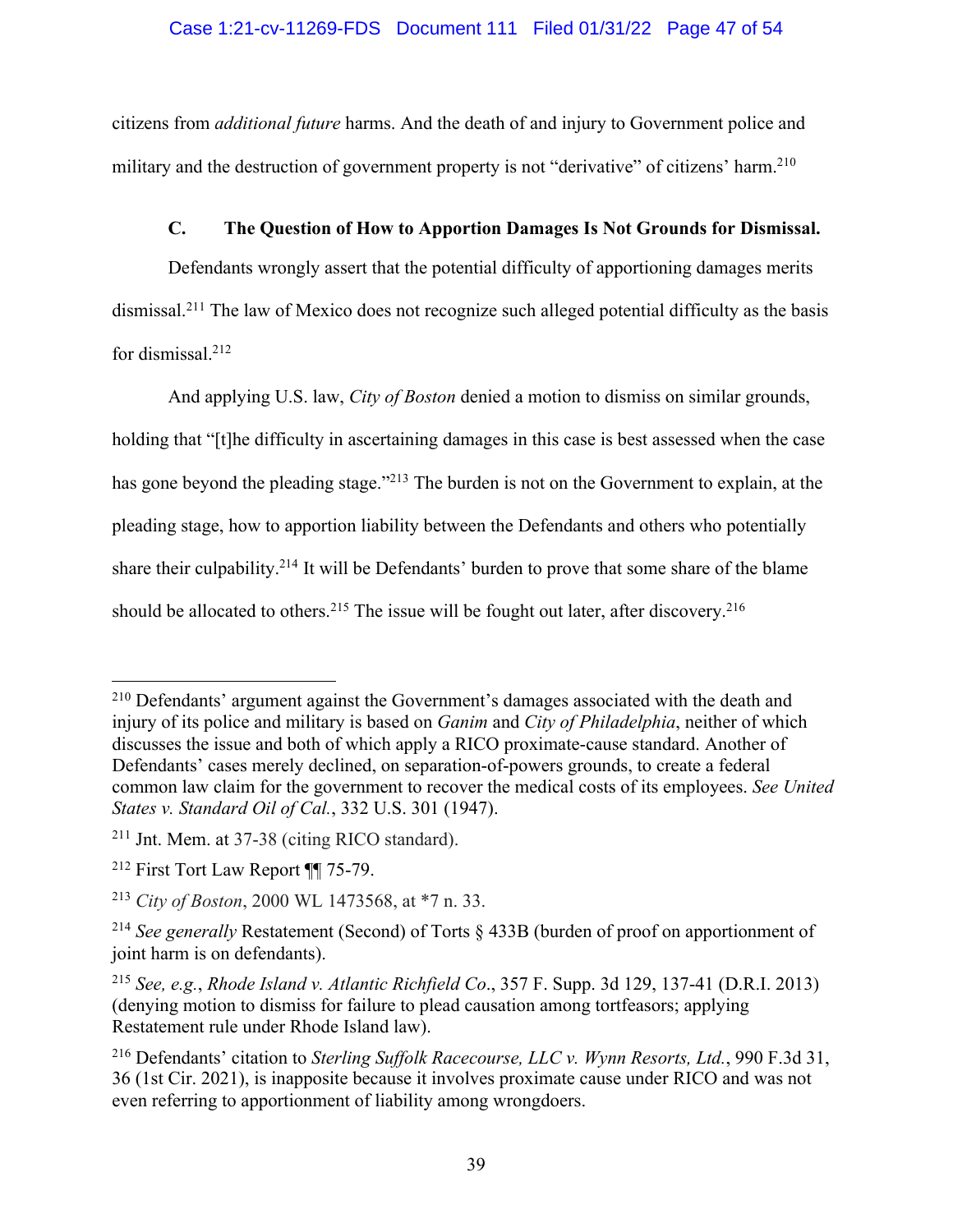Whether damages will need to be apportioned between the Government and other victims is not a relevant proximate-cause consideration under Massachusetts or common law. <sup>217</sup> Nor is it appropriate to consider on a motion to dismiss.<sup>218</sup> There is no real issue here; the Government is seeking to recover for independent harms for which *only* it can recover.<sup>219</sup> And the requested injunctive relief is not subject to apportionment.<sup>220</sup>

### **V. THE COMPLAINT ADEQUATELY ALLEGES THAT DEFENDANTS VIOLATED A LEGAL DUTY TO MEXICO.**

Defendants assert that they have no duty to protect the Government from criminal misuse of guns in Mexico.221 But their argument misstates the Government's Complaint, which does not allege any such duty. Instead, the Complaint alleges that Defendants failed to use reasonable care, and adhere to statutes, by unlawfully and recklessly selling and distributing their guns. Under the tort law of Mexico, as well as under general common law principles, all persons owe a duty to avoid affirmative conduct that foreseeably increases the risk of harm to others.<sup>222</sup>

*City of Boston* recognized this distinction in refusing to dismiss similar claims against gun manufacturers for fueling an illegal secondary market. The court concluded that "Plaintiffs do not allege that Defendants were negligent for failure to protect from harm but that Defendants engaged in conduct the foreseeable result of which was to cause harm to Plaintiffs;" and

<sup>217</sup> *See Doull*, 163 N.E. 3d at 983; *see also Lexmark,* 572 U.S. at 135 ("potential difficulty in ascertaining and apportioning damages is not . . . an independent basis for denying standing where it is adequately alleged that a defendant's conduct has proximately injured an interest of the plaintiff's that the statute protects") (emphasis omitted).

<sup>218</sup> *City of Boston*, 2000 WL 1473568, at \*7 n. 33.

<sup>219</sup> *See id.* at \*6 and cases cited *supra* n. 208.

<sup>220</sup> See Compl. Demand for Judgment.

<sup>221</sup> Jnt. Mem. 39-40.

<sup>222</sup> First Tort Law Report ¶¶ 25, 34-36, 67-69.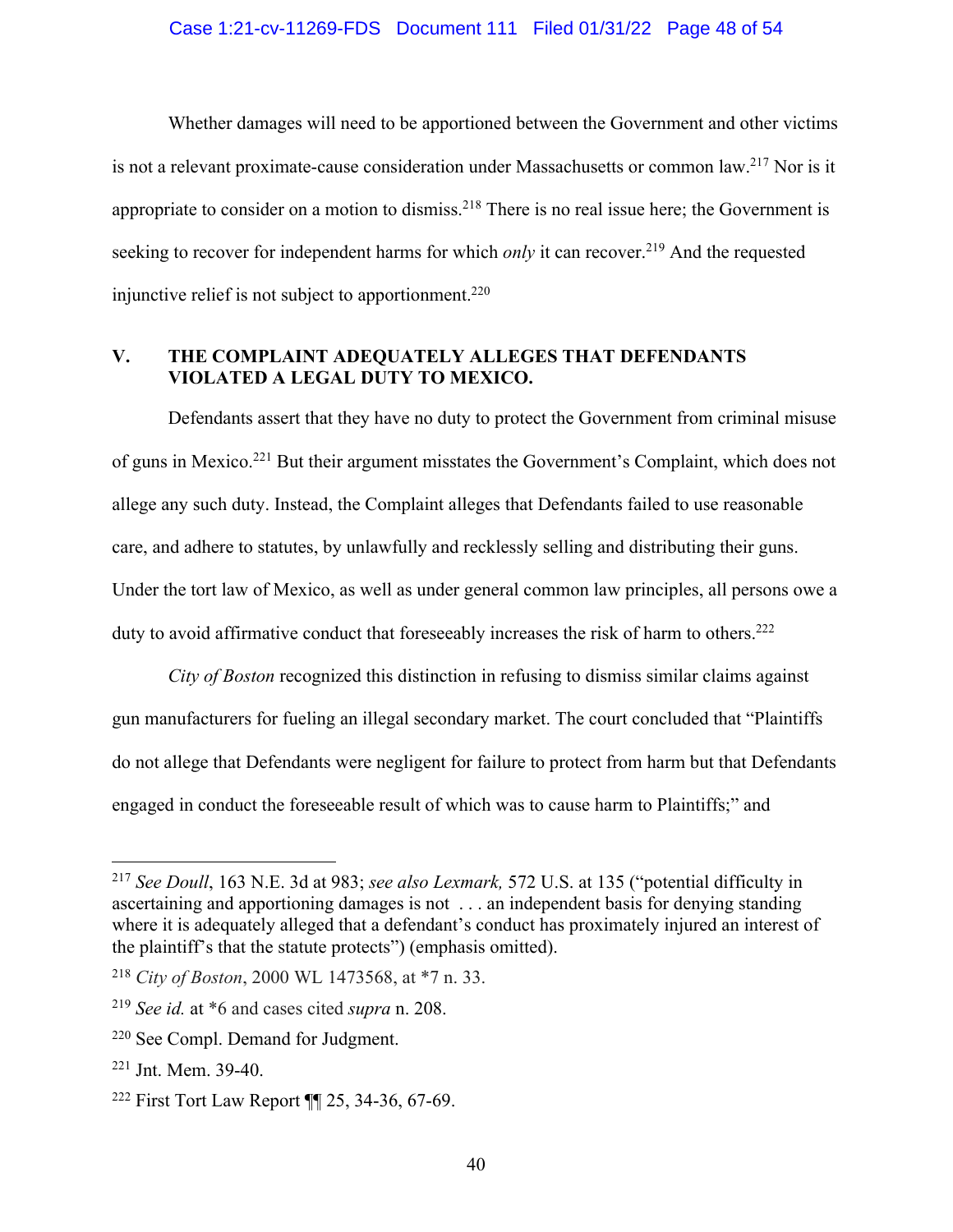#### Case 1:21-cv-11269-FDS Document 111 Filed 01/31/22 Page 49 of 54

defendants' "fail[ure] to exercise adequate control over the distribution of their firearms" breached their duty to avoid "affirmative acts that unreasonably expose others to a risk of harm."223

Defendants do not even attempt to distinguish this Massachusetts authority.<sup>224</sup> They inaccurately label *City of Boston* an erroneous "outlier."225 Not so. The Supreme Court of Ohio echoed *City of Boston* in reversing dismissal of claims against gun manufacturers and found that "the negligence issue before us is not whether appellees owe appellant a duty to control the conduct of third parties. Instead, the issue is whether appellees are themselves negligent by manufacturing, marketing, and distributing firearms in a way that creates an illegal firearms market that results in foreseeable injury."226 Similarly, the Supreme Court of Indiana, allowing claims similar to the Government's, observed that each firearms industry defendant "is a custodian and owner of the weapon at the times that defendant possesses it in the chain of

<sup>223</sup> *City of Boston*, 2000 WL 1473568, at \*15.

<sup>&</sup>lt;sup>224</sup> Defendants' reliance on tobacco cases brought by foreign governments is misplaced because they were decided on the basis that the governments' efforts to recover the medical costs of treating smokers by direct action rather by subrogation would "strip the defendants of defenses which would otherwise be available to them." *State of Sao Paulo of Federative Republic of Brazil v. American Tobacco Co.*, 919 A.2d 1116, 1123 (Del. 2007); *see Republic of Venezuela v. Philip Morris Cos.*, 827 So. 2d 339, 341 (Fla. Dist. Ct. App. 2002) (same basis); *SEIU Health & Welfare Fund*, 249 F.3d at 1070, 1073, 1074, 1076 (referring repeatedly to this point). And *Carney v. Bereault*, 204 N.E. 2d 448, 452 (Mass. 1965), is inapt (Jnt. Mem. 39); the referenced quote involved a failure of proof of causation at trial due the length of time between manufacture and injury "where the thing in question is subject to change by wear or crystallization or deterioration or neglect or unskillful repair or improper handling."

<sup>225</sup> Jnt. Mem. 42.

<sup>226</sup> *City of Cincinnati*, 768 N.E.2d at 1144.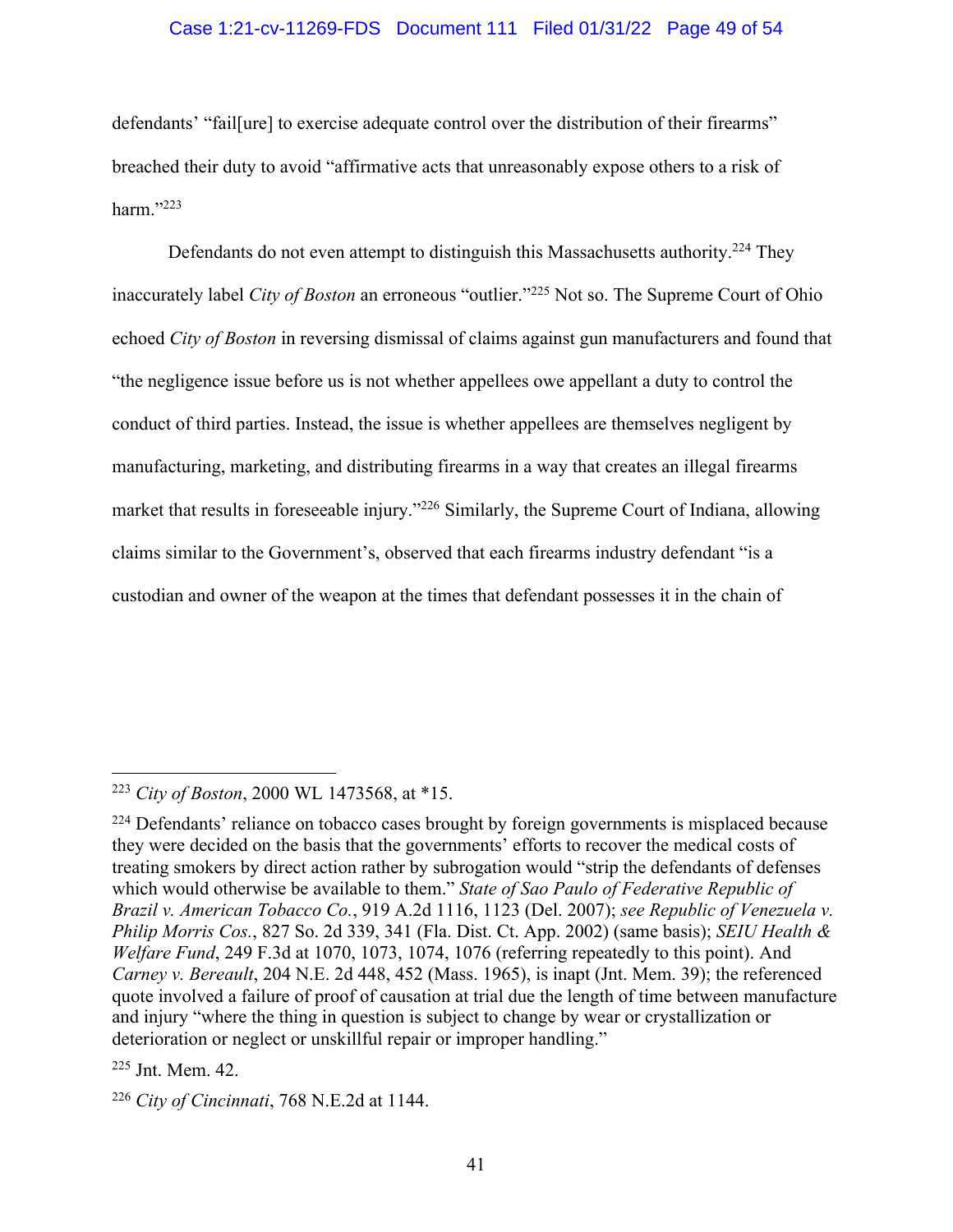distribution" and has a duty "to act reasonably to avoid injury to anyone, including [a municipal entity], who is reasonably foreseeably harmed."<sup>227</sup>

Defendants cite contrary cases, but they are at odds with the judicial consensus.228 *City of Boston* follows the better-reasoned approach of the Supreme Courts of Indiana and Ohio.

## **VI. THE COMPLAINT ADEQUATELY ALLEGES THAT DEFENDANTS CREATED A PUBLIC NUISANCE.**

Defendants assert that the public-nuisance doctrine does not apply to marketing and distributing products that are themselves lawful.<sup>229</sup> The law of Mexico allows such claims.<sup>230</sup>

Courts applying Massachusetts and other U.S. law agree that recklessly supplying a dangerous product may constitute a public nuisance, even if that product itself is not outlawed. *City of Boston* found that "alleg[ations that] Defendants intentionally and negligently created and maintained an illegal, secondary firearms market" (along with supporting allegations) were "sufficient . . . to state a claim for public nuisance."<sup>231</sup> These allegations mirror those in the

<sup>227</sup> *City of Gary*, 801 N.E.2d at 1242. *Cf. In re National Prescription Opiate Litig.*, MDL No. 2804, 2018 WL 6628898, at \*19 (N.D. Ohio Dec. 19, 2018) (finding common law duty where plaintiffs alleged that defendants, "by failing to administer responsible distribution practices (many required by law)" "not only failed to prevent diversion, but affirmatively [and foreseeably] created an illegal, secondary opioid market" and that it was "foreseeable that local governments will be responsible for combatting the creation of that market and mitigating its effects").

<sup>228</sup> *See* Jnt. Mem. 2 & n. 1 (citing, *e.g., Ganim v. Smith & Wesson Corp*., 780 A.2d 98 (Conn. 2001)).

<sup>229</sup> *Id.* at 3, 40.

 $230$  The tort law of Mexico treats the fact pattern of what is known in the U.S. as "public" nuisance" under the general principles of negligence. First Tort Law Report  $\P$  85-90. Those principles do not exclude the misuse of lawful products to cause injury. *Id*.

<sup>231</sup> 2000 WL 1473568, at \*14.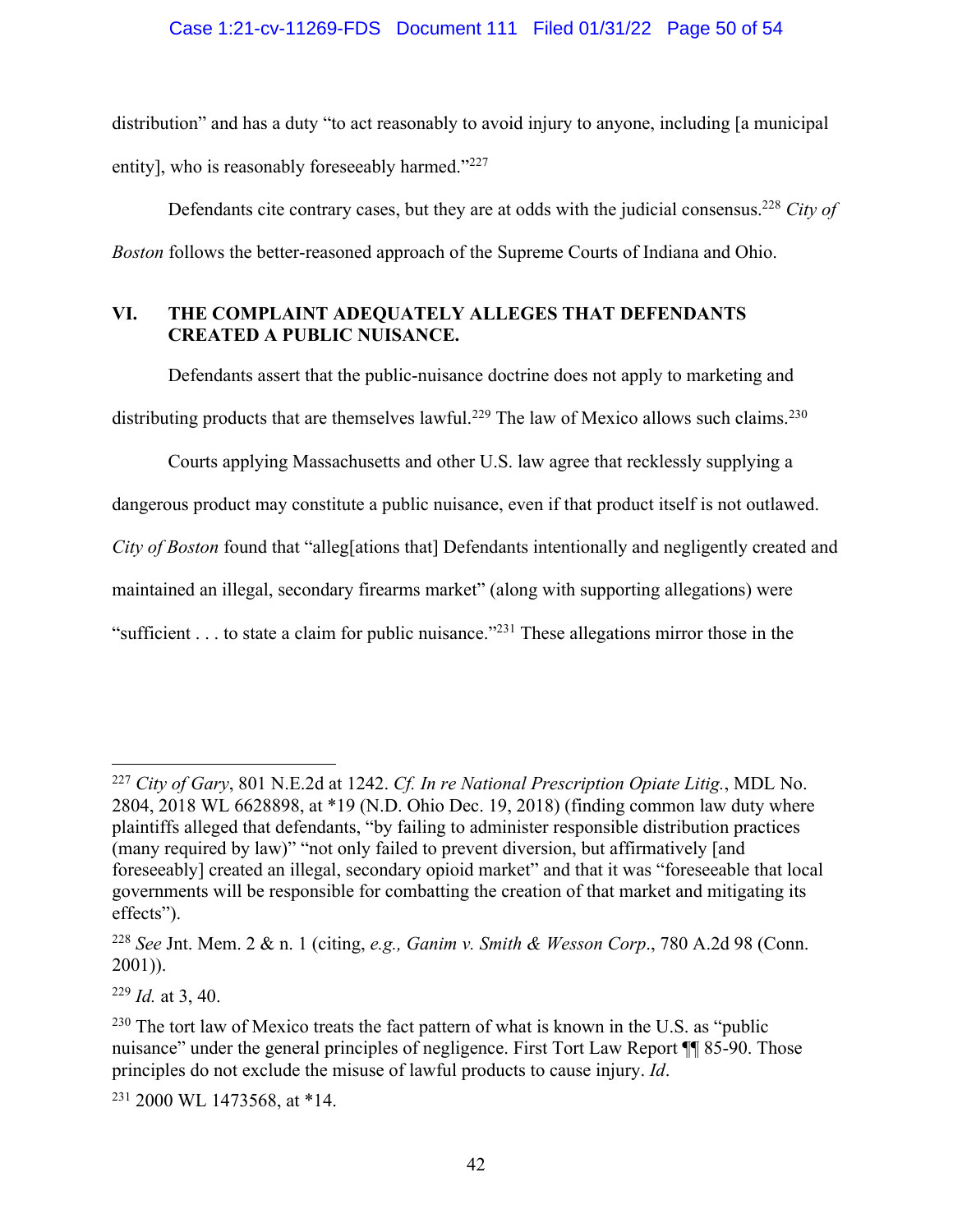## Case 1:21-cv-11269-FDS Document 111 Filed 01/31/22 Page 51 of 54

Complaint.232 As with the issue of duty, other courts, including, again, the Supreme Courts of Ohio and Indiana, have followed *City of Boston* as to nuisance. 233

Defendants erroneously contend that *Jupin v. Kask*<sup>234</sup> conflicts with *City of Boston*. <sup>235</sup> It does not. *Jupin* merely concluded that the unsafe storage of a single firearm later stolen and used in a murder was not a public nuisance.<sup>236</sup> Actively supplying criminals with firearms is "far more" egregious" and is akin to the public nuisance claims that courts have upheld. Indeed, in the Massachusetts opioid case, the court recognized that *Jupin* was quite a different case, holding that the cities' allegation that the distributor defendants "knowingly supplied an illicit opioid market over the course of years" was more like *City of Boston* than *Jupin* and therefore sufficient to state a nuisance claim.237

## **VII. DEFENDANTS' PROFFERED PRINCIPLES OF INTERNATIONAL AND CONSTITUTIONAL LAW DO NOT BAR THE GOVERNMENT'S CLAIMS.**

Defendants offer a hodge-podge of purported principles of international law and constitutional law to support their motion. The principles do not exist, do not apply, or both.

<sup>232</sup> *See, e.g.,* Compl. ¶¶ 109-14, 118-24, 208-09, 227-77, 377-84, 434-505, 551-54.

<sup>233</sup> *See City of Cincinnati*, 768 N.E.2d at 1141-1144; *City of Gary*, 801 N.E.2d at 1234-35; *see also In re: Juul Labs, Inc., Marketing Sales Practices, and Products Liability Litig.*, 497 F. Supp. 3d. 552 (N.D. Cal. 2020) (holding that public entities stated claims for RICO, public nuisance, and negligence under various states' laws to recover costs incurred in responding to the youth ecigarette crisis allegedly caused by defendants' marketing of e-cigarettes towards youth).

<sup>234</sup> 849 N.E.2d 829 (Mass. 2006).

<sup>235</sup> *See* Jnt. Mem. 42.

<sup>236</sup> 849 N.E.2d. at 843-44.

<sup>237</sup> *City of Boston v. Purdue*, 2020 WL 977056, at \*5; *see also Evans v. Lorillard Tobacco Co*., No. CIV. A. 04-2840A 2007 WL 796175, at \*18-19 (Mass. Sup. Ct. Feb. 7, 2007) (public nuisance claim against tobacco manufacturers allowed).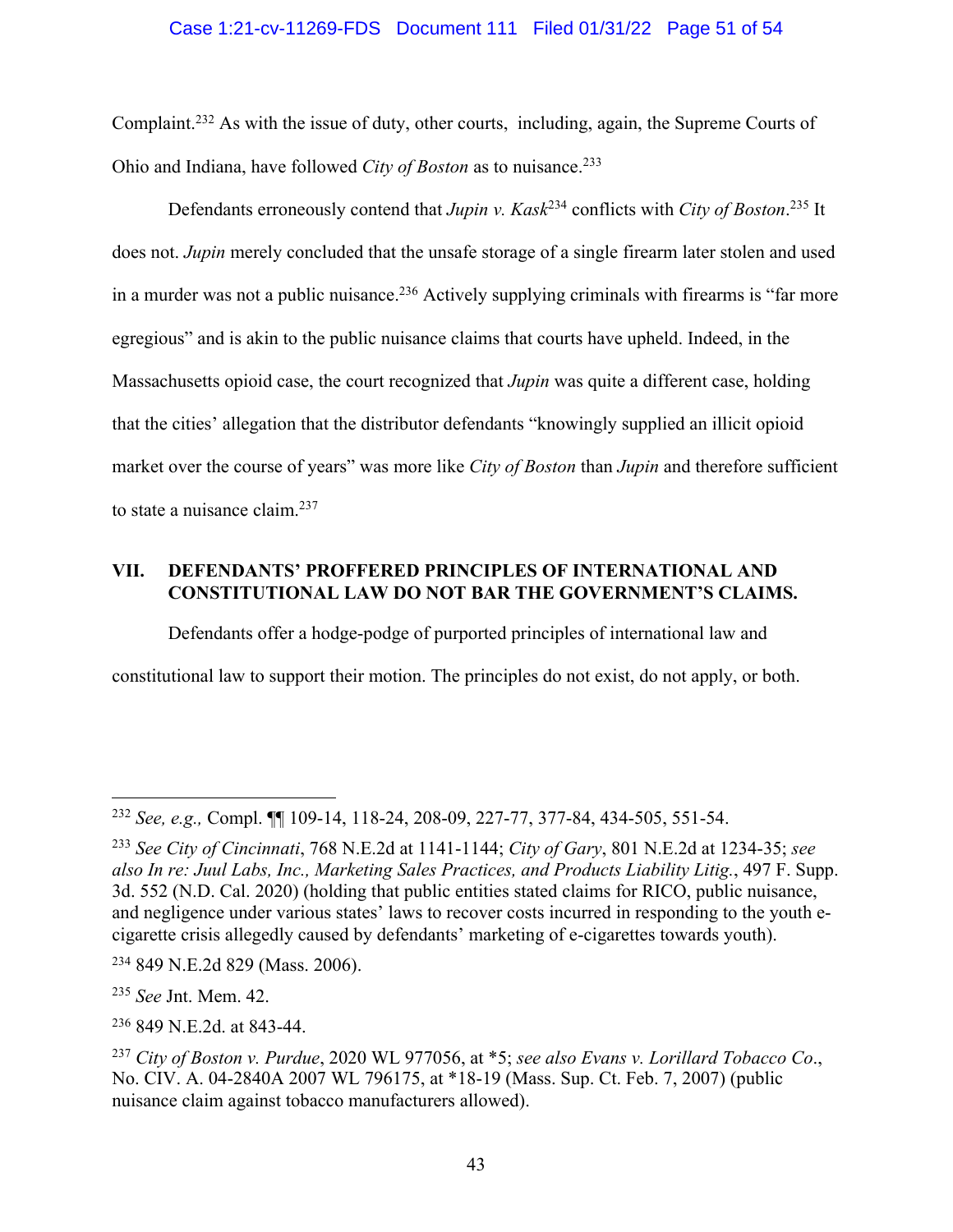#### Case 1:21-cv-11269-FDS Document 111 Filed 01/31/22 Page 52 of 54

Defendants boldly assert that "international law" bars the Government's claims. But they never identify any such law—none exists. Instead, international law upholds "a state's jurisdiction to prescribe law with respect to conduct that has a substantial effect within its territory."238

Defendants invoke "international comity,"<sup>239</sup> but that is a doctrine by which a sovereign, pursuant to its own domestic law, gives to another sovereign deference that international law does not require.<sup>240</sup> No such principle requires the Government to forgo claims under its own law for injuries that Defendants foreseeably and systematically impose on it in Mexico.

Lastly, the Second Amendment does not confer a right on Defendants to recklessly sell, market, or design guns, especially assault weapons, and to facilitate trafficking them outside the United States.<sup>241</sup> And it does not confer on any person, inside or outside the United States, a right to participate with Defendants in that conduct.

<sup>238</sup> Restatement (Fourth) of the Foreign Relations Law of the United States § 409 (2018); *see also Hartford Fire Ins. Co. v. California*, 509 U.S. 764, 796 (1993) (Sherman Act properly applies to conduct abroad "that was meant to produce and did in fact produce some substantial effect in the United States").

<sup>239</sup> Jnt. Mem. 42.

<sup>240</sup> *See, e.g*., William S. Dodge, *International Comity in American Law*, 115 Colum. L. Rev. 2071, 2121 (2015).

<sup>241</sup> *District of Columbia v. Heller*, 554 U.S. 570, 595 (2008), made clear that the "Second Amendment . . . [i]s not unlimited." *See also id*. at 626-27, 627 n.6 (noting, among other limitations, the permissible "conditions and qualifications on the commercial sale of arms"); *United States v. Greeno*, 679 F.3d 510, 520 (6th Cir. 2012) ("Consistent with the historical understanding of the right to keep and bear arms, several courts, including the Supreme Court in *Heller,* have recognized that the right to keep and bear arms is for *lawful purposes.*") (emphasis in original); *Kolbe v. Hogan*, 849 F.3d 114, 135 (4th Cir. 2017) (*en banc*) (assault weapons not protected).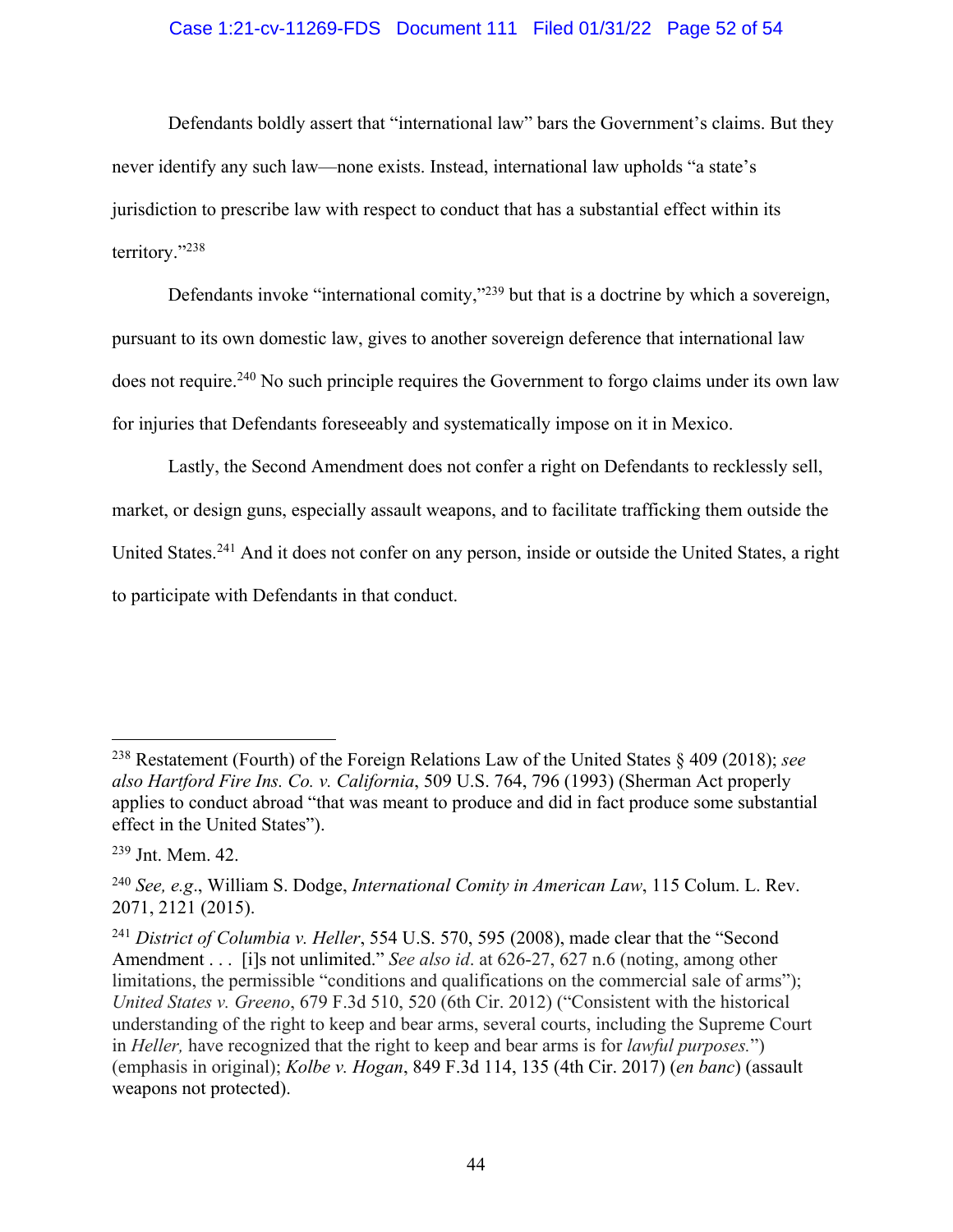Case 1:21-cv-11269-FDS Document 111 Filed 01/31/22 Page 53 of 54

#### **CONCLUSION**

For the reasons stated above, the Court should deny Defendants' joint motion to dismiss

in its entirety.

#### **REQUEST FOR ORAL ARGUMENT**

Pursuant to Local Rule 7.1(d), Plaintiff hereby requests oral argument.

Dated: January 31, 2022 Respectfully submitted,

/s/ *Steve D. Shadowen* Steve D. Shadowen (pro hac vice) Richard M. Brunell (BBO# 544236) Nicholas W. Shadowen (pro hac vice) SHADOWEN PLLC 1135 W. 6th Street, Suite 125 Austin, TX 78703 Phone: 855-344-3298 sshadowen@shadowenpllc.com rbrunell@shadowenpllc.com nshadowen@shadowenpllc.com

/s/ *Jonathan E. Lowy* Jonathan E. Lowy (pro hac vice) **BRADY** 840 First Street, N.E. Suite 400 Washington, DC 20002 Phone: 202-370-8104 jlowy@bradyunited.org